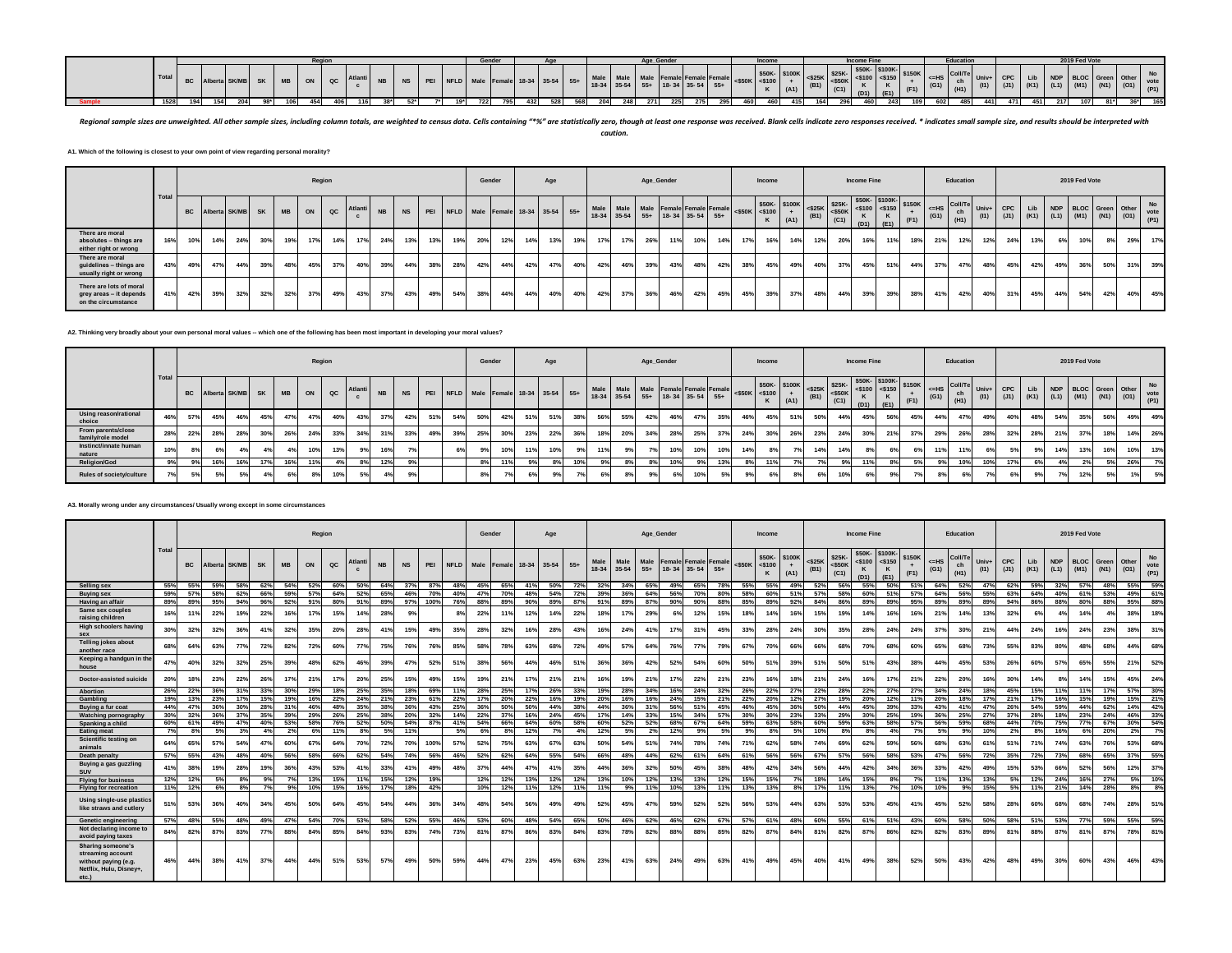#### **A3. Usually acceptable except in some circumstances/Morally acceptable under any circumstances**

|                                                                                                    |       |           |         |              |           |           |     | Region |        |           |           |     |             |      | Gender          |           | Age       |       |     |               |               | Age_Gender    |     |                                                |     |              | Income                         |             |                      |                             | <b>Income Fine</b>     |                                    |                |                | Education             |               |      |     |                                    | 2019 Fed Vote |                        |               |              |
|----------------------------------------------------------------------------------------------------|-------|-----------|---------|--------------|-----------|-----------|-----|--------|--------|-----------|-----------|-----|-------------|------|-----------------|-----------|-----------|-------|-----|---------------|---------------|---------------|-----|------------------------------------------------|-----|--------------|--------------------------------|-------------|----------------------|-----------------------------|------------------------|------------------------------------|----------------|----------------|-----------------------|---------------|------|-----|------------------------------------|---------------|------------------------|---------------|--------------|
|                                                                                                    | Total | <b>BC</b> | Alberta | <b>SK/MB</b> | <b>SK</b> | <b>MB</b> | ON  | QC     | Atlant | <b>NB</b> | <b>NS</b> | PEI | <b>NFLD</b> | Male | Female          | $18 - 34$ | $35 - 54$ | $55+$ |     | Male<br>18-34 | Male<br>35-54 | Male<br>$55+$ |     | <b>Female Female Female</b><br>18-34 35-54 55+ |     | $<$ \$50 $K$ | \$50K-\$100K<br>$<$ \$100<br>K | $+$<br>(A1) | $<$ \$25 $K$<br>(B1) | \$25K-<br>$<$ \$50K<br>(C1) | $<$ \$100<br>K<br>(D1) | \$50K-\$100K-<br>$<$ \$150<br>(E1) | \$150K<br>(F1) | $=$ HS<br>(G1) | Coll/Te<br>ch<br>(H1) | Univ+<br>(11) | CPC. | Lib | <b>NDP</b><br>$(J1)$ $(K1)$ $(L1)$ | <b>BLOC</b>   | Green<br>$(M1)$ $(N1)$ | Other<br>(01) | vote<br>(P1) |
| Selling sex                                                                                        | 30%   | 29%       | 28%     | 28%          | 27%       | 29%       | 31% | 29%    | 33%    | 22%       | 44%       |     | 33%         | 38%  | 22%             | 44%       | 33%       |       | 17% | 54%           | 41%           | 22%           | 34% | 24%                                            | 12% | 29%          | 32%                            | 33%         | 35%                  | 27%                         | 32%                    | 30%                                | 32%            | 23%            | 35%                   | 34%           | 24%  | 27% | 47%                                | 31%           | 34%                    | 29%           | 30%          |
| <b>Buving sex</b>                                                                                  | 29%   | 27%       | 31%     | 24%          | 21%       | 27%       | 30% | 27%    | 31%    | 24%       | 36%       |     | 41%         | 38%  | 19%             | 39%       | 30%       |       | 19% | 48%           | 42%           | 27%           | 31% | 19%                                            | 11% | 28%          | 28%                            | 33%         | 30%                  | 27%                         | 28%                    | 31%                                | 29%            | 23%            | 32%                   | 32%           | 24%  | 25% | 43%                                | 28%           | 32%                    | 36%           | 28%          |
| Having an affair                                                                                   | 6%    | 5%        | 3%      | 3%           | 2%        | 4%        | 5%  | 11%    | 2%     |           |           |     | 13%         | 6%   | 5%              | 70/       | 5%        |       | 6%  | 6%            | 7%            | 6%            | 7°/ | 4%                                             | 6%  | 8%           | 6%                             | 4%          | 12%                  | 6%                          |                        | 6%                                 | 3%             | 6%             | 5%                    | 6%            | 3%   | 7%  | 7%                                 | 11%           | 6%                     | 4%            | 7%           |
| Same sex couples<br>raising children                                                               | 53%   | 52%       | 44%     | 47%          | 44%       | 50%       | 50% | 65%    | 50%    | 41%       | 58%       | 49% | 45%         | 53%  | 52%             | 58%       | 52%       |       | 50% | 57%           | 53%           | 50%           | 59% | 50%                                            | 50% | 52%          | 56%                            | 50%         | 59%                  | 48%                         | 56%                    | 50%                                | 45%            | 47%            | 54%                   | 59%           | 40%  | 57% | 61%                                | 73%           | 60%                    | 33%           | 54%          |
| <b>High schoolers having</b><br>sex                                                                | 43%   | 40%       | 40%     | 36%          | 33%       | 39%       | 37% | 60%    | 38%    | 34%       | 47%       | 11% | 30%         | 48%  | 39%             | 60%       | 42%       |       | 32% | 65%           | 48%           | 36%           | 57% | 35%                                            | 29% | 43%          | 45%                            | 46%         | 49%                  | 40%                         | 45%                    | 46%                                | 42%            | 38%            | 45%                   | 50%           | 34%  | 44% | 56%                                | 57%           | 45%                    | 36%           | 42%          |
| Telling jokes about<br>another race                                                                | 20%   | 22%       | 19%     | 16%          |           | 13%       | 15% | 31%    | 12%    | 17%       | 11%       | 13% | 7%          | 27%  | 13 <sup>9</sup> | 27%       | 18%       |       | 16% | 37%           | 24%           | 23%           | 18% | 12%                                            |     | 20%          | 18%                            | 21%         | 24%                  | 18%                         | 18%                    | 20%                                | 26%            | 21%            | 19%                   | 19%           | 25%  | 12% | 13%                                | 37%           | 20%                    | 38%           | 21%          |
| Keeping a handgun in the<br>house                                                                  | 23%   | 27%       | 26%     | 32%          | 35%       | 29%       | 21% | 22%    | 18%    | 26%       | 13%       |     | 21%         | 30%  | 17 <sup>9</sup> | 30%       | 20%       |       | 21% | 38%           | 24%           | 28%           | 23% | 15%                                            | 13% | 26%          | 21%                            | 23%         | 29%                  | 24%                         | 21%                    | 21%                                | 25%            | 28%            | 22%                   | 17%           | 35%  | 14% | 17%                                | 19%           | 17%                    | 51%           | 21%          |
| Doctor-assisted suicide                                                                            | 69%   | 66%       | 65%     | 66%          | 59%       | 72%       | 67% | 77%    | 67%    | 53%       | 73%       | 38% | 80%         | 70%  | 67%             | 75%       | 64%       |       | 68% | 77%           | 65%           | 70%           | 74% | 63%                                            | 66% | 67%          | 72%                            | 69%         | 68%                  | 66%                         | 72%                    | 70%                                | 63%            | 64%            | 68%                   | 76%           | 60%  | 74% | 80%                                | 81%           | 71%                    | 43%           | 61%          |
| <b>Abortion</b>                                                                                    | 59%   | 57%       | 50%     | 51%          | 47%       | 56%       | 55% | 73%    | 57%    | 40%       | 66%       | 19% | 73%         | 58%  | 60%             | 70%       | 57%       |       | 53% | 69%           | 55%           | 53%           | 71% | 58%                                            | 52% | 60%          | 62%                            | 57%         | 62%                  | 59%                         | 62%                    | 57%                                | 54%            | 51%            | 60%                   | 68%           | 44%  | 68% | 69%                                | 80%           | 67%                    | 28%           | 52%          |
| Gambling                                                                                           | 46%   | 48%       | 45%     | 51%          | 46%       | 55%       | 44% | 47%    | 49%    | 45%       | 52%       | 30% | 51%         | 50%  | 42%             | 53%       | 45%       |       | 41% | 57%           | 45%           | 49%           | 50% | 45%                                            | 33% | 43%          | 46%                            | 52%         | 46%                  | 42%                         | 46%                    | 50%                                | 49%            | 45%            | 46%                   | 46%           | 46%  | 45% | 50%                                | 51%           | 49%                    | 41%           | 38%          |
| Buving a fur coat                                                                                  | 25%   | 25%       | 25%     | 34%          | 32%       | 36%       | 23% | 24%    | 32%    | 30%       | 36%       |     | 35%         | 30%  | 20%             | 29%       | 25%       |       | 22% | 34%           | 30%           | 27%           | 24% | 19%                                            | 18% | 22%          | 25%                            | 30%         | 27%                  | 20%                         | 25%                    | 28%                                | 27%            | 23%            | 28%                   | 25%           | 33%  | 21% | 21%                                | 26%           | 17%                    | 30%           | 20%          |
| Watching pornography                                                                               | 45%   | 41%       | 43%     | 42%          | 40%       | 43%       | 40% | 56%    | 51%    | 46%       | 59%       | 28% | 44%         | 52%  | 38%             | 61%       | 47%       |       | 32% | 62%           | 54%           | 43%           | 59% | 39%                                            | 22% | 44%          | 47%                            | 48%         | 52%                  | 40%                         | 47%                    | 44%                                | 54%            | 39%            | 49%                   | 50%           | 41%  | 44% | 54%                                | 60%           | 53%                    | 28%           | 40%          |
| Spanking a child                                                                                   | 28%   | 27%       | 36%     | 40%          | 45%       | 36%       | 29% | 17%    | 34%    | 34%       | 36%       | 13% | 35%         | 33%  | 23%             | 26%       | 30%       |       | 26% | 31%           | 34%           | 32%           | 23% | 26%                                            | 20% | 27%          | 28%                            | 30%         | 29%                  | 26%                         | 28%                    | 28%                                | 32%            | 30%            | 30%                   | 22%           | 40%  | 20% | 17%                                | 15%           | 25%                    | 52%           | 34%          |
| <b>Eating meat</b>                                                                                 | 47%   | 49%       | 41%     | 47%          | 42%       | 51%       | 44% | 57%    | 40%    | 42%       | 34%       | 50% | 49%         | 51%  | 43%             | 57%       | 45%       |       | 41% | 61%           | 46%           | 48%           | 54% | 44%                                            | 35% | 50%          | 47%                            | 47%         | 58%                  | 45%                         | 47%                    | 49%                                | 35%            | 42%            | 46%                   | 55%           | 46%  | 47% | 48%                                | 60%           | 51%                    | 35%           | 42%          |
| Scientific testing on<br>animals                                                                   | 28%   | 24%       | 33%     | 32%          | 38%       | 26%       | 26% | 29%    | 24%    | 16%       | 27%       |     | 38%         | 39%  | 17 <sup>9</sup> | 34%       | 26%       |       | 25% | 46%           | 37%           | 36%           | 23% | 15%                                            | 15% | 21%          | 30%                            | 34%         | 20%                  | 22%                         | 30%                    | 32%                                | 36%            | 23%            | 30%                   | 31%           | 37%  | 22% | 21%                                | 31%           | 18%                    | 34%           | 28%          |
| Death penalty                                                                                      | 35%   | 35%       | 48%     | 42%          | 47%       | 37%       | 34% | 29%    | 33%    | 40%       | 23%       | 32% | 49%         | 39%  | 31%             | 32%       | 37%       |       | 35% | 31%           | 42%           | 43%           | 34% | 32%                                            | 27% | 31%          | 36%                            | 37%         | 28%                  | 33%                         | 36%                    | 34%                                | 39%            | 42%            | 37%                   | 23%           | 52%  | 22% | 24%                                | 30%           | 31%                    | 53%           | 36%          |
| Buying a gas guzzling<br>SUV                                                                       | 22%   | 23%       | 30%     | 30%          | 31%       | 30%       | 19% | 21%    | 19%    | 26%       | 22%       |     | 5%          | 25%  | 20%             | 27%       | 21%       |       | 19% | 29%           | 24%           | 23%           | 25% | 19%                                            | 16% | 19%          | 26%                            | 23%         | 20%                  | 18%                         | 26%                    | 21%                                | 21%            | 24%            | 21%                   | 21%           | 31%  | 15% | 14%                                | 21%           | 18%                    | 24%           | 27%          |
| <b>Flying for business</b>                                                                         | 44%   | 43%       | 38%     | 46%          | 35%       | 56%       | 42% | 53%    | 39%    | 39%       | 36%       | 52% | 42%         | 47%  | 42%             | 53%       | 45%       |       | 37% | 57%           | 47%           | 39%           | 50% | 42%                                            | 35% | 44%          | 46%                            | 43%         | 47%                  | 42%                         | 46%                    | 41%                                | 42%            | 41%            | 42%                   | 52%           | 41%  | 46% | 45%                                | 53%           | 38%                    | 36%           | 47%          |
| <b>Flying for recreation</b>                                                                       | 45%   | 41%       | 37%     | 44%          | 33%       | 53%       | 45% | 54%    | 34%    | 36%       | 29%       | 28% | 42%         | 47%  | 43%             | 55%       | 44%       |       | 38% | 57%           | 46%           | 41%           | 54% | 41%                                            | 35% | 45%          | 47%                            | 43%         | 49%                  | 43%                         | 47%                    | 42%                                | 39%            | 42%            | 45%                   | 49%           | 41%  | 47% | 48%                                | 55%           | 39%                    | 35%           | 47%          |
| Using single-use plastics<br>like straws and cutlery                                               | 18%   | 17%       | 21%     | 23%          | 23%       | 24%       | 18% | 18%    | 18%    | 21%       | 15%       | 31% | 18%         | 22%  | 15%             | 23%       | 20%       |       | 14% | 25%           | 23%           | 18%           | 21% | 16%                                            | 10% | 17%          | 20%                            | 19%         | 17%                  | 17%                         | 20%                    | 19%                                | 20%            | 21%            | 20%                   | 13%           | 28%  | 13% | 14%                                | 14%           | 9%                     | 12%           | 23%          |
| <b>Genetic engineering</b>                                                                         | 33%   | 42%       | 37%     | 42%          | 41%       | 42%       | 35% | 24%    | 31%    | 29%       | 33%       | 25% | 34%         | 37%  | 30%             | 41%       | 36%       | 25%   |     | 40%           | 44%           | 29%           | 42% | 28%                                            | 22% | 31%          | 31%                            | 41%         | 27%                  | 33%                         | 31%                    | 38%                                | 46%            | 29%            | 32%                   | 41%           | 33%  | 36% | 38%                                | 17%           | 31%                    | 31%           | 34%          |
| Not declaring income to<br>avoid paying taxes                                                      | 6%    | 5%        | 6%      | 6%           |           | 5%        | 6%  |        | 3%     |           | 5%        |     | 4%          | 8%   | 4%              |           | 6%        |       | 5%  |               |               | 7%            |     |                                                | 3%  | 6%           | 6%                             |             | 9%                   | 4%                          |                        | 5%                                 | 10%            |                | 7%                    | 3%            | 7°   |     | 4%                                 | 4%            | 6%                     | 14%           | 9%           |
| Sharing someone's<br>streaming account<br>without paying (e.g.<br>Netflix, Hulu, Disney+,<br>etc.) | 29%   | 27%       | 28%     | 29%          | 25%       | 32%       | 31% | 29%    | 21%    | 23%       | 24%       | 11% | 15%         | 30%  | 27%             | 49%       | 26%       |       | 16% | 52%           | 26%           | 18%           | 46% | 25%                                            | 15% | 31%          | 30%                            | 27%         | 40%                  | 26%                         | 30%                    | 31%                                | 23%            | 24%            | 30%                   | 35%           | 24%  | 30% | 44%                                | 21%           | 34%                    | 33%           | 24%          |

#### **A3. Not a moral issue**

|                                                                                                              |              |           |            |              |           |           |     | Region          |       |           |                |     |      |      | Gender |     | Age         |       |               |               |               | Age_Gender |                                                |                       |           | Income                                |             |                   |                            | Income Fine                      |                                          |                |                | Education            |               |                    |             |                    | 2019 Fed Vote                       |                 |                 |                           |
|--------------------------------------------------------------------------------------------------------------|--------------|-----------|------------|--------------|-----------|-----------|-----|-----------------|-------|-----------|----------------|-----|------|------|--------|-----|-------------|-------|---------------|---------------|---------------|------------|------------------------------------------------|-----------------------|-----------|---------------------------------------|-------------|-------------------|----------------------------|----------------------------------|------------------------------------------|----------------|----------------|----------------------|---------------|--------------------|-------------|--------------------|-------------------------------------|-----------------|-----------------|---------------------------|
|                                                                                                              | <b>Total</b> | <b>BC</b> | Alberta    | <b>SK/MB</b> | <b>SK</b> | <b>MB</b> | ON  | $_{\rm QC}$     | Atlan | <b>NB</b> | <b>NS</b>      | PEI | NFLD | Male | Female |     | 18-34 35-54 | $55+$ | Male<br>18-34 | Male<br>35-54 | Male<br>$55+$ |            | <b>Female Female Female</b><br>18-34 35-54 55+ |                       | $<$ \$50K | \$50K-\$100K<br>$<$ \$100<br>$\kappa$ | $+$<br>(A1) | $<$ \$25K<br>(B1) | \$25K<br>$<$ \$50K<br>(C1) | \$50K-<br>$<$ \$100<br>к<br>(D1) | \$100K-<br>$<$ \$150<br>$\kappa$<br>(E1) | \$150K<br>(F1) | $=$ HS<br>(G1) | Coll/T<br>ch<br>(H1) | Univ+<br>(11) | <b>CPC</b><br>(J1) | Lib<br>(K1) | <b>NDP</b><br>(L1) | <b>BLOC</b><br>$(M1)$ $(N1)$ $(O1)$ | Green           | Other           | <b>No</b><br>vote<br>(P1) |
| <b>Selling sex</b>                                                                                           | 15%          | 16%       | 13%        | 14%          | 11%       | 17%       | 17% | 10%             | 17%   | 13%       | 19%            | 13% | 19%  | 17%  | 13%    | 15% | 18%         | 11%   | 13%           | 25%           | 13%           | 17%        | 11%                                            | 11%                   | 16%       | 13%                                   | 18%         | 13%               | 17%                        | 13%                              | 20%                                      | 17%            | 13%            | 13%                  | 19%           | 14%                | 14%         | 21%                | 12%                                 | 17%             | 16%             | 11%                       |
| Buving sex                                                                                                   | 13%          | 16%       | 11%        | 13%          | 12%       | 14%       | 13% |                 | 17%   | 11%       | 18%            | 30% |      | 15%  | 11%    | 13% | 16%         | 9%    | 13%           | 22%           | 10%           | 13%        | 11%                                            | <b>Q</b> <sup>Q</sup> | 14%       | 12%                                   |             | 13%               | 15%                        | 12%                              | 18%                                      | 14%            | 13%            | 12%                  | 14%           | 12%                | 11%         | 17%                | 11%                                 | 15%             | 16%             | 11%                       |
| Having an affair                                                                                             | 5%           | 5%        | 1%         | 4%           | 2%        | 5%        | 4%  | 9%              | 7%    | 11%       |                |     |      | 5%   | 5%     | 3%  | 5%          | 7%    | 3%            | 5%            | 7%            | 2%         | 6%                                             | 7%                    | 7%        | 5%                                    | 4%          | 4%                | 8%                         | 5%                               | 5%                                       | 2%             | 5%             | 6%                   | 5%            | 3%                 | 7%          | 5%                 | 9%                                  | 6%              | 1%              | 5%                        |
| Same sex couples<br>raising children                                                                         | 31%          | 38%       | 34%        | 33%          | 33%       | 34%       | 33% | 20%             | 36%   | 31%       | 33%            | 51% | 47%  | 25%  | 36%    | 30% | 34%         | 28%   | 25%           | 30%           | 21%           | 35%        | 39%                                            | 35%                   | 30%       | 30%                                   | 34%         | 26%               | 32%                        | 30%                              | 34%                                      | 39%            | 32%            | 33%                  | 28%           | 27%                | 37%         | 35%                | 13%                                 | 36 <sup>°</sup> | 30%             | 28%                       |
| <b>High schoolers having</b><br>SAX                                                                          | 26%          | 28%       | <b>27%</b> | 28%          | 26%       | 29%       | 28% | 20%             | 34%   | 25%       | 38%            | 40% | 35%  | 24%  | 29%    | 23% | 31%         | 25%   | 19%           | 28%           | 23%           | 27%        | 33%                                            | 26%                   | 23%       | 27%                                   | 31%         | 21%               | 25%                        | 27%                              | 30%                                      | 34%            | 25%            | 25%                  | 29%           | 22%                | 32%         | 28%                | 18%                                 | 31%             | 26%             | 26%                       |
| <b>Telling jokes about</b><br>another race                                                                   | 12%          | 14%       | 18%        | 7%           | 8%        | 5%        | 13% | 9 <sup>9</sup>  | 11%   | 8%        | 14%            | 11% | 9%   | 15%  | 9%     | 10% | 14%         | 12%   | 14%           | 19%           | 13%           | 6%         | 11%                                            | 10%                   | 13%       | 11%                                   | 13%         | 10%               | 14%                        | 119                              | 11%                                      | 14%            | 14%            | 14%                  | 8%            | 20%                | 6%          |                    | 15%                                 | 12%             | 18%             | 11%                       |
| Keeping a handgun in the<br>house                                                                            | 30%          | 33%       | 43%        | 36%          | 40%       | 32%       | 31% | 17%             | 37%   | 35%       | 40%            | 48% | 28%  | 32%  | 28%    | 26% | 35%         | 28%   | 27%           | 39%           | 30%           | 25%        | 31%                                            | 27%                   | 24%       | 29%                                   | 38%         | 20%               | 27%                        | 29%                              | 37%                                      | 37%            | 27%            | 33%                  | 30%           | 40%                | 27%         | 26%                | 16%                                 | <b>28%</b>      | 28%             | 26%                       |
| Doctor-assisted suicide                                                                                      | 11%          | 15%       | 12%        | 13%          | 15%       | 11%       | 12% |                 | 13%   | 22%       | 12%            | 13% | 5%   | 11%  | 12%    | 8%  | 15%         | 11%   |               | 16%           | 9%            | 9%         | 14%                                            | 12%                   | 11%       | 11%                                   | 13%         | 10%               | 11%                        | 11%                              | 13%                                      | 16%            | 14%            | 13%                  | 7%            | 10%                | 12%         | 12%                | 5%                                  | 14%             | 12 <sub>2</sub> | 16%                       |
| <b>Abortion</b>                                                                                              | 15%          | 21%       | 13%        | 17%          | 20%       | 14%       | 16% | 10%             | 18%   | 26%       | 16%            | 13% | 15%  | 14%  | 16%    | 13% | 17%         | 14%   | 13%           | 16%           | 13%           | 13%        | 18%                                            | 16%                   | 14%       | 16%                                   | 16%         | 16%               | 13%                        | 16%                              | 16%                                      | 20%            | 15%            | 16%                  | 14%           | 11%                | 17%         | 20%                | 9%                                  | 16%             | 15%             | 18%                       |
| Gambling                                                                                                     | 36%          | 39%       | 31%        | 32%          | 38%       | 26%       | 40% | 31 <sup>°</sup> | 27%   | 34%       | 26%            | 9%  | 26%  | 33%  | 38%    | 25% | 39%         | 41%   | 23%           | 39%           | 35%           | 26%        | 39%                                            | 45%                   | 35%       | 34%                                   | 37%         | 27%               | 39%                        | 34%                              | 37%                                      | 39%            | 35%            | 36%                  | 36%           | 33%                | 38%         | 34%                | 33%                                 | 32%             | 45%             | 41%                       |
| Buving a fur coat                                                                                            | 31%          | 28%       | 39%        | 36%          | 41%       | 33%       | 31% | 28%             | 33%   | 32%       | 27%            | 57% | 40%  | 34%  | 30%    | 21% | 32%         | 39%   | 22%           | 34%           | 42%           | 20%        | 30%                                            | 36%                   | 32%       | 29%                                   | 34%         | 23%               | 36%                        | 29%                              | 33%                                      | 40%            | 34%            | 31%                  | 28%           | 41%                | 25%         | 20%                | 29%                                 | 20%             | 56%             | 38%                       |
| Watching pornography                                                                                         | 25%          | 28%       | 22%        | 21%          | 25%       | 18%       | 31% | 18%             | 24%   | 16%       | 21%            | 40% | 42%  | 26%  | 24%    | 23% | 29%         | 23%   | 21%           | 32%           | 24%           | 26%        | 27%                                            | 21%                   | 26%       | 23%                                   | 29%         | 15%               | 31%                        | 23%                              | 31%                                      | 26%            | 25%            | 26%                  | 24%           | 22%                | 28%         | 28%                | 18%                                 | 22%             | 25%             | 27%                       |
| Spanking a child                                                                                             | 12%          | 12%       | 16%        | 13%          | 16%       | 11%       | 13% | 7%              | 14%   | 16%       | 10%            |     | 24%  | 13%  | 11%    | 10% | 10%         | 16%   | 9%            | 14%           | 15%           | 10%        | 7%                                             | 15%                   | 14%       | 9%                                    | 12%         |                   | 15%                        | 99                               | 14%                                      | 11%            | 14%            | 12%                  | 9%            | 17%                | 10%         | 8%                 | 8%                                  | 8%              | 17%             | 12%                       |
| Eating meat                                                                                                  | 46%          | 43%       | 54%        | 50%          | 54%       | 47%       | 50% | 32%             | 53%   | 52%       | 55%            | 50% | 46%  | 43%  | 48%    | 31% | 47%         | 55%   | 28%           | 49%           | 49%           | 34%        | 47%                                            | 59%                   | 41%       | 45%                                   | 48%         | 31%               | 47%                        | 45%                              | 47%                                      | 58%            | 53%            | 46%                  | 35%           | 52%                | 45%         | 36%                | 34%                                 | 30%             | 64%             | 51%                       |
| Scientific testing on<br>animals                                                                             | 8%           | 11%       | 10%        | 14%          | 14%       | 13%       | 7%  |                 | 6%    | 12%       | 3 <sup>6</sup> |     | 5%   | 9%   | 7%     | 4%  | 8%          | 12%   |               | 9%            | 13%           | 4%         | 6%                                             | 11%                   | 8%        | 8%                                    |             | 6%                | 9%                         |                                  | 9%                                       | 8%             | 93             | 7%                   | 8%            | 12%                | 7%          |                    |                                     | 63              | 13%             | 5%                        |
| Death penalty                                                                                                | 8%           | 10%       | 9%         | 10%          | 13%       | 7%        |     | 5%              | 5%    | 7%        | 3%             | 13% | 5%   | 9%   | 7%     | 4%  | 8%          | 11%   | 4%            | 9%            | 13%           | 4%         | 7%                                             | 9%                    | 8%        | 8%                                    | 7%          | 5%                | 10%                        | 8%                               | 8%                                       | 8%             | 11%            | 7%                   | 5%            | 13%                | 6%          | 3%                 | 2%                                  | 4%              | 11%             | 9%                        |
| Buying a gas guzzling<br><b>SUV</b>                                                                          | 37%          | 39%       | 51%        | 42%          | 50%       | 34%       | 38% | 26%             | 40%   | 40%       | 37%            | 42% | 47%  | 38%  | 37%    | 26% | 38%         | 45%   | 27%           | 40%           | 44%           | 25%        | 36%                                            | 46%                   | 33%       | 33%                                   | 43%         | 23%               | 39%                        | 33%                              | 45%                                      | 43%            | 42%            | 37%                  | 31%           | 54%                | 31%         | 20%                | 27%                                 | <b>26%</b>      | 64%             | 36%                       |
| <b>Flying for business</b>                                                                                   | 44%          | 45%       | 57%        | 46%          | 56%       | 37%       | 45% | 32%             | 50%   | 46%       | 53%            | 30% | 58%  | 42%  | 46%    | 34% | 44%         | 51%   | 30%           | 43%           | 49%           | 37%        | 45%                                            | 53%                   | 41%       | 39%                                   | 50%         | 35%               | 44%                        | 39%                              | 52%                                      | 51%            | 48%            | 45%                  | 36%           | 54%                | 42%         | 31%                | 31%                                 | 35%             | 60%             | 42%                       |
| <b>Flying for recreation</b>                                                                                 | 44%          | 47%       | 57%        | 48%          | 60%       | 38%       | 45% | 30%             | 51%   | 47%       | 52%            | 30% | 58%  | 42%  | 46%    | 34% | 44%         | 51%   | 32%           | 44%           | 48%           | 36%        | 45%                                            | 54%                   | 41%       | 40%                                   | 49%         | 34%               | 46%                        | 40%                              | 51%                                      | 51%            | 48%            | 46%                  | 35%           | 54%                | 42%         | 31%                | 31%                                 | 33%             | 57%             | 45%                       |
| Using single-use plastics<br>like straws and cutlery                                                         | 31%          | 30%       | 44%        | 36%          | 43%       | 31%       | 32% | 18%             | 37%   | 25%       | 41%            | 33% | 48%  | 31%  | 31%    | 22% | 31%         | 36%   | 23%           | 32%           | 35%           | 20%        | 32%                                            | 37%                   | 27%       | 27%                                   | 36%         | 20%               | 30%                        | 27%                              | 36%                                      | 39%            | 33%            | 28%                  | 29%           | 44%                | 27%         | 18%                | 18%                                 | 17%             | 60%             | 26%                       |
| <b>Genetic engineering</b>                                                                                   | 10%          | 10%       | 8%         | 11%          | 10%       | 11%       | 12% | 6%              | 16%   | 13%       | 15%            | 20% | 20%  | 10%  | 11%    | 11% | 10%         | 10%   | 9%            | 10%           | 9%            | 12%        | 10%                                            | 10%                   | 12%       | 8%                                    | 11%         | 12%               | 12%                        | 8%                               | 11%                                      | 11%            | 11%            | 10%                  | 9%            | 10%                | 13%         | 9%                 | 6%                                  | 10%             | 13%             | 7%                        |
| Not declaring income to<br>avoid paying taxes                                                                | 10%          | 13%       |            | 11%          | 16%       |           | 10% |                 | 13%   | 7%        | 12%            | 26% | 22%  | 11%  | 9%     |     | 10%         | 11%   |               | 13%           | 11%           | 7%         | 8%                                             | 12%                   | 12%       | 7%                                    | 10%         | 10%               | 13%                        |                                  | 9%                                       | 8%             | 11%            | 11%                  | 8%            | 12%                | 8%          |                    | 14%                                 | 8 <sup>°</sup>  | 8%              | 10%                       |
| <b>Sharing someone's</b><br>streaming account<br>without paying (e.g.<br>Netflix, Hulu, Disney+,<br>$etc.$ ) | 26%          | 29%       | 34%        | 30%          | 38%       | 24%       | 24% | 20%             | 26%   | 20%       | 27%            | 39% | 26%  | 25%  | 26%    | 27% | 29%         | 20%   | 25%           | 33%           | 19%           | 30%        | 26%                                            | 22%                   | 28%       | 21%                                   | 28%         | 20%               | 33%                        | 21%                              | 31%                                      | 26%            | 26%            | 28%                  | 23%           | 29%                | 22%         | 26%                | 19%                                 | 23%             | 21%             | 33%                       |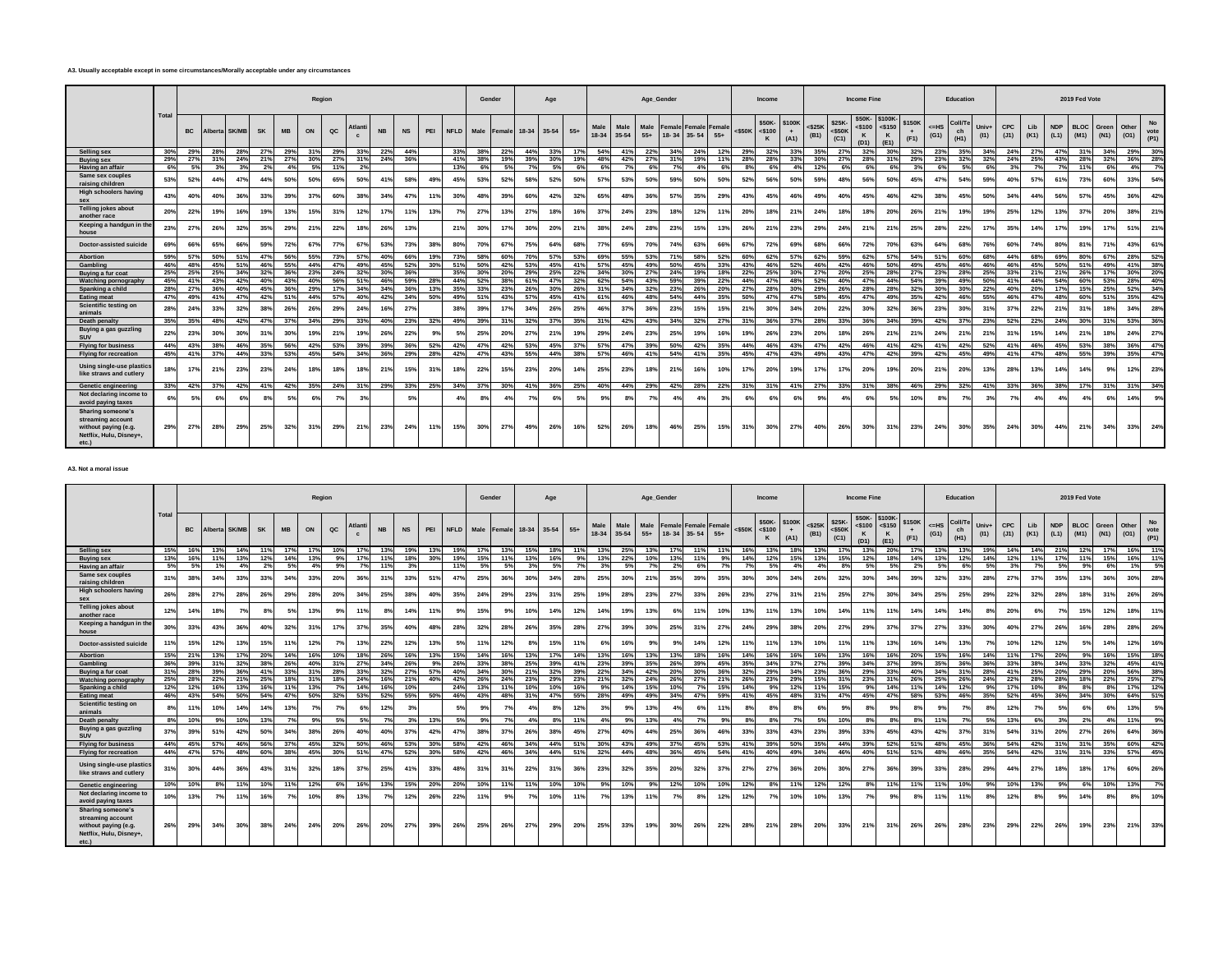#### **A3. Selling sex**

|                                                       |      |           |     |                  |     |           |     | Region          |        |           |           |     |     | Gender                               |     |     | Age |     |                   |       | Age_Gender |     |                                                       |     |                     | Income |                      |      |                                                                                                                                                                                          | <b>Income Fine</b> |                            |                       |                    | Education                                          |               |             |     |     | 2019 Fed Vote                                                                |     |     |                           |
|-------------------------------------------------------|------|-----------|-----|------------------|-----|-----------|-----|-----------------|--------|-----------|-----------|-----|-----|--------------------------------------|-----|-----|-----|-----|-------------------|-------|------------|-----|-------------------------------------------------------|-----|---------------------|--------|----------------------|------|------------------------------------------------------------------------------------------------------------------------------------------------------------------------------------------|--------------------|----------------------------|-----------------------|--------------------|----------------------------------------------------|---------------|-------------|-----|-----|------------------------------------------------------------------------------|-----|-----|---------------------------|
|                                                       | Tota | <b>BC</b> |     | Alberta SK/MB SK |     | <b>MB</b> | ON  | $_{\alpha c}$   | Atlant | <b>NB</b> | <b>NS</b> |     |     | PEI NFLD Male Female 18-34 35-54 55+ |     |     |     |     | Male<br>$18 - 34$ | 35-54 |            |     | Male Male Female Female Female<br>55+ 18-34 35-54 55+ |     | $<$ \$50K $<$ \$100 |        | \$50K-\$100K<br>(A1) | (B1) | $\left \begin{array}{c} $25K$ \\ $50K$ \end{array}\right $ $\left \begin{array}{c} $25K$ \\ $50K$ \end{array}\right $ $\left \begin{array}{c} $50K$ \\ $500$ \end{array}\right $<br>(C1) | $(D1)$ $(E1)$      | \$50K-\$100K-<br>$<$ \$150 | <b>\$150K</b><br>(F1) | $\leq$ =HS<br>(G1) | $\sqrt{\frac{1}{2}$ Coll/ $\sqrt{2}$<br>ch<br>(H1) | Univ+<br>(11) | CPC<br>(J1) |     |     | NDP BLOC Green Other<br>Lib NDP BLOC Green Other<br>(K1) (L1) (M1) (N1) (O1) |     |     | <b>No</b><br>vote<br>(P1) |
| Morally wrong under any<br>circumstances              | 38%  | 34%       | 38% | 40%              | 43% | 38%       | 39% | 40%             | 36%    | 42%       | 29%       | 70% | 32% | 30%                                  | 47% | 23% | 32% | 56% | 19%               | 22%   | 45%        | 26% | 43%                                                   | 66% |                     | 40%    | 29%                  | 36%  | 39%                                                                                                                                                                                      | 40%                | 29%                        | 30%                   | 48%                | 36%                                                | 28%           | 45%         | 40% | 18% | 46%                                                                          | 31% | 42% | 40%                       |
| Usually wrong except in<br>some circumstances         | 17%  | 21%       | 21% | 18%              | 19% | 16%       | 13% | 20%             | 14%    | 23%       | 8%        | 17% | 16% | 15%                                  | 18% | 18% | 17% | 16% | 14%               | 12%   | 20%        | 23% | 22%                                                   | 12% |                     | 15%    | 20%                  | 16%  | 17%                                                                                                                                                                                      | 15%                | 21%                        | 21%                   | 16%                | 16%                                                | 19%           | 17%         | 20% | 14% | 11%                                                                          |     | 13% | 19%                       |
| Usually acceptable<br>except in some<br>circumstances | 23%  | 20%       | 20% | 21%              | 23% |           | 24% | 22%             | 28%    | 19%       | 39%       |     | 21% | 28%                                  | 17% | 31% | 25% | 14% | 38%               | 30%   | 18%        | 24% | 20%                                                   | 10% | 21%                 | 24%    | 25%                  | 24%  | 20%                                                                                                                                                                                      | 24%                | 22%                        | 25%                   | 17%                | 26%                                                | 26%           | 18%         | 19% | 35% | 26%                                                                          | 28% | 24% | 20%                       |
| Morally acceptable under<br>any circumstances         | 8%   | 10%       | 8%  | 7%               |     | 10%       | 7%  |                 | 5%     | 3%        | 5%        |     | 11% | 10%                                  | 5%  | 13% | 8%  | 3%  | 16%               | 11%   | 4%         | 11% | 4%                                                    |     | 8%                  | 7%     | 8%                   | 11%  | 7%                                                                                                                                                                                       | 7%                 | 7%                         |                       | 6%                 | 9%                                                 |               |             | 7%  | 12% | 5%                                                                           |     | 5%  | 9%                        |
| Not a moral issue                                     | 15%  | 16%       | 13% | 14%              | 11% |           |     | 10 <sup>9</sup> |        | 13%       | 19%       | 13% | 19% | 17%                                  | 13% | 15% | 18% | 11% | 13%               | 25%   | 13%        | 17% | 1.181                                                 |     |                     | 13%    | 18%                  | 13%  |                                                                                                                                                                                          | 13%                | 20%                        | 17%                   | 13%                | 13%                                                | 19%           | 14%         | 14% | 21% | 12%                                                                          |     | 16% | 11%                       |
| Net: Wrong                                            | 55%  | 55%       | 59% | 58%              | 62% | 54°       | 52% | 60%             | 50%    | 64%       | 37%       | 87% | 48% | 45%                                  | 65% | 41% | 50% | 72% | 32%               | 34%   | 65%        |     | 65%                                                   |     | 55%                 | 55%    | 49%                  | 52%  | 56%                                                                                                                                                                                      | 55%                | 50%                        |                       | 64%                | 52%                                                | 47%           | 62%         | 59% | 32% | 57%                                                                          |     | 55% | 59%                       |
| Net: Acceptable                                       | 30%  | 29%       | 28% | 28%              | 27% | 29%       | 31% | 29%             | 33%    | 22%       | 44%       |     | 33% | 38%                                  | 22% | 44% | 33% | 17% | 54%               | 41%   | 22%        | 34% | 24%                                                   | 12% | 29%                 | 32%    | 33%                  | 35%  | 27%                                                                                                                                                                                      | 32%                | 30%                        | 32%                   | 23%                | 35%                                                | 34%           | 24%         | 27% | 47% | 31%                                                                          | 34% | 29% | 30%                       |

**A3. Buying sex**

|                                                              |       |           |     |                  |     |           |     | Region      |         |           |           |     |     |     | Gender |     | Age                                  |     |      |     |     | Age_Gender |                                                                   |     |                     | Income |                       |     |                                                                                              | <b>Income Fine</b> |                                                                                                                                                                                                                                                                                                                                |      |                    | Education             |                 |                                           |     |            |     | 2019 Fed Vote           |     |             |     |
|--------------------------------------------------------------|-------|-----------|-----|------------------|-----|-----------|-----|-------------|---------|-----------|-----------|-----|-----|-----|--------|-----|--------------------------------------|-----|------|-----|-----|------------|-------------------------------------------------------------------|-----|---------------------|--------|-----------------------|-----|----------------------------------------------------------------------------------------------|--------------------|--------------------------------------------------------------------------------------------------------------------------------------------------------------------------------------------------------------------------------------------------------------------------------------------------------------------------------|------|--------------------|-----------------------|-----------------|-------------------------------------------|-----|------------|-----|-------------------------|-----|-------------|-----|
|                                                              | Total | <b>BC</b> |     | Alberta SK/MB SK |     | <b>MB</b> | ON  | $_{\rm QC}$ | Atlanti | <b>NB</b> | <b>NS</b> |     |     |     |        |     | PEI NFLD Male Female 18-34 35-54 55+ |     | Male |     |     |            | Male Male Female Female Female<br>18-34 35-54 55+ 18-34 35-54 55+ |     | $<$ \$50K $<$ \$100 |        | \$50K- \$100K<br>(A1) |     | $\left \frac{$25K}{(B1)}\right $ = \$25K-<br>(B1) = $\left \frac{$25K}{(C4)}\right $<br>(C1) | (D1)               | \$50K-\$100K-<br>$-4$ = $\frac{1}{2}$ = $\frac{1}{2}$ = $\frac{1}{2}$ = $\frac{1}{2}$ = $\frac{1}{2}$ = $\frac{1}{2}$ = $\frac{1}{2}$ = $\frac{1}{2}$ = $\frac{1}{2}$ = $\frac{1}{2}$ = $\frac{1}{2}$ = $\frac{1}{2}$ = $\frac{1}{2}$ = $\frac{1}{2}$ = $\frac{1}{2}$ = $\frac{1}{2}$ = $\frac{1}{2}$ = $\frac{1}{2}$<br> E(1) | (F1) | $\leq$ -HS<br>(G1) | Coll/Te<br>ch<br>(H1) | $Univ+$<br>(11) | CPC<br>$(J1)$ $(K1)$ $(L1)$ $(M1)$ $(N1)$ | Lib | <b>NDP</b> |     | <b>BLOC</b> Green Other |     | $(01)$ vote | No  |
| Morally wrong under any<br>circumstances                     | 41%   | 34%       | 40% | 46%              | 43% | 47%       | 41% | 44%         |         | 47%       | 36%       | 70% | 32% | 31% | 51%    | 25% | 37%                                  | 56% | 22%  | 23% | 45% | 29%        | 51%                                                               | 67% | 39%                 | 44%    | 32%                   | 37% | 40%                                                                                          | 44%                |                                                                                                                                                                                                                                                                                                                                | 35%  | 49%                | 38%                   | 34%             | 46%                                       | 45% |            | 22% | 44%                     | 32% | 42%         | 44% |
| Usually wrong except in<br>some circumstances                | 18%   | 23%       | 18% | 17%              | 23% | 11%       | 16% | 21%         |         | 17%       | 10%       |     | 8%  | 16% | 19%    | 22% | 16%                                  | 16% | 17%  | 13% | 19% | 28%        | 20%                                                               | 12% | 19%                 | 16%    | 20%                   | 21% | 18%                                                                                          | 16%                | 20%                                                                                                                                                                                                                                                                                                                            | 22%  | 15%                | 18%                   | 20%             | 18%                                       | 19% |            |     | 16%                     | 21% |             | 17% |
| <b>Usually acceptable</b><br>except in some<br>circumstances | 23%   | 20%       | 24% | 19%              | 17% | 20%       | 24% | 20%         | 27%     | 24%       | 30%       |     | 34% | 29% | 16%    | 31% | 23%                                  | 15% | 36%  | 31% | 22% | 27%        | 15%                                                               |     | 22%                 | 23%    | 26%                   | 21% | 22%                                                                                          | 23%                | 24%                                                                                                                                                                                                                                                                                                                            | 23%  | 17 <sup>°</sup>    | 26%                   | 26%             | 19%                                       | 20% |            | 35% | 22%                     | 28% | 30%         | 20% |
| Morally acceptable under<br>any circumstances                |       | 7%        |     | 6%               |     | 7%        | 6%  |             |         |           | 6%        |     | 7%  | 9%  | 3%     |     | 7%                                   | 3%  | 13%  |     | 5%  | 4%         |                                                                   |     | 70/                 |        |                       |     | 5%                                                                                           |                    |                                                                                                                                                                                                                                                                                                                                | 7°   | 6%                 |                       | 5%              |                                           |     | 6%         |     |                         | 5%  | 5%          | 8%  |
| Not a moral issue                                            | 13%   | 16%       | 11% | 13%              | 12% | 14%       | 13% | 9%          |         |           | 18%       | 30% | 19% | 15% | 11%    | 13% | 16%                                  | 9%  |      | 22% | 10% | 13%        |                                                                   | 9%  | 14%                 | 12%    | 15%                   | 13% | 15%                                                                                          | 12%                |                                                                                                                                                                                                                                                                                                                                | 14%  | 13%                | 12%                   | 14%             | 12%                                       | 11% |            | 17% | 11%                     | 15% | 16%         | 11% |
| Net: Wrong                                                   | 59%   | 57%       | 58% | 62%              | 66% | 59%       | 57% | 64%         | 52%     | 65%       | 46%       | 70% | 40% | 47% | 70%    | 48% | 54%                                  | 72% | 39%  | 36% | 64% | 56%        | 70%                                                               | 80% | 58%                 | 60%    | 51%                   | 57% | 58%                                                                                          | 60%                |                                                                                                                                                                                                                                                                                                                                | 57%  | 64%                | 56%                   | 55%             | 63%                                       | 64% |            | 40% | 61%                     | 53% | 49%         | 61% |
| Net: Acceptable                                              | 29%   | 27%       | 31% | 24%              | 21% | 27%       | 30% | 27%         |         | 24%       | 36%       |     | 41% | 38% | 19%    | 39% | 30%                                  | 19% | 48%  |     | 27% | 31%        | 19%                                                               |     | 28%                 | 28%    | 33%                   | 30% | 27%                                                                                          | 28%                |                                                                                                                                                                                                                                                                                                                                | 29%  | 23%                | 32%                   | 32%             | 24%                                       | 25% | 43%        |     | 28%                     | 32% | 36%         | 28% |

## **A3. Having an affair**

|                                                       |      |           |     |               |                |           |     | Region   |         |           |           |      |             |     | Gender |                             | Age |     |                 |     | Age_Gender |     |                                                                   |     |     | Income              |                      |      |      | Income Fine |                                                                                                                                                                                                                                                                                                                                                                               |      |                 | Education             |               |     |            |      | 2019 Fed Vote |                                                            |     |     |     |
|-------------------------------------------------------|------|-----------|-----|---------------|----------------|-----------|-----|----------|---------|-----------|-----------|------|-------------|-----|--------|-----------------------------|-----|-----|-----------------|-----|------------|-----|-------------------------------------------------------------------|-----|-----|---------------------|----------------------|------|------|-------------|-------------------------------------------------------------------------------------------------------------------------------------------------------------------------------------------------------------------------------------------------------------------------------------------------------------------------------------------------------------------------------|------|-----------------|-----------------------|---------------|-----|------------|------|---------------|------------------------------------------------------------|-----|-----|-----|
|                                                       | Tota | <b>BC</b> |     | Alberta SK/MB | <b>SK</b>      | <b>MB</b> | ON  | $\alpha$ | Atlanti | <b>NB</b> | <b>NS</b> | PEI  | <b>NFLD</b> |     |        | Male Female 18-34 35-54 55+ |     |     | Male            |     |            |     | Male Male Female Female Female<br>18-34 35-54 55+ 18-34 35-54 55+ |     |     | $<$ \$50K $<$ \$100 | \$50K-\$100K<br>(A1) | (B1) | (C1) | (D1)        | $\left \begin{array}{c} \text{S25K} \\ \text{S25K} \end{array}\right  \left \begin{array}{c} \text{S25K-} \\ \text{S50K} \end{array}\right  \left \begin{array}{c} \text{S50K-} \\ \text{S50K} \end{array}\right  \left \begin{array}{c} \text{S150K-} \\ \text{S150K} \end{array}\right  \left \begin{array}{c} \text{S150K} \\ \text{S150K} \end{array}\right $<br>$ $ (E1) | (F1) | $<=$ HS<br>(G1) | Coll/Te<br>ch<br>(H1) | Univ+<br>(11) | CPC | <b>Lib</b> |      |               | NDP BLOC Green Other<br>(J1) (K1) (L1) (M1) (N1) (O1) (P1) |     |     | No  |
| Morally wrong under any<br>circumstances              | 55%  | 53%       | 64% | 64%           | 67%            | 61%       | 57% | 42%      | 63%     | 56%       | 67%       | 61%  | 66%         | 50% | 59%    | 58%                         | 53% | 54% | 54%             | 48% | 50%        | 61% | 59%                                                               | 58% | 55% | 54%                 | 49%                  | 52%  | 57%  | 54%         | 46%                                                                                                                                                                                                                                                                                                                                                                           | 55%  | 60%             | 53%                   | 50%           | 63% | 50%        | 50%  |               | 38%                                                        | 56% | 69% | 59% |
| Usually wrong except in<br>some circumstances         | 34%  | 36%       | 32% | 29%           | 28%            | 30%       | 34% | 38%      | 28%     | 33%       | 30%       | 39%  | 10%         | 38% | 30%    | 33%                         | 36% | 33% | 37 <sup>9</sup> | 41% | 37%        | 29% | 31%                                                               | 30% | 30% | 35%                 | 43%                  | 32%  | 29%  | 35%         | 43%                                                                                                                                                                                                                                                                                                                                                                           | 40%  | 29%             | 36%                   | 39%           | 31% | 36%        | 38%  | 42%           |                                                            | 32% | 26% | 29% |
| Usually acceptable<br>except in some<br>circumstances | 4%   |           | 1%  | 2%            |                |           | 3%  | 7°/      | 2%      |           |           |      | 13%         | 5%  |        |                             |     | 5%  | 4%              |     | 5%         |     | 3%                                                                |     | 4%  | 4%                  | 4%                   | 6%   | 3%   |             | 6%                                                                                                                                                                                                                                                                                                                                                                            | 2%   | 4 <sup>°</sup>  | 4%                    |               | 2%  | 4%         | 5%   |               |                                                            | 3%  | 2%  | 5%  |
| Morally acceptable under<br>any circumstances         | 2%   | 1%        | 2%  | 1%            | 2 <sup>0</sup> |           | 2%  | 4%       |         |           |           |      |             | 2%  | 2%     |                             | 401 | 1%  | 2%              |     |            | 6%  | 1%                                                                | 2%  | 4%  | 2%                  | 1%                   | 6%   | 2%   | 2%          |                                                                                                                                                                                                                                                                                                                                                                               |      | 3 <sup>9</sup>  |                       |               |     | 3%         |      | <b>CO</b>     |                                                            | 2%  | 1%  | 2%  |
| Not a moral issue                                     | 5%   |           |     |               | 2 <sup>0</sup> | 5%        | 4%  | 9%       |         | 11%       | 3%        |      | 11%         | 5%  | 5%     |                             |     |     |                 | .5% |            | 2%  | 6%                                                                |     |     | 5%                  | 4%                   |      | 8%   | 5%          | .5%                                                                                                                                                                                                                                                                                                                                                                           |      | - 5%            |                       |               |     | 7%         | 5% l |               |                                                            |     |     | 5%  |
| Net: Wrong                                            | 89%  | 89%       | 95% | 94%           | 969            |           | 91% | 80%      | 91%     | 89%       | 97%       | 100% | 76%         | 88% | 89%    | 90%                         | 89% |     | 91%             | 899 |            | 90% | 90%                                                               | 88% | 85% | 89%                 | 92%                  | 84%  | 86%  | 89%         | 89%                                                                                                                                                                                                                                                                                                                                                                           | 95%  | 89%             | 89%                   | 89%           | 94% | 86%        | 88%  | 80%           |                                                            | 88% | 95% | 88% |
| Net: Acceptable                                       | 6%   |           | 3%  | 20            |                |           | 5%  |          |         |           |           |      | 13%         | 6%  |        |                             |     |     | 6%              |     |            |     |                                                                   |     |     |                     |                      |      | 6%   | 6%          |                                                                                                                                                                                                                                                                                                                                                                               |      |                 |                       |               | 20, | 7%         | 70/  | 11%           |                                                            |     | 4%  | 7%  |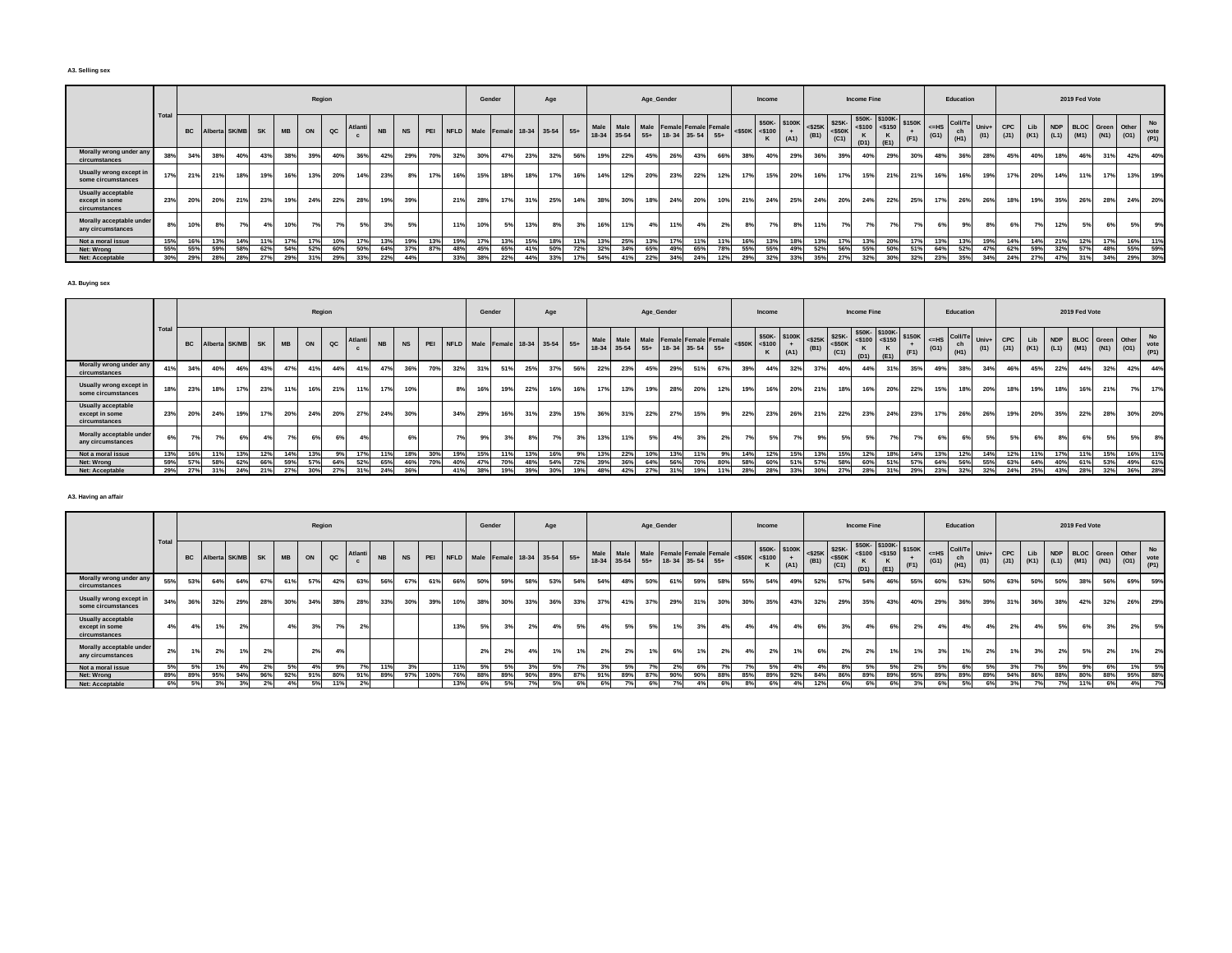#### **A3. Same sex couples raising children**

|                                                       |       |           |     |               |           |           |     | Region        |       |           |           |     |                                      | Gender |     |     | Age |     |     |                | Age_Gender |     |                                                                |     |                     | Income |      |      |                                                                                                                                                                                           | <b>Income Fine</b> |                                           |                |                 | Education                         |               |             |     |     | 2019 Fed Vote |                                                            |     |                           |
|-------------------------------------------------------|-------|-----------|-----|---------------|-----------|-----------|-----|---------------|-------|-----------|-----------|-----|--------------------------------------|--------|-----|-----|-----|-----|-----|----------------|------------|-----|----------------------------------------------------------------|-----|---------------------|--------|------|------|-------------------------------------------------------------------------------------------------------------------------------------------------------------------------------------------|--------------------|-------------------------------------------|----------------|-----------------|-----------------------------------|---------------|-------------|-----|-----|---------------|------------------------------------------------------------|-----|---------------------------|
|                                                       | Total | <b>BC</b> |     | Alberta SK/MB | <b>SK</b> | <b>MB</b> | ON  | $_{\alpha c}$ | Atlan | <b>NB</b> | <b>NS</b> |     | PEI NFLD Male Female 18-34 35-54 55+ |        |     |     |     |     |     | Male Male Male |            |     | <b>Female Female Female</b><br>18-34 35-54 55+ 18-34 35-54 55+ |     | $<$ \$50K $<$ \$100 |        | (A1) | (B1) | $\left \begin{array}{cc} $50K-\\ 8100 & + \end{array}\right $ $\left \begin{array}{cc} $25K-\\ 825K \end{array}\right $ $\left \begin{array}{cc} $25K-\\ 850K \end{array}\right $<br>(C1) | (D1)               | \$50K-\$100K-<br>$<$ \$100 <\$150<br>(E1) | \$150K<br>(F1) | $<=$ HS<br>(G1) | $\sim$ Coll/ $\tau$<br>ch<br>(H1) | Univ+<br>(11) | CPC<br>(J1) | Lib |     |               | NDP BLOC Green Other<br>$(K1)$ $(L1)$ $(M1)$ $(N1)$ $(O1)$ |     | <b>No</b><br>vote<br>(P1) |
| Morally wrong under any<br>circumstances              | 11%   |           | 18% | 15%           | 17%       | 13%       | 12% |               |       |           |           |     |                                      | 13%    | 9%  | 8%  | 10% | 14% | 12% | 12%            | 16%        |     | 8%                                                             | 12% |                     | 9%     | 10%  | 10%  | 13%                                                                                                                                                                                       | 9%                 | 10%                                       | 11%            | 14%             | 10%                               |               | 23%         |     |     |               |                                                            | 23% | 13%                       |
| Usually wrong except in<br>some circumstances         | 5%    | 4%        | 4%  | 4%            |           | 4%        | 5%  |               |       |           | 4%        |     |                                      | 8%     | 3%  | 4%  |     | 8%  | 6%  | 5%             | 13%        | 2%  | 3%                                                             |     | 6%                  | 4%     | 6%   |      | 6%                                                                                                                                                                                        |                    | 6%                                        |                | 7%              | 4%                                | 5%            |             | 2%  | 1%1 | 9%            |                                                            | 14% | 5%                        |
| Usually acceptable<br>except in some<br>circumstances | 15%   | 15%       | 14% | 11%           | 12%       | 10%       | 14% | 19%           | 14%   |           | 13%       | 12% | 15%                                  | 19%    | 11% | 9%  | 14% | 20% | 11% | 20%            | 25%        |     | 8%                                                             | 17% | 12%                 | 17%    | 15%  | 11%  |                                                                                                                                                                                           | 17%                | 16%                                       | 13%            | 18%             | 12%                               | 14%           | 19%         | 12% | 8%  | 29%           |                                                            | 15% | 17%                       |
| Morally acceptable under<br>any circumstances         | 38%   | 37%       | 31% | 36%           | 32%       | 40%       | 35% | 46%           | 37%   | 27%       | 45%       | 36% | 30%                                  | 34%    | 41% | 48% | 38% | 29% | 46% | 34%            | 25%        | 51% | 42%                                                            | 33% | 40%                 | 39%    | 35%  | 48%  | 36%                                                                                                                                                                                       | 39%                | 35%                                       | 31%            | 30%             | 41%                               | 45%           | 22%         | 45% | 53% | 43%           | 51%                                                        | 18% | 37%                       |
| Not a moral issue                                     | 31%   | 38%       | 34% | 33%           | 33%       | 34%       | 33% | 20%           | 36%   |           | 33%       | 51% | 47%                                  | 25%    | 36% | 30% | 34% | 28% | 25% | 30%            | 21%        | 35% | 39%                                                            | 35% | 30%                 | 30%    | 34%  | 26%  | 32%                                                                                                                                                                                       | 30%                | 34%                                       | 39%            | 32%             | 33%                               | 28%           | 27%         | 37% | 35% | 13%           | 36%                                                        | 30% | 28%                       |
| Net: Wrong                                            | 16%   |           | 22% | 19%           | 22%       | 16%       | 17% | 15%           | 14%   | 28%       |           |     |                                      | 22%    |     | 12% | 14% | 22% | 18% | 17%            | 29%        |     | 12%                                                            | 15% |                     |        |      | 15%  |                                                                                                                                                                                           | 14%                |                                           | 16%            | 21%             | 14%                               | 13%           | 32%         |     |     | 14%           |                                                            | 38% | 18%                       |
| Net: Acceptable                                       | 53%   | 52%       | 44% | 47%           | 44%       | 50%       | 50% | 65%           | 50%   |           | 58%       | 49% | 45%                                  | 53%    | 52% | 58% |     | 50% | 57% | 53%            | 50%        | 59% | 50%                                                            | 50% | 52%                 | 56%    | 50%  |      |                                                                                                                                                                                           |                    | 50%                                       | 45%            | 47%             | 54%                               | 59%           | 40%         | 57% | 61% | 73%           | 60%                                                        | 33% | 54%                       |

**A3. High schoolers having sex**

|                                                              |       |     |     |                  |     |           |     | Region        |     |           |           |     |     |     | Gender |     | Age                                  |     |      |     |     | Age_Gender |     |                                                                   |     |     | Income                              |      |      |      | <b>Income Fine</b> |                                                                                                                                                                                                                                                                                                               |     |                    | Education             |               |            |     |     |     | 2019 Fed Vote        |     |                                    |         |
|--------------------------------------------------------------|-------|-----|-----|------------------|-----|-----------|-----|---------------|-----|-----------|-----------|-----|-----|-----|--------|-----|--------------------------------------|-----|------|-----|-----|------------|-----|-------------------------------------------------------------------|-----|-----|-------------------------------------|------|------|------|--------------------|---------------------------------------------------------------------------------------------------------------------------------------------------------------------------------------------------------------------------------------------------------------------------------------------------------------|-----|--------------------|-----------------------|---------------|------------|-----|-----|-----|----------------------|-----|------------------------------------|---------|
|                                                              | Total |     |     | Alberta SK/MB SK |     | <b>MB</b> | ON  | $_{\alpha c}$ |     | <b>NB</b> | <b>NS</b> |     |     |     |        |     | PEI NFLD Male Female 18-34 35-54 55+ |     | Male |     |     |            |     | Male Male Female Female Female<br>18-34 35-54 55+ 18-34 35-54 55+ |     |     | \$50K-\$100K<br>$<$ \$50K $<$ \$100 | (A1) | (B1) | (C1) | (D1)               | $\left  \begin{array}{c} \text{S25K} \\ \text{S25K} \end{array} \right $ $\left  \begin{array}{c} \text{S25K} \\ \text{S25K} \end{array} \right $ $\left  \begin{array}{c} \text{S50K} \\ \text{S50K} \end{array} \right $ $\left  \begin{array}{c} \text{S150K} \\ \text{S150K} \end{array} \right $<br>(E1) |     | $\leq$ -HS<br>(G1) | Coll/Te<br>ch<br>(H1) | Univ+<br>(11) | <b>CPC</b> | Lib |     |     | NDP BLOC Green Other |     | (J1) (K1) (L1) (M1) (N1) (O1) vote | No      |
| Morally wrong under any<br>circumstances                     | 16%   | 14% | 18% | 24%              | 25% | 23%       | 19% |               |     |           | 13%       | 12% | 16% | 13% | 19%    |     | 15%                                  |     | 24%  |     |     | 20%        |     | 20%                                                               | 28% | 19% | 15%                                 | 11%  | 17%  | 20%  | 15%                | 13%                                                                                                                                                                                                                                                                                                           |     | 241                | 15%                   |               | 25%        |     | 13% |     |                      | 11% | 25%                                | 16%     |
| Usually wrong except in<br>some circumstances                | 14%   | 18% | 14% | 12%              | 16% | 9%        | 16% | 11%           | 13% | 25%       | 2%        | 36% | 20% | 15% | 13%    |     | 13%                                  |     | 19%  | 8%  | 15% | 20%        | 11% | 11%                                                               | 18% | 15% | 13%                                 | 13%  | 13%  | 15%  | 13%                | 11%                                                                                                                                                                                                                                                                                                           | 16% | 16%                | 15%                   |               | 19%        |     | 11% |     | 17%                  | 12% | 14%                                | 15%     |
| <b>Usually acceptable</b><br>except in some<br>circumstances | 30%   | 28% | 31% | 25%              | 25% | 24%       | 28% | 38%           | 26% | 29%       | 35%       |     | 8%  | 34% | 27%    | 39% | 31%                                  |     | 24%  | 43% | 34% | 26%        | 36% | 27%                                                               | 21% | 26% | 34%                                 | 34%  | 27%  | 26%  | 34%                | 34%                                                                                                                                                                                                                                                                                                           | 30% | 26%                | 33%                   | 34%           | 26%        | 31% |     | 42% | 28%                  | 30% | 25%                                | 31%     |
| Morally acceptable under<br>any circumstances                | 13%   | 12% | 10% | 11%              | 8%  | 14%       | 9%  | 22%           | 12% | 5%        | 12%       | 11% | 22% | 15% | 11%    | 21% | 11%                                  |     | 9%   | 22% | 14% | 10%        | 21% |                                                                   | 7%  | 17% | 11%                                 | 12%  | 21%  | 15%  | 11%                | 12%                                                                                                                                                                                                                                                                                                           | 12% | 12%                | 12%                   |               |            |     | 14% | 14% | 30%                  | 16% | 10%                                | 12%     |
| Not a moral issue                                            | 26%   | 28% | 27% | 28%              | 26% | - 29%     | 28% | 20%           | 34% | 25%       | 38%       | 40% | 35% | 24% | 29%    | 23% | 31%                                  | 25% |      | 19% | 28% | 23%        | 27% | 33%                                                               | 26% | 23% | 27%                                 | 31%  | 21%  | 25%  | 27%                | 30%                                                                                                                                                                                                                                                                                                           | 34% | 25%                | 25%                   | 29%           | 22%        | 32% |     | 28% | 18%                  | 31% | 26%                                | 26%     |
| Net: Wrong                                                   | 30%   | 32% | 32% | 36%              | 41% | 32%       | 35% | 20%           | 28% | 41%       | 15%       | 49% | 35% | 28% | 32%    | 16% | 28%                                  |     | 43%  | 16% | 24% | 41%        |     | 31%                                                               | 45% | 33% | 28%                                 | 24%  | 30%  | 35%  | 28%                | 24%                                                                                                                                                                                                                                                                                                           | 24% | 37%                | 30%                   |               | 44%        | 24% |     | 16% | 24%                  | 23% |                                    | 38% 31% |
| Net: Acceptable                                              | 43%   | 40% | 40% | 36%              | 33% | 39%       | 37% | 60%           | 38% | 34%       | 47%       |     | 30% | 48% | 39%    | 60% | 42%                                  |     | 32%  | 65% | 48% | 36%        | 57% | 35%                                                               | 29% | 43% | 45%                                 | 46%  | 49%  | 40%  | 45%                | 46%                                                                                                                                                                                                                                                                                                           | 42% | 38%                | 45%                   | 50%           | 34%        |     | 44% | 56% | 57%                  | 45% | 36%                                | 42%     |

# **A3. Telling jokes about another race**

|                                                              |      |           |     |               |           |           |     | Region |         |           |           |     |                                      | Gender |     |     | Age |     |      |     | Age_Gender |     |                                                                   |     |     | Income              |                      |      |                                                                                                                                | <b>Income Fine</b> |      |      |                    | Education       |     |     |     |     | 2019 Fed Vote |     |                                                                                 |     |
|--------------------------------------------------------------|------|-----------|-----|---------------|-----------|-----------|-----|--------|---------|-----------|-----------|-----|--------------------------------------|--------|-----|-----|-----|-----|------|-----|------------|-----|-------------------------------------------------------------------|-----|-----|---------------------|----------------------|------|--------------------------------------------------------------------------------------------------------------------------------|--------------------|------|------|--------------------|-----------------|-----|-----|-----|-----|---------------|-----|---------------------------------------------------------------------------------|-----|
|                                                              | Tota | <b>BC</b> |     | Alberta SK/MB | <b>SK</b> | <b>MB</b> | ON  | QC     | Atlanti | <b>NB</b> | <b>NS</b> |     | PEI NFLD Male Female 18-34 35-54 55+ |        |     |     |     |     | Male |     |            |     | Male Male Female Female Female<br>18-34 35-54 55+ 18-34 35-54 55+ |     |     | $<$ \$50K $<$ \$100 | \$50K-\$100K<br>(A1) | (B1) | $\left \begin{array}{c} \text{S25K} \\ \text{S25K} \\ \text{S30K} \end{array}\right $ = \$50K- \$100K- \$150K \$150K =<br>(C1) | (D1)               | (E1) | (F1) | $\leq$ =HS<br>(G1) | Coll/Te Univ+ I |     |     |     |     |               |     | CPC Lib NDP BLOC Green Other<br>ch (H1) (I1) (J1) (K1) (L1) (M1) (N1) (O1) (P1) | No  |
| Morally wrong under any<br>circumstances                     | 40%  | 35%       | 29% | 46%           | 39%       | 53%       | 44% | 34%    | 53%     | 58%       | 49%       | 50% | 60%                                  | 28%    | 50% | 25% | 40% | 51% | 14%  | 27% | 40%        | 34% | 51%                                                               | 62% | 41% | 40%                 | 37%                  | 37%  | 42%                                                                                                                            | 40%                | 38%  | 35%  | 42%                | 38%             | 38% | 30% | 53% | 43% | 19%           | 45% | 15%                                                                             | 43% |
| Usually wrong except in<br>some circumstances                | 28%  | 30%       | 33% | 31%           | 33%       | 29%       | 28% | 26%    | 24%     | 17%       | 27%       | 26% | 25%                                  | 29%    | 27% | 38% | 28% | 21% | 35%  | 30% | 24%        | 42% | 26%                                                               | 17% | 27% | 30%                 | 29%                  | 28%  | 26%                                                                                                                            | 30%                | 30%  | 24%  | 23%                | 29%             | 35% | 25% | 29% | 38% | 29%           | 23% | 29%                                                                             | 25% |
| <b>Usually acceptable</b><br>except in some<br>circumstances | 15%  | 18%       | 13% | 13%           | 16%       | 10%       | 11% | 23%    | 7%      | 12%       | 7%        | 13% |                                      | 21%    | 10% | 20% | 14% | 12% | 28%  | 19% | 17%        | 14% | 8%                                                                | 7%  | 13% | 15%                 | 18%                  | 16%  | 11%                                                                                                                            | 15%                | 16%  | 23%  | 14%                | 15%             | 16% | 18% | 9%  | 10% | 26%           | 17% | 23%                                                                             | 17% |
| Morally acceptable under<br>any circumstances                | 5%   |           | 6%  | 3%            | 3%        | 3%        | 4%  | 7%     |         | 5%        | 4%        |     | 7%                                   | 6%     | 4%  | 6%  | 4%  | 5%  | 10%  |     | 6%         | 4%  | 4%                                                                |     | 7%  | 3%                  |                      | 8%   | 7%                                                                                                                             | 3%                 |      | 3%   | 7%                 | 4%              | 3%  | 7%  | 2%  | 2%  | 11%           | 2%  | 15%                                                                             | 4%  |
| Not a moral issue                                            | 12%  | 14%       | 18% |               |           |           |     |        |         | 8%        | 14%       |     |                                      | 15%    | 9%  | 10% |     | 12% | 14%  | 19% | 13%        | 6%  | 11%                                                               | 10% | 13% | 11%                 | 13%                  | 10%  | 14%                                                                                                                            | 11%                | 11%  | 14%  | 14%                | 14%             | 8%  | 20% | 6%  |     | 15%           | 12% | 18%                                                                             | 11% |
| Net: Wrong                                                   | 68%  | 64%       | 63% |               | 72%       | 82%       | 72% | 60%    |         | 75%       | 76%       |     | 85%                                  | 58%    | 78% | 63% | 68% | 72% | 49%  |     |            |     |                                                                   | 79% | 67% | 70%                 | 66%                  | 66%  | 68%                                                                                                                            | <b>70%</b>         | 68%  | 60%  | 65%                | 68%             |     | 55% | 83% | 80% | 48%           | 68% | 44%                                                                             | 68% |
| Net: Acceptable                                              | 20%  | 22%       | 19% | 16%           | 19%       | 13%       | 15% | 31%    |         |           |           | 13% |                                      | 27%    | 13% | 27% |     |     | 37   | 24% | 23%        | 18% | 12%                                                               | 11% | 20% | 18%                 | 21%                  |      |                                                                                                                                | 18%                | 20%  | 26%  | 21%                | 19%             | 19% | 25% |     | 13% | 37%           | 20% | 38%                                                                             | 21% |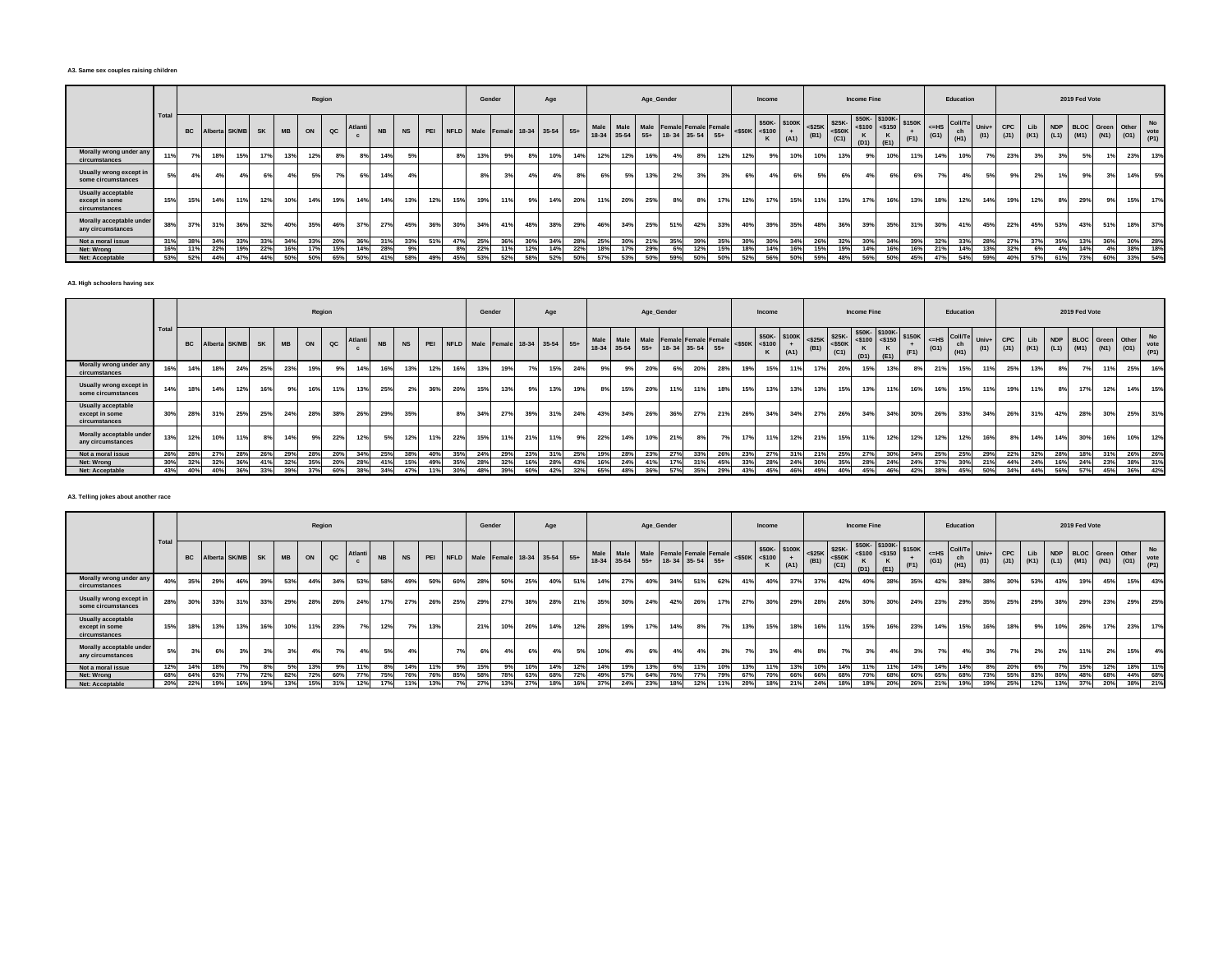#### **A3. Keeping a handgun in the house**

|                                                       |      |           |     |                  |     |           |     | Region        |        |           |           |     |     | Gender |     |     | Age                                  |     |               |           | Age_Gender |     |                                                       |            |                     | Income |                             |      |                                                                                                                                                                                                                                                                                                                          | <b>Income Fine</b> |                                                          |                |               | Education                   |               |             |            |     | 2019 Fed Vote |     |                                                            |                           |
|-------------------------------------------------------|------|-----------|-----|------------------|-----|-----------|-----|---------------|--------|-----------|-----------|-----|-----|--------|-----|-----|--------------------------------------|-----|---------------|-----------|------------|-----|-------------------------------------------------------|------------|---------------------|--------|-----------------------------|------|--------------------------------------------------------------------------------------------------------------------------------------------------------------------------------------------------------------------------------------------------------------------------------------------------------------------------|--------------------|----------------------------------------------------------|----------------|---------------|-----------------------------|---------------|-------------|------------|-----|---------------|-----|------------------------------------------------------------|---------------------------|
|                                                       | Tota | <b>BC</b> |     | Alberta SK/MB SK |     | <b>MB</b> | ON  | $_{\alpha c}$ | Atlant | <b>NB</b> | <b>NS</b> |     |     |        |     |     | PEI NFLD Male Female 18-34 35-54 55+ |     | Male<br>18-34 | $35 - 54$ |            |     | Male Male Female Female Female<br>55+ 18-34 35-54 55+ |            | $<$ \$50K $<$ \$100 |        | \$50K-\$100K<br>$+$<br>(A1) | (B1) | $\left  \begin{array}{c} 1.36 \leq 25 \leq 50 \leq 50 \leq 50 \leq 50 \leq 50 \leq 50 \leq 50 \leq 50 \leq 50 \leq 50 \leq 50 \leq 50 \leq 50 \leq 50 \leq 50 \leq 50 \leq 50 \leq 50 \leq 50 \leq 50 \leq 50 \leq 50 \leq 50 \leq 50 \leq 50 \leq 50 \leq 50 \leq 50 \leq 50 \leq 50 \leq 50 \leq 50 \leq 50 \$<br>(C1) |                    | \$50K-\$100K-<br>$ $ <\$100 <\$150<br>ĸ<br>$(D1)$ $(E1)$ | \$150K<br>(F1) | $=HS$<br>(G1) | <b>Coll/T</b><br>ch<br>(H1) | Univ+<br>(11) | CPC<br>(J1) | Lib        |     |               |     | NDP BLOC Green Other<br>$(K1)$ $(L1)$ $(M1)$ $(N1)$ $(O1)$ | <b>No</b><br>vote<br>(P1) |
| Morally wrong under any<br>circumstances              | 23%  | 18%       |     | 14%              | 11% |           | 24% | 37%           | 16%    | 20%       | 10%       | 32% | 22% |        | 28% | 16% | 22%                                  | 30% | 13%           | 20%       | 21%        | 20% | 24%                                                   | 37%        |                     | 25%    | <b>17%</b>                  | 24%  | 25%                                                                                                                                                                                                                                                                                                                      | 25%                | 17%                                                      | 19%            | 25%           | 21%                         | 24%           | 11%         | 32%        | 24% | 40%           | 23% | 7%                                                         | 26%                       |
| Usually wrong except in<br>some circumstances         | 24%  | 22%       | 22% | 19%              | 15% | 22%       | 24% | 25%           | 30%    | 19%       | 38%       | 20% | 30% | 20%    | 28% | 27% | 23%                                  | 21% | 23%           | 16%       | 21%        | 32% | 30%                                                   | $22^\circ$ | 26%                 | 25%    | 22%                         | 27%  | 25%                                                                                                                                                                                                                                                                                                                      | 25%                | 25%                                                      | 20%            | 20%           | 24%                         | 29%           | 14%         | 28%        | 32% | 26%           | 32% | 14%                                                        | 26%                       |
| Usually acceptable<br>except in some<br>circumstances | 14%  | 21%       | 14% | 15%              | 13% | 17%       | 12% | 15%           | 12%    | 22%       | 7%        |     | 119 |        | 13% | 19% | 12%                                  | 13% | 23%           | 13%       | 14%        | 17% | 12%                                                   | 119        |                     | 13%    | 12%                         | 19%  | 15%                                                                                                                                                                                                                                                                                                                      | 13%                | 11%                                                      | 12%            | 17%           | 12%                         | 13%           | 17%         | 12%        | 13% | 14%           | 15% | 24%                                                        | 13%                       |
| Morally acceptable under<br>any circumstances         |      | 6%        | 11% | 16%              | 21% |           | 9%  |               |        | 5%        | 5%        |     | 10% | 13%    | 4%  | 10% |                                      | 8%  | 15%           | 12%       | 14%        | 6%  | 20I                                                   |            |                     | 7°     |                             | 10%  | 9%                                                                                                                                                                                                                                                                                                                       | 7 <sup>°</sup>     | 9%                                                       | 13%            | 11%           | 10%                         | 4%            | 18%         | 2%         | 4%  | 5%            |     | 27%                                                        | 8%                        |
| Not a moral issue                                     | 30%  | 33%       | 43% | 36%              | 40% | 32%       | 31% |               | 37%    | 35%       | 40%       | 48% | 28% | 32%    | 28% | 26% | 35%                                  | 28% | 27%           | 39%       | 30%        | 25% | 2401                                                  | 27%        |                     | 29%    | 38%                         | 20%  | 27%                                                                                                                                                                                                                                                                                                                      | 29%                | 37%                                                      | 37%            | 27%           | 33%                         | 30%           | 40%         | <b>27%</b> | 26% | 16%           | 28% | 28%                                                        | 26%                       |
| Net: Wrong                                            | 47%  | 40%       | 32% | 32%              | 25% | 39%       | 48% | 62%           | 46%    | 39%       | 47%       | 52% | 519 | 38%    | 56% | 44% | 46%                                  | 51% | 36%           | 36%       | 42%        | 52% | 54%                                                   | 60%        |                     | 51%    | 39%                         | 51%  |                                                                                                                                                                                                                                                                                                                          | 51%                | 43%                                                      | 38%            | 44%           | 45%                         | 53%           | 26%         | 60%        | 57% | 65%           | 55% | 21%                                                        | 52%                       |
| Net: Acceptable                                       | 23%  | 27%       | 26% | 32%              | 35% | 29%       | 21% | 22%           | 18%    | 26%       | 13%       |     | 21% | 30%    | 17% | 30% | 20%                                  | 21% | 38%           | 24%       | 28%        | 23% |                                                       |            |                     | 21%    | 23%                         | 29%  | 24%                                                                                                                                                                                                                                                                                                                      | 21%                | 21%                                                      | 25%            | 28%           | 22%                         | 17%           | 35%         | 14%        | 17% | 19%           | 17% | 51%                                                        | 21%                       |

**A3. Doctor-assisted suicide**

|                                                              |       |           |     |                  |     |           |     | Region      |         |           |           |     |     | Gender |     |     | Age                                  |     |      |     |                                                                   | Age_Gender |     |     |                     | Income |                       |     |                                                                                              | <b>Income Fine</b> |                                                                                                                                                                                                                                                                                                                                       |                |                    | Education             |                 |                                           |     |            | 2019 Fed Vote |     |                         |                   |
|--------------------------------------------------------------|-------|-----------|-----|------------------|-----|-----------|-----|-------------|---------|-----------|-----------|-----|-----|--------|-----|-----|--------------------------------------|-----|------|-----|-------------------------------------------------------------------|------------|-----|-----|---------------------|--------|-----------------------|-----|----------------------------------------------------------------------------------------------|--------------------|---------------------------------------------------------------------------------------------------------------------------------------------------------------------------------------------------------------------------------------------------------------------------------------------------------------------------------------|----------------|--------------------|-----------------------|-----------------|-------------------------------------------|-----|------------|---------------|-----|-------------------------|-------------------|
|                                                              | Total | <b>BC</b> |     | Alberta SK/MB SK |     | <b>MB</b> | ON  | $_{\rm QC}$ | Atlanti | <b>NB</b> | <b>NS</b> |     |     |        |     |     | PEI NFLD Male Female 18-34 35-54 55+ |     | Male |     | Male Male Female Female Female<br>18-34 35-54 55+ 18-34 35-54 55+ |            |     |     | $<$ \$50K $<$ \$100 |        | \$50K- \$100K<br>(A1) |     | $\left \frac{$25K}{(B1)}\right $ = \$25K-<br>(B1) = $\left \frac{$25K}{(C4)}\right $<br>(C1) | (D1)               | \$50K-\$100K-<br>$-4$ = $\frac{1}{2}$ = $\frac{1}{2}$ = $\frac{1}{2}$ = $\frac{1}{2}$ = $\frac{1}{2}$ = $\frac{1}{2}$ = $\frac{1}{2}$ = $\frac{1}{2}$ = $\frac{1}{2}$ = $\frac{1}{2}$ = $\frac{1}{2}$ = $\frac{1}{2}$ = $\frac{1}{2}$ = $\frac{1}{2}$ = $\frac{1}{2}$ = $\frac{1}{2}$ = $\frac{1}{2}$ = $\frac{1}{2}$<br>$ E1\rangle$ | (F1)           | $\leq$ -HS<br>(G1) | Coll/Te<br>ch<br>(H1) | $Univ+$<br>(11) | CPC<br>$(J1)$ $(K1)$ $(L1)$ $(M1)$ $(N1)$ | Lib | <b>NDP</b> |               |     | <b>BLOC</b> Green Other | No<br>$(01)$ vote |
| Morally wrong under any<br>circumstances                     |       | 4%        | 12% | 13%              | 16% | 11%       | 9%  |             |         | 9%        |           | 12% | 8%  |        | 9%  |     |                                      | 9%  | 9%   |     |                                                                   |            |     |     | 10%                 |        | 5%                    |     | 11%                                                                                          |                    |                                                                                                                                                                                                                                                                                                                                       | 3 <sup>9</sup> | 9%                 |                       | 7%1             | 14%                                       |     |            |               | 6%  | 12%                     | 9%                |
| Usually wrong except in<br>some circumstances                | 12%   | 14%       | 11% | 8%               | 10% | 7%        | 12% | 12%         | 12%     | 16%       | 8%        | 37% | 7%  | 12%    | 12% |     | 14%                                  | 12% |      | 15% | 12%                                                               | 10%        | 13% | 12% | 13%                 | $Q_0$  | 13%                   | 14% | 12%                                                                                          |                    |                                                                                                                                                                                                                                                                                                                                       | 19%            | 13%                | 12%                   | 9%              | 16%                                       | 8%  |            | 11%           | 10% | 33%                     | 14%               |
| <b>Usually acceptable</b><br>except in some<br>circumstances | 39%   | 37%       | 38% | 38%              | 34% | 41%       | 42% | 37%         | 36%     | 27%       | 42%       | 19% | 42% | 40%    | 38% | 45% | 37%                                  | 36% | 47%  | 36% | 40%                                                               | 45%        | 37% | 33% | 35%                 | 39%    | 43%                   | 35% | 35%                                                                                          | 39%                | 42%                                                                                                                                                                                                                                                                                                                                   | 37%            | 33%                | 37%                   | 49%             | 36%                                       | 42% | 44%        | 33%           | 50% | 23%                     | 35%               |
| Morally acceptable under<br>any circumstances                | 30%   | 29%       | 27% | 28%              | 25% | 30%       | 25% | 39%         | 30%     | 26%       | 31%       | 19% | 38% | 30%    | 29% | 30% | 27%                                  | 32% | 31%  | 29% | 30%                                                               | 29%        | 26% | 33% | 32%                 | 33%    | 26%                   | 33% | 31%                                                                                          | 33%                | 27%                                                                                                                                                                                                                                                                                                                                   | 26%            | 319                | 30%                   | 27%             | 24%                                       | 32% | 35%        | 48%           | 21% | 20%                     | 26%               |
| Not a moral issue                                            | 11%   | 15%       | 12% | 13%              | 15% | 11%       | 12% |             | 13%     | 22%       | 12%       | 13% | 5%  | 11%    | 12% |     | 15%                                  | 11% | 6%   | 16% | 9%                                                                | 9%         | 14% | 12% | 11%                 | 11%    | 13%                   | 10% | 11%                                                                                          |                    |                                                                                                                                                                                                                                                                                                                                       | 16%            | 14%                | 13%                   |                 | 10%                                       | 12% | 12%        | .5%           | 14% | 12%                     | 16%               |
| Net: Wrong                                                   | 20%   | 18%       | 23% | 22%              | 26% |           | 21% |             | 20%     | 25%       | 15%       | 49% | 15% | 19%    | 21% | 17% | 21%                                  | 21% | 16%  |     | 21%                                                               | 17         | 22% |     | 23%                 | 16%    | 18%                   | 21% | 24%                                                                                          |                    |                                                                                                                                                                                                                                                                                                                                       |                | 22%                | 20%                   | 16%             | 30%                                       | 14% |            | 14%           | 15% | 45%                     | 24%               |
| Net: Acceptable                                              | 69%   | 66%       | 65% | 66%              | 59% | 72%       | 67% | 77%         | 67%     | 53%       | 73%       | 38% | 80% | 70%    | 67% | 75% | 64%                                  | 68% | 77%  | 65% | 70%                                                               | 74%        | 63% | 66% | 67%                 | 72%    | 69%                   | 68% | 66%                                                                                          | 72%                |                                                                                                                                                                                                                                                                                                                                       | 63%            | 64%                | 68%                   | 76%             | 60%                                       | 74% | 80%        | 81%           | 71% | 43%                     | 61%               |

**A3. Abortion**

|                                                              |      |     |     |                  |     |           |     | Region |         |           |           |     |                                  |     | Gender |     | Age |     |                     |      | Age_Gender |     |                                                  |     |     | Income                              |             |      |                                                                         | <b>Income Fine</b> |                                                |      |               | Education                     |      |                                |     |     | 2019 Fed Vote        |               |             |     |
|--------------------------------------------------------------|------|-----|-----|------------------|-----|-----------|-----|--------|---------|-----------|-----------|-----|----------------------------------|-----|--------|-----|-----|-----|---------------------|------|------------|-----|--------------------------------------------------|-----|-----|-------------------------------------|-------------|------|-------------------------------------------------------------------------|--------------------|------------------------------------------------|------|---------------|-------------------------------|------|--------------------------------|-----|-----|----------------------|---------------|-------------|-----|
|                                                              | Tota |     |     | Alberta SK/MB SK |     | <b>MB</b> | ON  | QC     | Atlanti | <b>NE</b> | <b>NS</b> | PEI | NFLD Male Female 18-34 35-54 55+ |     |        |     |     |     | Male<br>18-34 35-54 | Male |            |     | Male Female Female Female<br>55+ 18-34 35-54 55+ |     |     | \$50K-\$100K<br>$<$ \$50K $<$ \$100 | $+$<br>(A1) | (B1) | $\left \frac{$25K}{94}\right $ $\left \frac{$25K}{950K}\right $<br>(C1) | K.<br>(D1)         | $$50K $100K $150K$<br><\$100 <\$150 \,<br>(E1) | (F1) | $=HS$<br>(G1) | Coll/Te Univ+ I<br>ch<br>(H1) | (11) | <b>CPC</b><br>$(J1)$ (K1) (L1) | Lib |     | NDP BLOC Green Other | $(M1)$ $(N1)$ | $(01)$ vote | No  |
| Morally wrong under any<br>circumstances                     | 10%  |     | 14% | 17%              | 22% |           | 10% |        | 13%     | 13%       | 12%       | 32% |                                  |     | 11%    |     |     | 12% | 10%                 |      | 11%        | 8%  | 11%                                              | 13% | 12% | 8%                                  |             | 11%  | 13%                                                                     | 8%                 |                                                | 5%   | 13%           | 9%                            | 8%   | 18%                            | 6%  |     |                      | 3%            | 24%         | 11% |
| Usually wrong except in<br>some circumstances                | 16%  | 13% | 22% | 14%              | 11% | 17%       | 20% | 11%    | 12%     | 21%       | 6%1       | 36% |                                  | 19% | 14%    |     | 17% | 21% | 9%                  | 21%  | 24%        | 8%  | 13%                                              | 19% | 14% | 14%                                 | 20%         | 11%  | 15%                                                                     | 14%                | 20%                                            | 22%  | 21%           | 15%                           | 11%  | 27%                            | 9%  | 7%  | 6%                   | 14%           | 34%         | 19% |
| <b>Usually acceptable</b><br>except in some<br>circumstances | 25%  | 27% | 25% | 26%              | 24% | 27%       | 24% | 25%    | 28%     | 24%       | 28%       | 19% | 38%                              | 29% | 21%    | 30% | 25% | 22% | 37%                 | 28%  | 26%        | 25% | 22%                                              | 18% | 24% | 26%                                 | 27%         | 21%  | 25%                                                                     | 26%                | 28%                                            | 22%  | 24%           | 24%                           | 29%  | 22%                            | 29% | 24% | 26%                  | 33%           | 15%         | 23% |
| Morally acceptable under<br>any circumstances                | 34%  | 30% | 25% | 26%              | 23% | 28%       | 31% | 48%    | 29%     | 15%       | 37%       |     | 36%                              | 29% | 38%    | 40% | 32% | 31% | 32%                 | 28%  | 28%        | 46% | 36%                                              | 35% | 36% | 36%                                 | 30%         | 41%  | 34%                                                                     | 36%                | 28%                                            | 32%  | 28%           | 37%                           | 39%  | 22%                            | 39% | 46% | 54%                  | 34%           | 13%         | 29% |
| Not a moral issue                                            | 15%  | 21% | 13% |                  | 20% |           | 16% | 10%    | 18%     | 26%       | 16%       |     | 15%                              | 14% | 16%    | 13% |     | 14% | 13%                 | 16%  | 13%        | 13% | 18%                                              |     | 14% | 16%                                 | 16%         | 16%  | 13%                                                                     | 16%                | 16%                                            | 20%  | 15%           | 16%                           | 14%  | 11%                            | 17% | 20% |                      | 16%           | 15%         | 18% |
| Net: Wrong                                                   | 26%  |     |     |                  | 33% | 30%       | 29% |        | 25%     | 35%       | 18%       | 69% |                                  | 28% | 25%    |     | 26% | 33% | 19%                 | 28%  | 34%        | 16% | 24%                                              | 32% | 26% | 22%                                 |             | 22%  | 28%                                                                     | 22%                |                                                | 27%  | 34%           | 24%                           | 18%  | 45%                            | 15% | 11% | 11%                  | 17%           | 57%         | 30% |
| Net: Acceptable                                              | 59%  | 57% | 50% | 51%              | 47% | 56%       | 55% | 73%    | 57%     | 40%       | 66%       |     |                                  |     | 60%    | 70% |     | 53% | 69%                 |      |            | 71% | 58%                                              | 52% | 60% | 62%                                 | 57%         | 62%  | 59%                                                                     | 62%                |                                                | 54%  | 51%           | 60%                           | 68%  | 44%                            | 68% | 69% | 80%                  | 67%           | 28%         | 52% |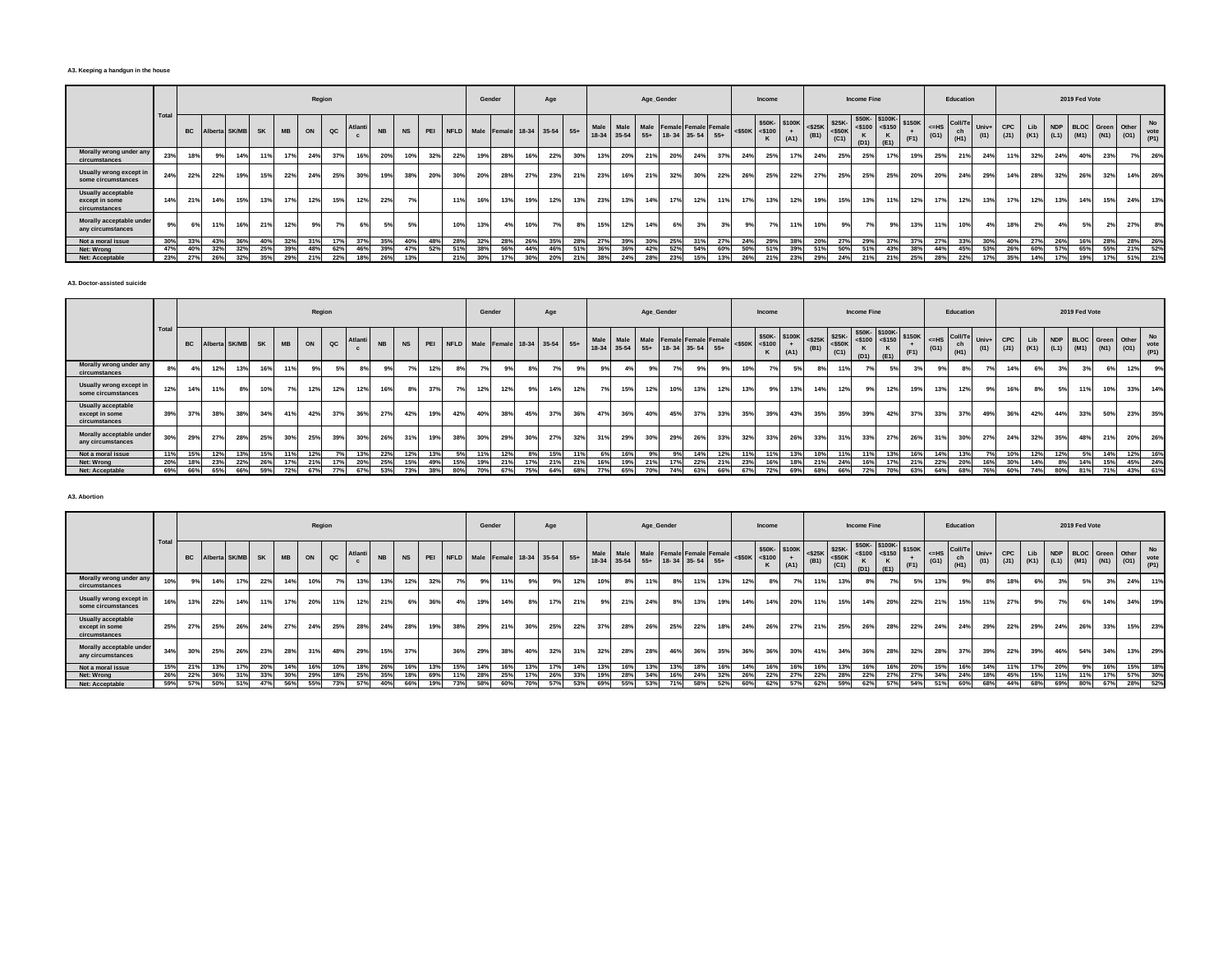#### **A3. Gambling**

|                                                       |      |     |     |                            |     |     |     | Region        |         |           |           |     |     | Gender                               |     |     | Age |     |                |       | Age_Gender |     |                                                       |                 |                     | Income       |                |      |                                       | <b>Income Fine</b>         |                                 |                |                | Education                                     |               |             |     |     | 2019 Fed Vote        |     |                          |                           |
|-------------------------------------------------------|------|-----|-----|----------------------------|-----|-----|-----|---------------|---------|-----------|-----------|-----|-----|--------------------------------------|-----|-----|-----|-----|----------------|-------|------------|-----|-------------------------------------------------------|-----------------|---------------------|--------------|----------------|------|---------------------------------------|----------------------------|---------------------------------|----------------|----------------|-----------------------------------------------|---------------|-------------|-----|-----|----------------------|-----|--------------------------|---------------------------|
|                                                       | Tota |     |     | <b>BC</b> Alberta SK/MB SK |     | MB  | ON  | $_{\alpha c}$ | Atlanti | <b>NB</b> | <b>NS</b> |     |     | PEI NFLD Male Female 18-34 35-54 55+ |     |     |     |     | Male<br>18-34  | 35-54 |            |     | Male Male Female Female Female<br>55+ 18-34 35-54 55+ |                 | $<$ \$50K $<$ \$100 | \$50K-\$100K | (A1)           | (B1) | $<$ \$25K \$25K-<br>$<$ \$50K<br>(C1) | $<$ \$100<br>$(D1)$ $(E1)$ | \$50K-\$100K-<br>$<$ \$150<br>ĸ | \$150K<br>(F1) |                | $ \left $ <=HS Coll/Te<br>ch<br>$(G1)$ $(H1)$ | Univ+<br>(11) | CPC<br>(J1) | Lib |     | NDP BLOC Green Other |     | (K1) (L1) (M1) (N1) (O1) | <b>No</b><br>vote<br>(P1) |
| Morally wrong under any<br>circumstances              |      |     | 10% | 10%                        |     |     | 7%  | 9%            | 14%     | 15%       | 12%       | 32% | 13% |                                      | 10% |     |     | 9%  | 8 <sup>0</sup> |       | E9/        |     | 8%                                                    | 12%             |                     | 8%           |                | 15%  | 9%                                    | 8%                         | 2%                              |                | Q <sub>0</sub> | 7%                                            |               |             | 8%  | 5%  | 6%                   |     | 7%                       | 12%                       |
| Usually wrong except in<br>some circumstances         | 10%  |     | 13% | 8%                         |     |     |     | 12%           | 10%     | 6%        | 11%       | 30% |     |                                      | 10% | 14% |     | 10% | 13%            | 8%    | 11%        | 15% |                                                       |                 |                     | 13%          | 8 <sup>°</sup> |      | 11%                                   | 13%                        | 10%                             |                | 11%            | 10%                                           | 9%            | 12%         | 9%  | 10% | 9%                   |     | 7%                       | 9%                        |
| Usually acceptable<br>except in some<br>circumstances | 34%  | 34% | 34% | 35%                        | 29% | 40% | 32% | 37%           | 37%     | 39%       | 40%       | 30% | 30% | 34%                                  | 34% | 40% | 34% | 31% | 39%            | 30%   | 35%        | 40% | 37%                                                   | $27^\circ$      | 32%                 | 33%          | 39%            | 33%  | 32%                                   | 33%                        | 38%                             | 34%            | 33%            | 35%                                           | 36%           | 33%         | 34% | 40% | 38%                  | 43% | 30%                      | 25%                       |
| Morally acceptable under<br>any circumstances         | 12%  | 14% | 12% | 16%                        | 17% | 15% | 11% | 10%           | 11%     | 6%        | 12%       |     | 22% | 16%                                  | 8%  | 14% | 11% | 10% | 18%            | 15%   | 14%        | 10% | 8%                                                    |                 |                     | 12%          | 13%            | 13%  | 10%                                   | 12%                        | 12%                             | 15%            | 12%            | 12%                                           | 11%           | 13%         | 11% | 10% | 13%                  | 6%  | 11%                      | 13%                       |
| Not a moral issue                                     | 36%  | 39% | 31% | 32%                        | 38% | 26% | 40% | 31%           | 27%     | 34%       | 26%       | 9%  | 26% | 33%                                  | 38% | 25% | 39% | 41% | 23%            | 39%   | 35%        | 26% | 39%                                                   | 45%             | 35%                 | 34%          | 37%            | 27%  | 39%                                   | 34%                        | 37%                             | 39%            | 35%            | 36%                                           | 36%           | 33%         | 38% | 34% | 33%                  | 32% | 45%                      | 41%                       |
| Net: Wrong                                            | 19%  | 13% | 23% | 17%                        | 15% |     |     | 22%           | 24%     | 21%       | 23%       | 61% | 22% |                                      | 20% | 22% | 16% | 19% | 20%            | 16%   | 16%        | 24% | 15%                                                   | 21 <sup>5</sup> | 22%                 |              | 12%            | 27%  |                                       | 20%                        |                                 |                | 20%            | 18%                                           | 17%           | 21%         | 17% | 16% | 15%                  |     | 15%                      | 21%                       |
| Net: Acceptable                                       | 46%  | 48% | 45% | 51%                        | 46% | 55% | 44% | 47%           | 49%     | 45%       | 52%       | 30% | 51% | 50%                                  | 42% | 53% | 45% | 41% | 57%            | 45%   | 49%        | 50% | 45%                                                   | 33%             | 43%                 | 46%          | 52%            | 46%  | 42%                                   | 46%                        | 50%                             | 49%            | 45%            | 46%                                           | 46%           | 46%         | 45% | 50% | 51%                  | 49% | 41%                      | 38%                       |

**A3. Buying a fur coat**

|                                                              |       |           |     |                  |     |           |     | Region      |         |           |           |     |     |     | Gender |     | Age                                  |     |      |     |     | Age_Gender |                                                                   |     |                     | Income |                       |     |                                                                                                 | <b>Income Fine</b> |                                                                                      |      |                    | Education             |                 |     |     |            | 2019 Fed Vote |                                                               |     |                   |
|--------------------------------------------------------------|-------|-----------|-----|------------------|-----|-----------|-----|-------------|---------|-----------|-----------|-----|-----|-----|--------|-----|--------------------------------------|-----|------|-----|-----|------------|-------------------------------------------------------------------|-----|---------------------|--------|-----------------------|-----|-------------------------------------------------------------------------------------------------|--------------------|--------------------------------------------------------------------------------------|------|--------------------|-----------------------|-----------------|-----|-----|------------|---------------|---------------------------------------------------------------|-----|-------------------|
|                                                              | Total | <b>BC</b> |     | Alberta SK/MB SK |     | <b>MB</b> | ON  | $_{\rm QC}$ | Atlanti | <b>NB</b> | <b>NS</b> |     |     |     |        |     | PEI NFLD Male Female 18-34 35-54 55+ |     | Male |     |     |            | Male Male Female Female Female<br>18-34 35-54 55+ 18-34 35-54 55+ |     | $<$ \$50K $<$ \$100 |        | \$50K- \$100K<br>(A1) |     | $\left \begin{array}{c} 525K \\ \text{S25K} \\ \text{(B1)} \end{array}\right $ = \$25K-<br>(C1) | (D1)               | \$50K-\$100K-<br>$-1$ = $\frac{1}{25100}$ = $\frac{1}{25150}$ \$150K<br>$ E1\rangle$ | (F1) | $\leq$ -HS<br>(G1) | Coll/Te<br>ch<br>(H1) | $Univ+$<br>(11) | CPC | Lib | <b>NDP</b> |               | <b>BLOC</b> Green Other<br>$(J1)$ $(K1)$ $(L1)$ $(M1)$ $(N1)$ |     | No<br>$(01)$ vote |
| Morally wrong under any<br>circumstances                     | 23%   | 22%       | 18% | 16%              | 15% | 16%       | 24% | 29%         | 20%     | 32%       | 12%       | 43% | 13% | 17% | 29%    | 20% | 24%                                  | 24% | 15%  | 20% |     | 25%        | 29%                                                               | 31% | 26%                 | 22%    | 17%                   | 27% | 26%                                                                                             | 22%                |                                                                                      | 16%  | 28%                | 21%                   | 19%             | 14% | 28% | 28%        | 26%           | 33%                                                           |     | 27%               |
| Usually wrong except in<br>some circumstances                | 20%   | 25%       | 18% | 14%              | 13% | 15%       | 22% | 20%         | 15%     | 5%        | 24%       |     | 12% | 19% | 21%    | 30% | 19%                                  | 14% | 29%  | 16% | 14% | 31%        | 22%                                                               | 14% | 20%                 | 23%    | 19%                   | 23% | 18%                                                                                             | 23%                | 22%                                                                                  | 16%  | 15%                | 20%                   | 28%             | 12% | 25% | 32%        | 19%           | 29%                                                           | 11% | 15%               |
| <b>Usually acceptable</b><br>except in some<br>circumstances | 16%   | 14%       | 16% | 20%              | 16% | 24%       | 16% | 16%         | 21%     | 23%       | 24%       |     | 19% | 18% | 14%    | 20% | 17%                                  | 14% | 22%  | 18% | 16% | 18%        | 15%                                                               | 12% | 14%                 | 17%    | 21%                   | 18% | 12%                                                                                             | 17%                | 20%                                                                                  | 20%  | 15%                | 15%                   | 20%             | 17% | 18% |            | 18%           | 12%                                                           | 22% | 14%               |
| Morally acceptable under<br>any circumstances                |       | 11%       | 9%  | 14%              | 16% | 12%       | 7%  |             |         | 7%        | 13%       |     | 16% | 12% | 6%     |     |                                      | 9%  | 12%  | 13% |     | 6%         |                                                                   |     | 8%                  | 8%     |                       |     | 8%                                                                                              |                    |                                                                                      |      | 8%                 | 13%                   | 5%              | 16% | 4%  |            |               | 6%                                                            |     | 6%                |
| Not a moral issue                                            | 31%   | 28%       | 39% | 36%              | 41% | 33%       | 31% | 28%         | 33%     | 32%       | 27%       | 57% | 40% | 34% | 30%    | 21% | 32%                                  | 39% | 22%  | 34% | 42% | 20%        | 30%                                                               | 36% | 32%                 | 29%    | 34%                   | 23% | 36%                                                                                             | 29%                | 33%                                                                                  | 40%  | 34%                | 31%                   | 28%             | 41% | 25% | 20%        | 29%           | 20%                                                           | 56% | 38%               |
| Net: Wrong                                                   | 44%   | 47%       | 36% | 30%              | 28% | 31%       | 46% | 48%         | 35%     | 38%       | 36%       | 43% | 25% | 36% | 50%    | 50% | 44%                                  | 38% | 44%  | 36% | 31% | 56%        | 519                                                               | 45% | 46%                 | 45%    | 36%                   | 50% | 44%                                                                                             | 45%                |                                                                                      | 33%  | 43%                | 41%                   | 47%             | 26% | 54% | 59%        | 44%           | 62%                                                           | 14% | 42%               |
| Net: Acceptable                                              | 25%   | 25%       | 25% | 34%              | 32% | 36%       | 23% | 24%         | 32%     | 30%       | 36%       |     | 35% | 30% | 20%    | 29% | 25%                                  | 22% | 34%  |     | 27% | 24%        | 19%                                                               |     | 22%                 | 25%    | 30%                   | 27% | 20%                                                                                             | 25%                |                                                                                      | 27%  | 23%                | 28%                   | 25%             | 33% | 21% | 21%        | 26%           | 17%                                                           | 30% | 20%               |

#### **A3. Watching pornography**

|                                                       |      |           |            |               |           |           |     | Region        |         |           |           |     |                                  |                | Gender       |     | Age |     |           |    |                                                                        | Age_Gender |     |     |     |     | Income                              |      |      |      | <b>Income Fine</b> |                                                                                                                                                                                                                                                                                                  |                |                    | Education             |               |            |     |     | 2019 Fed Vote |                                                            |     |         |     |
|-------------------------------------------------------|------|-----------|------------|---------------|-----------|-----------|-----|---------------|---------|-----------|-----------|-----|----------------------------------|----------------|--------------|-----|-----|-----|-----------|----|------------------------------------------------------------------------|------------|-----|-----|-----|-----|-------------------------------------|------|------|------|--------------------|--------------------------------------------------------------------------------------------------------------------------------------------------------------------------------------------------------------------------------------------------------------------------------------------------|----------------|--------------------|-----------------------|---------------|------------|-----|-----|---------------|------------------------------------------------------------|-----|---------|-----|
|                                                       | Tota | <b>BC</b> |            | Alberta SK/MB | <b>SK</b> | <b>MB</b> | ON  | $_{\alpha c}$ | Atlanti | <b>NB</b> | <b>NS</b> | PEI | NFLD Male Female 18-34 35-54 55+ |                |              |     |     |     |           |    | Male Male Male Female Female Female<br>18-34 35-54 55+ 18-34 35-54 55+ |            |     |     |     |     | \$50K-\$100K<br>$<$ \$50K $<$ \$100 | (A1) | (B1) | (C1) | K<br>(D1)          | \$50K-\$100K-<br>$\left  \begin{array}{cc} \text{525K} \\ \text{525K} \\ \text{550K} \end{array} \right  \left  \begin{array}{cc} \text{530K} \\ \text{530K} \\ \text{550K} \end{array} \right  \left  \begin{array}{cc} \text{5100K} \\ \text{530K} \\ \text{550K} \end{array} \right $<br>(E1) | \$150K<br>(F1) | $\leq$ =HS<br>(G1) | Coll/Te<br>ch<br>(H1) | Univ+<br>(11) | <b>CPC</b> | Lib |     |               | NDP BLOC Green Other<br>(J1) (K1) (L1) (M1) (N1) (O1) vote |     |         | No  |
| Morally wrong under any<br>circumstances              | 20%  | 20%       | $26^\circ$ | 25%           | 24%       | 26%       | 20% |               | 17%     | 27%       | 12%       | 32% |                                  | 13%            | 26%          |     | 15% | 33% |           |    |                                                                        | 20%        |     | 21% | 45% | 22% | 19%                                 | 13%  | 21%  | 23%  | 19%                | 15%                                                                                                                                                                                                                                                                                              |                | 28%                | 15%                   |               |            | 18% |     | 9%            | 16%                                                        | 20% | 40%     | 22% |
| Usually wrong except in<br>some circumstances         | 10%  | 11%       | 10%        | 12%           | 11%       | 13%       | 10% | 9%            | 7%      | 10%       | 7%        |     |                                  | 8 <sup>o</sup> | 11%          |     | 9%  | 12% |           | 7% | 5%                                                                     | 13%        | 7%  | 13% | 12% | 8%  | 11%                                 | 10%  | 12%  | 6%   | 11%                | 10%                                                                                                                                                                                                                                                                                              | 11%            | 8%                 | 10%                   | 12%           | 10%        | 10% |     | 9%            | 7%                                                         | 4%  | 6%      | 11% |
| Usually acceptable<br>except in some<br>circumstances | 33%  | 28%       | 30%        | 30%           | 29%       | 32%       | 29% | 40%           | 41%     | 36%       | 52%       | 28% | 22%                              | 34%            | 31%          | 39% | 35% | 26% | 34%       |    | 35%                                                                    | 32%        | 42% | 34% | 21% | 30% | 34%                                 | 35%  | 36%  | 27%  | 34%                | 31%                                                                                                                                                                                                                                                                                              | 41%            | 27%                | 35%                   | 37%           | 28%        | 34% | 38% |               | 41%                                                        | 39% | 25%     | 27% |
| Morally acceptable under<br>any circumstances         | 12%  | 13%       | 12%        | 11%           | 12%       | 11%       | 11% | 16%           | 10%     | 10%       | 7%        |     | 22%                              |                | 7%           | 22% | 12% |     | 28%<br>6% |    | 19%                                                                    | 11%        | 18% | 5%  |     | 14% | 13%                                 | 13%  | 16%  | 12%  | 13%                | 13%                                                                                                                                                                                                                                                                                              | 13%            | 11%                | 14%                   | 12%           | 13%        | 9%  | 15% |               | 19%                                                        | 14% | 3%      | 13% |
| Not a moral issue                                     | 25%  | 28%       | 22%        | 21%           | 25%       | 18%       | 31% | 18%           | 24%     | 16%       | 21%       | 40% | 42%                              | 26%            | 24%          | 23% | 29% | 23% | 21%       |    | 32%                                                                    | 24%        | 26% | 27% | 21% | 26% | 23%                                 | 29%  | 15%  | 31%  | 23%                | 31%                                                                                                                                                                                                                                                                                              | 26%            | 25%                | 26%                   | 24%           | 22%        | 28% | 28% |               | 18%                                                        | 22% | 25%     | 27% |
| Net: Wrong                                            | 30%  |           |            |               | 35%       |           | 29% | 26%           | 25%     | 38%       | 20%       |     |                                  | 22%            | $37^{\circ}$ | 16° | 24% | 45% | 17%       |    | 14%                                                                    | 33%        | 15% |     | 57% |     | 30%                                 | 23%  | 33%  | 29%  | 30%                | 25%                                                                                                                                                                                                                                                                                              | 19%            | 36%                | 25%                   |               |            | 28% | 18% |               | 23%                                                        | 24% | 46%     | 33% |
| Net: Acceptable                                       | 45%  | 41%       | 43%        | 42%           | 40%       | 43%       | 40% | 56%           | 51%     | 46%       | 59%       | 28% |                                  | 52%            | 38%          | 61% | 47% | 32% | 62%       |    | 54%                                                                    | 43%        | 59% | 39% |     |     | 47%                                 | 48%  | 52%  | 40%  | 47%                | 44%                                                                                                                                                                                                                                                                                              | 54%            | 39%                | 49%                   | 50%           |            | 44% | 54% |               | 60%                                                        | 53% | 28% 40% |     |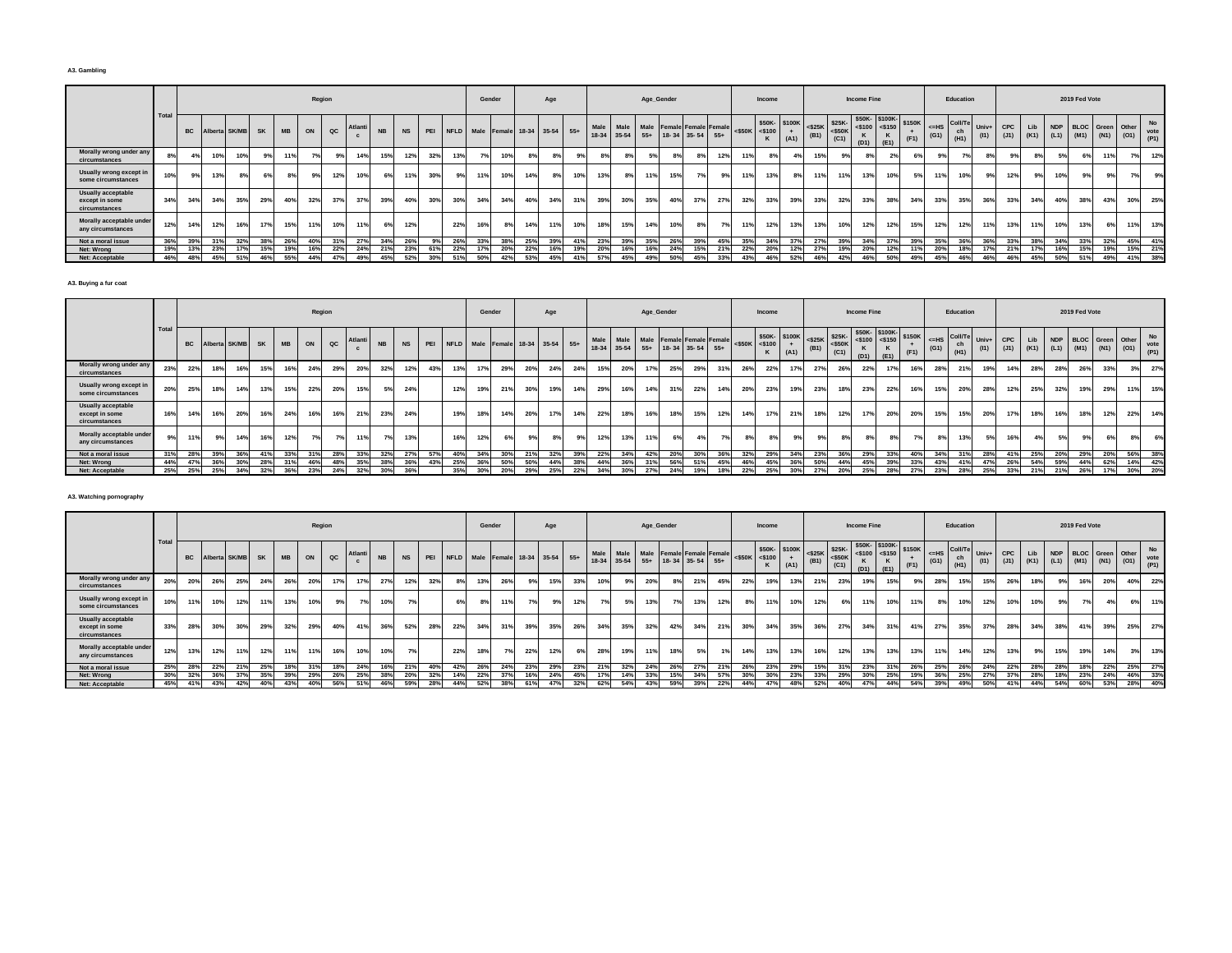#### **A3. Spanking a child**

|                                                              |      |           |     |                  |     |           |     | Region      |         |           |           |     |     | Gender                               |     |     | Age |     |               |       | Age_Gender |     |                                                       |     |                     | Income       |      |      |                                                                                                                                 | <b>Income Fine</b> |                                                  |                |       | Education                            |               |             |     |     | 2019 Fed Vote |     |                                                            |                           |
|--------------------------------------------------------------|------|-----------|-----|------------------|-----|-----------|-----|-------------|---------|-----------|-----------|-----|-----|--------------------------------------|-----|-----|-----|-----|---------------|-------|------------|-----|-------------------------------------------------------|-----|---------------------|--------------|------|------|---------------------------------------------------------------------------------------------------------------------------------|--------------------|--------------------------------------------------|----------------|-------|--------------------------------------|---------------|-------------|-----|-----|---------------|-----|------------------------------------------------------------|---------------------------|
|                                                              | Tota | <b>BC</b> |     | Alberta SK/MB SK |     | <b>MB</b> | ON  | $_{\rm QC}$ | Atlanti | <b>NB</b> | <b>NS</b> |     |     | PEI NFLD Male Female 18-34 35-54 55+ |     |     |     |     | Male<br>18-34 | 35-54 |            |     | Male Male Female Female Female<br>55+ 18-34 35-54 55+ |     | $<$ \$50K $<$ \$100 | \$50K-\$100K | (A1) | (B1) | $\left  \begin{array}{c} $25K$ \\ <50K \end{array} \right $ $\left  \begin{array}{c} $25K$ \\ <50K \end{array} \right $<br>(C1) | $<$ \$100          | \$50K-\$100K-<br>$<$ \$150<br>κ<br>$(D1)$ $(E1)$ | \$150K<br>(F1) | $=HS$ | <b>Coll/T</b><br>ch<br>$(G1)$ $(H1)$ | Univ+<br>(11) | CPC<br>(J1) | Lib |     |               |     | NDP BLOC Green Other<br>$(K1)$ $(L1)$ $(M1)$ $(N1)$ $(O1)$ | <b>No</b><br>vote<br>(P1) |
| Morally wrong under any<br>circumstances                     | 28%  | 23%       | 17% | 22%              | 11% | 33%       | 27% | 42%         | 23%     | 30%       | 23%       | 12% | 15% | 21%                                  | 36% | 33% | 27% | 26% | 24%           | 18%   | 21%        | 41% | 35%                                                   | 32% |                     | 26%          | 24%  | 34%  | 33%                                                                                                                             | 26%                | 25%                                              | 23%            | 27%   | 27%                                  | 33%           | 15%         | 37% | 40% | 43%           | 30% | 12%                                                        | 22%                       |
| Usually wrong except in<br>some circumstances                | 32%  | 38%       | 32% | 24%              | 29% | 20%       | 31% | 34%         | 29%     | 19%       | 31%       | 75% | 26% | 34%                                  | 30% | 31% | 33% | 32% | 36%           | 34%   | 32%        | 26% | 32%                                                   | 32% | 26%                 | 36%          | 34%  | 26%  | 26%                                                                                                                             | 36%                | 33%                                              | 34%            | 29%   | 32%                                  | 36%           | 29%         | 33% | 36% | 33%           | 37% | 19%                                                        | 32%                       |
| <b>Usually acceptable</b><br>except in some<br>circumstances | 23%  | 23%       | 31% | 32%              | 33% | 32%       | 25% | 13%         | 31%     | 32%       | 30%       | 13% | 35% | 26%                                  | 21% | 22% | 25% | 23% | 24%           | 27%   | 27%        | 19% | 24%                                                   | 19% | 23%                 | 24%          | 24%  | 23%  | 23%                                                                                                                             | 24%                | 22%                                              | 25%            | 25%   | 24%                                  | 20%           | 33%         | 17% | 15% | 11%           | 22% | 41%                                                        | 30%                       |
| Morally acceptable under<br>any circumstances                | 4%   | 4%        | 5%  | 8%               | 12% |           | 5%  |             |         | 2%        | 6%        |     |     | 70,                                  | 2%  |     |     | 3%  | 7%            | 8%    | 6%         | 3%  |                                                       |     |                     | 4%           | 6%   | 6%   | 3%                                                                                                                              | 4%                 | 5%                                               |                | 5%    | 5%                                   | 3%            |             |     | 2%  | 4%            |     | 11%                                                        | 4%                        |
| Not a moral issue                                            | 12%  | 12%       | 16% | 13%              | 16% |           | 13% |             | 14%     |           | 10%       |     | 24% | 13%                                  | 11% | 10% | 10% | 16% |               | 14%   | 15%        | 10% |                                                       | 15% |                     | 9%           | 12%  |      | 15%                                                                                                                             | 9%                 | 14%                                              |                | 14%   | 12%                                  | $Q_0$         | 17%         | 10% | 8%  | 8%            |     | 17%                                                        | 12%                       |
| Net: Wrong                                                   | 60%  | 61%       | 49% | 47%              |     | 53%       | 58% |             | 52%     | 50%       | 54%       | 87% |     |                                      | 66% | 64% | 60% | 58% | 60%           | 52%   | 52%        | 68% |                                                       | 64  |                     | 63%          | 58%  | 60%  | 59%                                                                                                                             | 63%                | 58%                                              | 57%            | 56%   | 59%                                  | 68%           |             | 70% | 75% |               | 67% | 30%                                                        | 54%                       |
| Net: Acceptable                                              | 28%  | 27%       | 36% | 40%              | 45% | 36%       | 29% | 17%         | 34%     | 34%       | 36%       | 13% | 35% | 33%                                  | 23% | 26% | 30% | 26% | 31%           | 34%   | 32%        | 23% | 26%                                                   | 20% |                     | 28%          | 30%  | 29%  | 26%                                                                                                                             | 28%                | 28%                                              | 32%            | 30%   | 30%                                  | 22%           | 40%         | 20% | 17% | 15%           | 25% | 52%                                                        | 34%                       |

**A3. Eating meat**

|                                                              |       |     |     |                  |     |                |     | Region        |     |                |                |     |     |                | Gender |     | Age                                  |     |      |             | Age_Gender                     |     |                     |     |     | Income              |                                                             |      |      | <b>Income Fine</b> |                                                                                                                                                                                                                                                                                            |     |                   | Education                   |      |            |     |    |     | 2019 Fed Vote                                              |     |         |     |
|--------------------------------------------------------------|-------|-----|-----|------------------|-----|----------------|-----|---------------|-----|----------------|----------------|-----|-----|----------------|--------|-----|--------------------------------------|-----|------|-------------|--------------------------------|-----|---------------------|-----|-----|---------------------|-------------------------------------------------------------|------|------|--------------------|--------------------------------------------------------------------------------------------------------------------------------------------------------------------------------------------------------------------------------------------------------------------------------------------|-----|-------------------|-----------------------------|------|------------|-----|----|-----|------------------------------------------------------------|-----|---------|-----|
|                                                              | Total |     |     | Alberta SK/MB SK |     | <b>MB</b>      | ON  | $_{\alpha c}$ |     | <b>NB</b>      | <b>NS</b>      |     |     |                |        |     | PEI NFLD Male Female 18-34 35-54 55+ |     | Male | 18-34 35-54 | Male Male Female Female Female |     | 55+ 18-34 35-54 55+ |     |     | $<$ \$50K $<$ \$100 | \$50K- \$100K <\$25K \$25K-<br><\$100 + (R1) <\$50K<br>(A1) | (B1) | (C1) | K<br>(D1)          | \$50K-\$100K-<br>$\left  \begin{array}{c} \text{150} \\ \text{150} \end{array} \right $ = \$150 \times \times \times \times \times \times \times \times \times \times \times \times \times \times \times \times \times \times \times \times \times \times \times \times \times \ti<br>(E1) |     | $\leq$ HS<br>(G1) | Coll/Te Univ+<br>ch<br>(H1) | (11) | <b>CPC</b> | Lib |    |     | NDP BLOC Green Other<br>(J1) (K1) (L1) (M1) (N1) (O1) vote |     |         | No  |
| Morally wrong under any<br>circumstances                     |       | 3%  |     |                  |     |                | 1%  |               |     | 3%             | 2 <sup>5</sup> |     |     | 1 <sup>9</sup> |        | 2%  |                                      | 1%  |      |             | 19                             |     |                     | 1%  |     | 2%                  |                                                             |      | 3%   |                    |                                                                                                                                                                                                                                                                                            | 1%  |                   |                             |      |            | 2%  |    |     |                                                            |     |         | 3%  |
| Usually wrong except in<br>some circumstances                |       | 6%  | 4%  | 1%               | 3%  |                | 5%  |               | 6%  | 2 <sup>9</sup> | 9%             |     |     |                |        |     | 59                                   | 3%  | 10%  |             | 19                             | 9%  |                     | 4%  | 7%  | 6%                  |                                                             | 10%  | 5%   |                    |                                                                                                                                                                                                                                                                                            | 6%  |                   |                             |      |            |     | 6% | 13% | 5%                                                         | 12% | 2%      | 4%  |
| <b>Usually acceptable</b><br>except in some<br>circumstances | 21%   | 28% | 16% | 19%              | 14% | 24%            | 20% | 24%           | 20% | 23%            | 16%            | 50% | 14% | 18%            | 24%    | 28% | 21%                                  | 16% | 27%  | 15%         | 15%                            | 29% | 26%                 | 18% | 23% | 21%                 | 22%                                                         | 27%  | 20%  | 21%                | 26%                                                                                                                                                                                                                                                                                        | 11% | 16%               | 19%                         | 32%  |            | 27% |    | 30% | 24%                                                        | 30% | 10%     | 21% |
| Morally acceptable under<br>any circumstances                | 26%   | 21% | 24% | 28%              | 28% | 27%            | 24% | 33%           | 20% | 19%            | 18%            |     | 35% | 33%            | 20%    | 29% | 24%                                  | 25% | 34%  | 31%         | 33%                            | 25% | 18%                 | 18% | 27% | 26%                 | 26%                                                         | 31%  | 25%  | 26%                | 23%                                                                                                                                                                                                                                                                                        | 24% | <b>27%</b>        | <b>27%</b>                  | 23%  | 35%        | 20% |    | 18% | 36%                                                        | 20% | 25%     | 21% |
| Not a moral issue                                            | 46%   | 43% | 54% | 50%              | 54% | 47%            | 50% | 32%           | 53% | 52%            | 55%            | 50% | 46% | 43%            | 48%    | 31% | 47%                                  | 55% | 28%  | 49%         | 49%                            | 34% | 47%                 | 59% | 41% | 45%                 | 48%                                                         | 31%  | 47%  | 45%                | 47%                                                                                                                                                                                                                                                                                        | 58% | 53%               | 46%                         | 35%  | 52%        | 45% |    | 36% | 34%                                                        | 30% | 64%     | 51% |
| Net: Wrong                                                   | 7%    | 8%  | 5%  | 3%               | 4%  | 2 <sup>°</sup> | 6%  | 11%           |     | 5%             |                |     |     |                |        | 12% |                                      |     | 12%  |             | 2%                             | 12% | 9%                  | 5%  | 9%  | 8%                  |                                                             | 10%  | 8%   |                    |                                                                                                                                                                                                                                                                                            |     |                   |                             |      |            | 8%  |    | 16% | 6%                                                         | 20% | 2%      | 7%  |
| Net: Acceptable                                              | 47%   | 49% | 41% | 47%              | 42% | 51%            | 44% | 57%           | 40% | 42%            | 34%            | 50% | 49% | 51%            | 43%    | 57% | 45%                                  | 41% | 61%  | 46%         | 48%                            | 54% | 44%                 | 35% | 50% | 47%                 | 47%                                                         | 58%  | 45%  | 47%                | 49%                                                                                                                                                                                                                                                                                        | 35% | 42%               | 46%                         | 55%  | 46%        | 47% |    | 48% | 60%                                                        | 51% | 35% 42% |     |

### **A3. Scientific testing on animals**

|                                                       |      |     |     |                     |     |           |     | Region        |         |           |           |      |     |                                      | Gender |     | Age |     |     |     |     | Age_Gender |                                                                        |     |     | Income              |                      |      |      | <b>Income Fine</b> |                                                |      |                    | Education             |               |     |     |     | 2019 Fed Vote |     |                                                                |     |
|-------------------------------------------------------|------|-----|-----|---------------------|-----|-----------|-----|---------------|---------|-----------|-----------|------|-----|--------------------------------------|--------|-----|-----|-----|-----|-----|-----|------------|------------------------------------------------------------------------|-----|-----|---------------------|----------------------|------|------|--------------------|------------------------------------------------|------|--------------------|-----------------------|---------------|-----|-----|-----|---------------|-----|----------------------------------------------------------------|-----|
|                                                       | Tota |     |     | BC Alberta SK/MB SK |     | <b>MB</b> | ON  | $_{\alpha c}$ | Atlanti | <b>NB</b> | <b>NS</b> |      |     | PEI NFLD Male Female 18-34 35-54 55+ |        |     |     |     |     |     |     |            | Male Male Male Female Female Female<br>18-34 35-54 55+ 18-34 35-54 55+ |     |     | $<$ \$50K $<$ \$100 | \$50K-\$100K<br>(A1) | (B1) | (C1) | к<br>(D1)          | *100K <\$25K \$25K \$50K \$100K \$150n<br>(E1) | (F1) | $\leq$ =HS<br>(G1) | Coll/Te<br>ch<br>(H1) | Univ+<br>(11) | CPC |     |     |               |     | Lib NDP BLOC Green Other<br>(J1) (K1) (L1) (M1) (N1) (O1) vote | No  |
| Morally wrong under any<br>circumstances              | 31%  | 29% | 22% | 22%                 | 19% | 25%       | 33% | 33%           | 35%     | 42%       | 33%       | 74%  | 12% | 19%                                  | 42%    | 27% | 30% | 33% | 15% | 20% | 20% | 39%        | 39%                                                                    | 46% | 39% | 29%                 | 22%                  | 39%  | 38%  | 29%                | 20%                                            | 28%  | 37%                | 32%                   | 21%           | 23% | 33% | 34% | 28%           | 42% | 25%                                                            | 38% |
| Usually wrong except in<br>some circumstances         | 34%  | 36% | 35% | 32%                 | 28% | 36%       | 34% | 30%           | 35%     | 30%       | 36%       | 26%  | 44% | 33%                                  | 34%    | 35% | 36% | 30% | 35% | 34% | 31% | 35%        | 39%                                                                    | 28% | 32% | 33%                 | 36%                  | 35%  | 30%  | 33%                | 39%                                            | 28%  | 31%                | 31%                   | 40%           | 28% | 38% | 41% | 35%           | 34% | 28%                                                            | 29% |
| Usually acceptable<br>except in some<br>circumstances | 24%  | 22% | 29% | 28%                 | 34% | 23%       | 24% | 24%           | 19%     | 14%       | 21%       |      | 30% | 33%                                  | 16%    | 30% | 22% | 21% | 40% | 31% | 31% | 21%        | 14%                                                                    | 13% | 18% | 25%                 | 30%                  | 16%  | 20%  | 25%                | 28%                                            | 33%  | 20%                | 26%                   | 28%           | 32% | 18% | 19% | 25%           | 16% | 31%                                                            | 25% |
| Morally acceptable under<br>any circumstances         |      | 2%  | 4%  | 3%                  |     | 3%        |     | 6%            | 5%      |           | 6%        |      | 9%  | 6%                                   | 1%     |     | 3%  | 3%  | 6%  | 6%  | 5%  | 2%         | 1%                                                                     | 1%1 | 3%  | 5%                  |                      | 4%   | 2%   | 5%                 | 5%                                             | 3%   | 4%                 | 5%                    |               |     | 3%  |     | 6%            | 2%  | 3%                                                             | 3%  |
| Not a moral issue                                     | 8%   | 11% | 10% | 14%                 | 14% |           |     |               |         |           |           |      |     | 9%                                   |        |     | 8%  | 12% |     | 9%  | 13% | 4%         | 6%                                                                     | 11% | 8%  | 8%                  | 8%                   | 6%   | 9%   | 8%                 |                                                |      |                    |                       |               | 12% |     | 5%  | 6%            | 6%  | 13%                                                            | 5%  |
| Net: Wrong                                            | 64%  | 65% | 57% | 54%                 | 47% | 60%       | 67% | 64%           | 70%     |           | 70%       | 100% | 57% | 52%                                  | 75%    | 63% | 67% | 63% | 50% | 54% | 51% | 74%        | 78%                                                                    | 74% | 71% | 62%                 | 58%                  | 74%  | 69%  | 62%                | 59%                                            | 56%  | 68%                | 63%                   | 61%           | 51% |     | 74% | 63%           | 76% | 53%                                                            | 68% |
| Net: Acceptable                                       | 28%  | 24% | 33% | 32%                 | 38% | 26%       | 26% | 29%           | 24%     |           | 27%       |      | 38% | 39%                                  |        |     | 26% | 25% | 46% |     | 36% | 23%        | 15%                                                                    | 15% | 21% | 30%                 |                      | 20%  | 22%  | 30%                | 32%                                            | 36%  | 23%                | 30%                   |               | 37% | 22% | 21% | 31%           | 18% | 34%                                                            | 28% |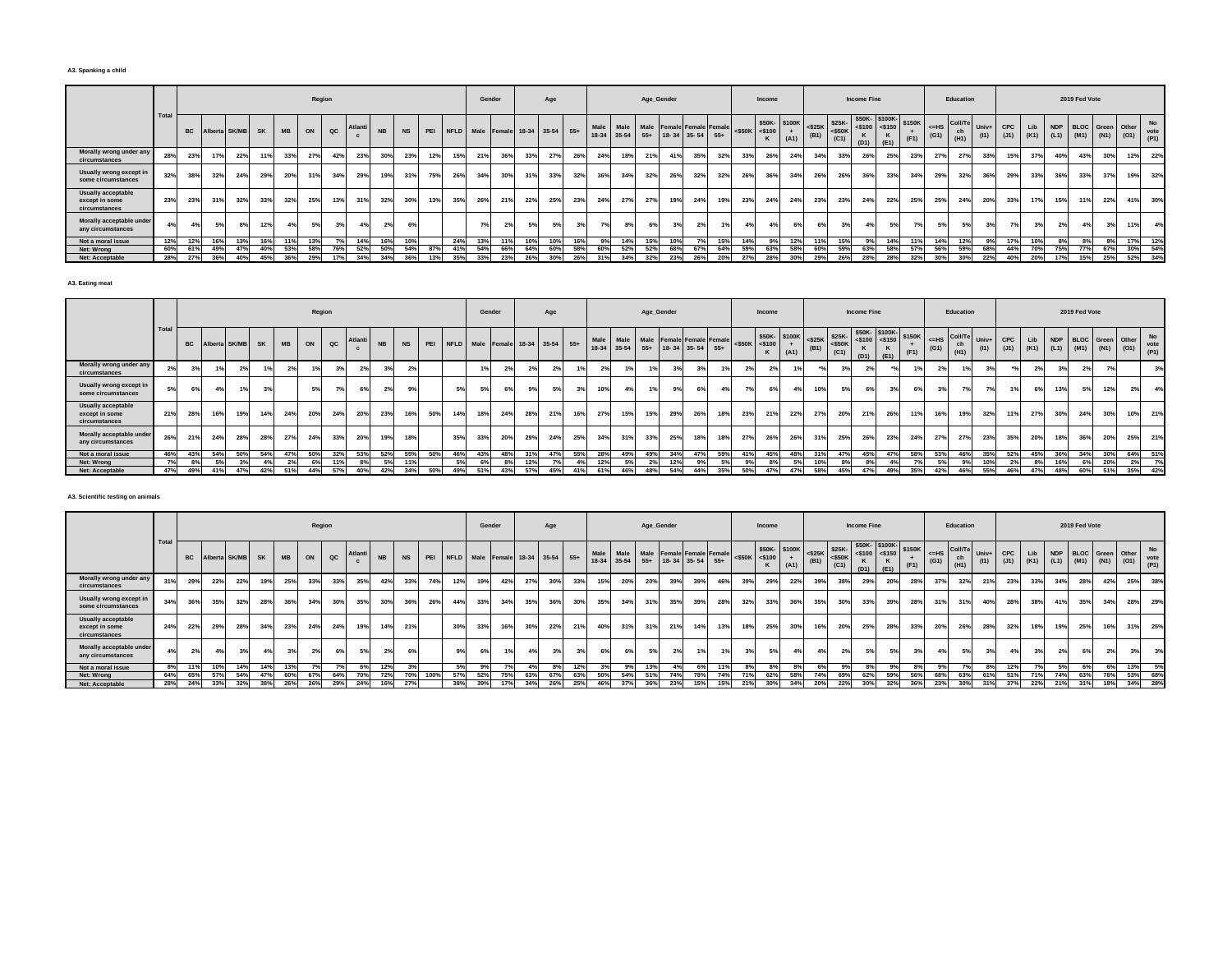#### **A3. Death penalty**

|                                                       |      |     |     |                  |     |           |     | Region      |         |           |           |     |     | Gender                               |     |     | Age     |     |     |     | Age_Gender |     |                                                                        |     |     | Income                              |             |      |                                       | Income Fine |                                                  |                |                                | Education  |               |     |     |            | 2019 Fed Vote |                         |                                           |                           |
|-------------------------------------------------------|------|-----|-----|------------------|-----|-----------|-----|-------------|---------|-----------|-----------|-----|-----|--------------------------------------|-----|-----|---------|-----|-----|-----|------------|-----|------------------------------------------------------------------------|-----|-----|-------------------------------------|-------------|------|---------------------------------------|-------------|--------------------------------------------------|----------------|--------------------------------|------------|---------------|-----|-----|------------|---------------|-------------------------|-------------------------------------------|---------------------------|
|                                                       | Tota |     |     | Alberta SK/MB SK |     | <b>MB</b> | ON  | $_{\rm QC}$ | Atlanti | <b>NB</b> | <b>NS</b> |     |     | PEI NFLD Male Female 18-34 35-54 55+ |     |     |         |     |     |     |            |     | Male Male Male Female Female Female<br>18-34 35-54 55+ 18-34 35-54 55+ |     |     | \$50K-\$100K<br>$<$ \$50K $<$ \$100 | $+$<br>(A1) | (B1) | $<$ \$25K \$25K-<br>$<$ \$50K<br>(C1) | $<$ \$100   | \$50K-\$100K-<br>$<$ \$150<br>ĸ<br>$(D1)$ $(E1)$ | \$150K<br>(F1) | $ \left $ <=HS Coll/Te<br>(G1) | ch<br>(H1) | Univ+<br>(11) | CPC | Lib | <b>NDP</b> |               | <b>BLOC</b> Green Other | $(J1)$ $(K1)$ $(L1)$ $(M1)$ $(N1)$ $(O1)$ | <b>No</b><br>vote<br>(P1) |
| Morally wrong under any<br>circumstances              | 27%  | 21% | 16% | 19%              | 14% | 23%       | 29% | 35%         | 32%     | 27%       | 39%       | 30% | 24% | 24%                                  | 30% | 33% | 25%     | 26% | 35% | 20% | 20%        | 30% | 29%                                                                    | 31% | 30% | 29%                                 | 28%         | 34%  | 28%                                   | 29%         | 26%                                              | 28%            | 17%                            | 28%        | 42%           |     | 42% | 45%        | 29%           | 34%                     | 26%                                       | 16%                       |
| Usually wrong except in<br>some circumstances         | 30%  | 34% | 27% | 29%              | 26% | 33%       | 28% | 31%         | 30%     | 27%       | 35%       | 26% | 22% | 27%                                  | 32% | 31% | 30%     | 29% | 31% | 28% | 24%        | 32% | 32%                                                                    | 33% | 31% | 28%                                 | 28%         | 33%  | 29%                                   | 28%         | 32%                                              | 25%            | 31%                            | 29%        | 30%           | 27% | 30% | 28%        | 39%           | 31%                     | 10%                                       | 40%                       |
| Usually acceptable<br>except in some<br>circumstances | 22%  | 23% | 30% | 28%              | 27% | 29%       | 22% | 18%         | 20%     | 24%       | 13%       | 32% | 31% | 24%                                  | 21% | 22% | 24%     | 21% | 20% | 24% | 26%        | 24% | 24%                                                                    | 16% | 19% | 24%                                 | 24%         | 14%  | 22%                                   | 24%         | 23%                                              | 23%            | 26%                            | 22%        | 17%           | 31% | 15% | 17%        | 23%           | 21%                     | 40%                                       | 20%                       |
| Morally acceptable under<br>any circumstances         | 13%  | 12% | 18% | 14%              | 20% | 9%        | 12% | 11%         | 13%     | 16%       | 11%       |     | 18% | 15%                                  | 10% | 10% | 13%     | 14% | 10% | 18% |            | 10% | 8%                                                                     |     | 12% | 12%                                 | 13%         | 14%  | 11%                                   | 12%         | 12%                                              | 16%            | 15%                            | 15%        | 6%            | 21% | 7%  | 7%         | 8%            | 10%                     | 13%                                       | 15%                       |
| Not a moral issue                                     | 8%   | 10% | qe  | 10%              |     |           | 9%  | 5%          |         |           | 3%        | 13% | 5%  | Q <sub>0</sub>                       | 7%  |     | $R^{0}$ | 11% |     |     |            |     | 7 <sup>°</sup>                                                         | 9%  |     | $8^\circ$                           |             |      | 10%                                   | 8%          | $R^{0}/$                                         |                | 11%                            |            | 5%            | 13% |     | 20         | 2%            |                         | 11%                                       | 9%                        |
| Net: Wrong                                            | 57%  | 55% | 43% | 48%              | 40% |           | 58% | 66%         | 62%     |           | 74%       | 56% | 46% | 52%                                  | 62% | 64% | 55%     | 54% | 66% |     |            | 62% | 61%                                                                    | 64% |     | 56%                                 | 56%         | 67%  | 57%                                   | 56%         | 58%                                              | 53%            | 47%                            | 56%        | 72%           | 25% | 72% | 73%        | 68%           | 65%                     | 37%                                       | 55%                       |
| Net: Acceptable                                       | 35%  | 35% | 48% | 42%              | 47% | 37%       | 34% | 29%         | 33%     | 40%       | 23%       | 32% | 49% | 39%                                  | 31% | 32% | 37%     | 35% | 31% | 42% | 43%        | 34% | 32%                                                                    | 27% |     | 36%                                 | 37%         | 28%  | 33%                                   | 36%         | 34%                                              | 39%            | 42%                            | 37%        | 23%           | 52% | 22% | 24%        | 30%           | 31%                     | 53%                                       | 36%                       |

#### **A3. Buying a gas guzzling SUV**

|                                                       |      |           |     |                  |     |           |     | Region        |        |           |           |     |                                  |     | Gender |     | Age |     |     |     |                                                                        | Age_Gender |     |     |     | Income                              |      |      |                                                                         | <b>Income Fine</b> |                                                     |                |                    | Education                     |      |            |     |     | 2019 Fed Vote |     |                      |                                          |
|-------------------------------------------------------|------|-----------|-----|------------------|-----|-----------|-----|---------------|--------|-----------|-----------|-----|----------------------------------|-----|--------|-----|-----|-----|-----|-----|------------------------------------------------------------------------|------------|-----|-----|-----|-------------------------------------|------|------|-------------------------------------------------------------------------|--------------------|-----------------------------------------------------|----------------|--------------------|-------------------------------|------|------------|-----|-----|---------------|-----|----------------------|------------------------------------------|
|                                                       | Tota | <b>BC</b> |     | Alberta SK/MB SK |     | <b>MB</b> | ON  | $_{\alpha c}$ | Atlant | <b>NB</b> | <b>NS</b> | PEI | NFLD Male Female 18-34 35-54 55+ |     |        |     |     |     |     |     | Male Male Male Female Female Female<br>18-34 35-54 55+ 18-34 35-54 55+ |            |     |     |     | \$50K-\$100K<br>$<$ \$50K $<$ \$100 | (A1) | (B1) | $\left \frac{$25K}{94}\right $ $\left \frac{$25K}{500K}\right $<br>(C1) | к                  | \$50K-\$100K-<br>$ $ <\$100 <\$150<br>$(D1)$ $(E1)$ | \$150K<br>(F1) | $\leq$ =HS<br>(G1) | Coll/Te Univ+ I<br>ch<br>(H1) | (11) | <b>CPC</b> | Lib |     |               |     | NDP BLOC Green Other | No<br>(J1) (K1) (L1) (M1) (N1) (O1) vote |
| Morally wrong under any<br>circumstances              | 13%  |           |     | $7^\circ$        |     |           | 14% | 19%           | 15%    | 15%       | 15%       |     | 20%                              |     | 15%    | 14% | 14% | 12% | 13% | 11% | 9%                                                                     | 14%        | 17% |     | 15% | 14%                                 |      | 18%  | 14%                                                                     | 14%                |                                                     | 10%            | 11%                | 12%                           |      |            | 19% | 18% | 22%           | 22% |                      | 12%                                      |
| Usually wrong except in<br>some circumstances         | 27%  | 26%       | 14% | 21%              | 15% | 26%       | 29% | 33%           | 26%    | 18%       | 27%       | 49% | 28%                              | 26% | 28%    | 34% | 27% | 23% | 31% | 25% | 24%                                                                    | 36%        | 28% | 22% | 33% | 27%                                 | 23%  | 39%  | 30%                                                                     | 27%                | 25%                                                 | 26%            | 22%                | 30%                           | 32%  | 11%        | 34% | 48% | 30%           | 34% | 11%                  | 24%                                      |
| Usually acceptable<br>except in some<br>circumstances | 14%  | 12%       | 19% | 17%              |     | 23%       | 13% | 14%           | 15%    | 22%       | 17%       | 9%  |                                  | 13% | 16%    | 18% | 13% | 13% | 14% | 11% | 13%                                                                    | 21%        | 16% |     | 12% | 18%                                 | 13%  | 16%  | 11%                                                                     | 18%                | 13%                                                 | 12%            | 15%                | 14%                           |      | 16%        | 13% | 13% | 14%           | 14% | 14%                  | 17%                                      |
| Morally acceptable under<br>any circumstances         | 8%   | 10%       | 11% | 13%              | 19% | 7°/       | 6%  |               |        | 4%        | 4%        |     | CO.                              | 12% | 4%     |     |     | 7%  | 15% | 13% | 10%                                                                    |            |     |     |     | 8%                                  | 10%  | 5%   | 7%                                                                      |                    |                                                     | 10%            | 9%                 |                               |      |            | 3%  |     | 7%            |     | 5%<br>10%            | 9%                                       |
| Not a moral issue                                     | 37%  | 39%       | 51% | 42%              | 50% | 34%       | 38% | 26%           | 40%    | 40%       | 37%       | 42% | 47%                              | 38% | 37%    | 26% | 38% | 45% | 27% | 40% | 44%                                                                    | 25%        | 36% | 46% | 33% | 33%                                 | 43%  | 23%  | 39%                                                                     | 33%                | 45%                                                 | 43%            | 42%                | 37%                           |      | 54%        | 31% | 20% | 27%           | 26% | 64%                  | 36%                                      |
| Net: Wrong                                            | 41%  | 38%       | 19% | 28%              | 19% | 36%       | 43% | 53%           | 41%    | 33%       | 41%       | 49% |                                  | 37% | 44%    | 47% | 41% | 35% | 44% | 36% | 32%                                                                    | 50%        | 45% |     | 48% | 42%                                 | 34%  | 56%  | 44%                                                                     | 42%                | 34%                                                 | 36%            | 33%                | 42%                           | 49%  | 15%        | 53% | 66% | 52%           | 56% |                      | 12% 37%                                  |
| Net: Acceptable                                       | 22%  | 23%       | 30% | 30%              | 31% | 30%       | 19% | 21%           | 19%    | 26%       | 22%       |     |                                  | 25% | 20%    |     | 21% | 19% | 29% | 24% | 23%                                                                    | 25%        | 19% |     |     | 26%                                 | 23%  | 20%  | 18%                                                                     | 26%                | 21%                                                 | 21%            | 24%                | 21%                           | 21%  | 31%        | 15% | 14% | 21%           | 18% |                      | 24% 27%                                  |

## **A3. Flying for business**

|                                                       |      |           |     |                  |       |           |     | Region |        |           |           |     |                                      | Gender |     |     | Age |     |      |     | Age_Gender                                                        |     |     |     |     | Income                              |      |      |      | <b>Income Fine</b> |                                                                                                                                                                                                                                                                                                       |     |                | Education                            |       |                                     |     |     | 2019 Fed Vote |               |                      |             |
|-------------------------------------------------------|------|-----------|-----|------------------|-------|-----------|-----|--------|--------|-----------|-----------|-----|--------------------------------------|--------|-----|-----|-----|-----|------|-----|-------------------------------------------------------------------|-----|-----|-----|-----|-------------------------------------|------|------|------|--------------------|-------------------------------------------------------------------------------------------------------------------------------------------------------------------------------------------------------------------------------------------------------------------------------------------------------|-----|----------------|--------------------------------------|-------|-------------------------------------|-----|-----|---------------|---------------|----------------------|-------------|
|                                                       | Tota | <b>BC</b> |     | Alberta SK/MB SK |       | <b>MB</b> | ON  | QC     | Atlant | <b>NB</b> | <b>NS</b> |     | PEI NFLD Male Female 18-34 35-54 55+ |        |     |     |     |     | Male |     | Male Male Female Female Female<br>18-34 35-54 55+ 18-34 35-54 55+ |     |     |     |     | \$50K-\$100K<br>$<$ \$50K $<$ \$100 | (A1) | (B1) | (C1) | K<br>(D1)          | $\left \begin{array}{c} \text{525K} \\ \text{525K} \end{array}\right $ $\left \begin{array}{c} \text{525K} \\ \text{550K} \end{array}\right $ $\left \begin{array}{c} \text{550K} \\ \text{550K} \end{array}\right $ $\left \begin{array}{c} \text{5150K} \\ \text{5150K} \end{array}\right $<br>(E1) |     | $\leq$ =HS     | ch<br>$-41$ (G1) (H1) $\blacksquare$ | Univ+ | CPC  <br>$(H)$ $(J1)$ $(K1)$ $(L1)$ | Lib |     |               | $(M1)$ $(N1)$ | NDP BLOC Green Other | $(01)$ vote |
| Morally wrong under any<br>circumstances              |      |           |     | 1%               |       |           | 2%  |        |        | 6%        | 3%        |     |                                      |        | 2%  |     |     | 2%  |      |     |                                                                   |     |     |     |     |                                     |      |      | 3%   |                    |                                                                                                                                                                                                                                                                                                       |     | 2 <sup>o</sup> |                                      |       |                                     | 2%  |     |               | 3%            |                      | 3%          |
| Usually wrong except in<br>some circumstances         | 10%  | 11%       | 5%  | 7%               | 8%    | 6%        | 11% | 12%    | 8%     | 9%        | 9%        | 19% |                                      | 9%     | 11% | 11% | 10% | 10% | 11%  | 8%  | 10%                                                               | 11% | 12% | 10% | 12% | 13%                                 | 6%   | 14%  | 11%  | 13%                | 7%                                                                                                                                                                                                                                                                                                    | 7%  | 9%             | 10%                                  | 12%   | 4%                                  | 10% | 21% | 14%           | 24%           |                      | 8%<br>5%    |
| Usually acceptable<br>except in some<br>circumstances | 30%  | 25%       | 19% | 30%              | 21%   | 37%       | 31% | 35%    | 29%    | 30%       | 25%       | 39% | 37%                                  | 28%    | 31% | 35% | 32% | 24% | 34%  | 31% | 22%                                                               | 36% | 32% | 26% | 29% | 33%                                 | 28%  | 32%  | 27%  | 33%                | 27%                                                                                                                                                                                                                                                                                                   | 28% | 23%            | 29%                                  | 39%   | 18%                                 | 37% | 38% | 37%           | 31%           | 16%                  | 28%         |
| Morally acceptable under<br>any circumstances         | 15%  | 19%       | 19% | 16%              | 14%   | 18%       | 11% | 18%    | 10%    | 9%        | 11%       | 12% | 5%                                   | 18%    | 11% | 18% | 13% | 13% | 23%  | 16% | 17%                                                               | 15% | 10% | 10% | 15% | 13%                                 | 15%  | 15%  | 15%  | 13%                | 14%                                                                                                                                                                                                                                                                                                   | 15% | 17%            | 13%                                  | 13%   | 22%                                 | 9%  | 7%  | 16%           | 7%            | 20%                  | 19%         |
| Not a moral issue                                     | 44%  | 45%       | 57% | 46%              | 56%   | 37%       | 45% | 32%    | 50%    | 46%       | 53%       | 30% | 58%                                  | 42%    | 46% | 34% | 44% | 51% | 30%  | 43% | 49%                                                               | 37% | 45% | 53% | 41% | 39%                                 | 50%  | 35%  | 44%  | 39%                | 52%                                                                                                                                                                                                                                                                                                   | 51% | 48%            | 45%                                  | 36%   | 54%                                 | 42% | 31% | 31%           | 35%           | 60%                  | 42%         |
| Net: Wrong                                            | 12%  | 12%       | 5%  |                  | $Q_0$ |           | 13% | 15%    |        | 15%       | 12%       | 19% |                                      | 12%    | 12% | 13% |     | 12% | 13%  | 10% | 12%                                                               | 13% |     |     | 15% | 15%                                 |      |      | 14%  | 15%                |                                                                                                                                                                                                                                                                                                       |     |                | 13%                                  | 13%   | .5%                                 | 12% | 24% | 16%           | 27%           |                      | 5%<br>10%   |
| Net: Acceptable                                       | 44%  | 43%       | 38% | 46%              | 35%   | 56%       | 42% | 53%    | 39%    | 39%       | 36%       | 52% | 42%                                  | 47%    | 42% | 53% | 45% | 37% | 57%  | 47% | 39%                                                               | 50% | 42% |     | 44% | 46%                                 | 43%  | 47%  | 42%  | 46%                | 41%                                                                                                                                                                                                                                                                                                   | 42% |                | 42%                                  | 52%   | 41%                                 | 46% |     | 53%           | 38%           | 36%                  | 47%         |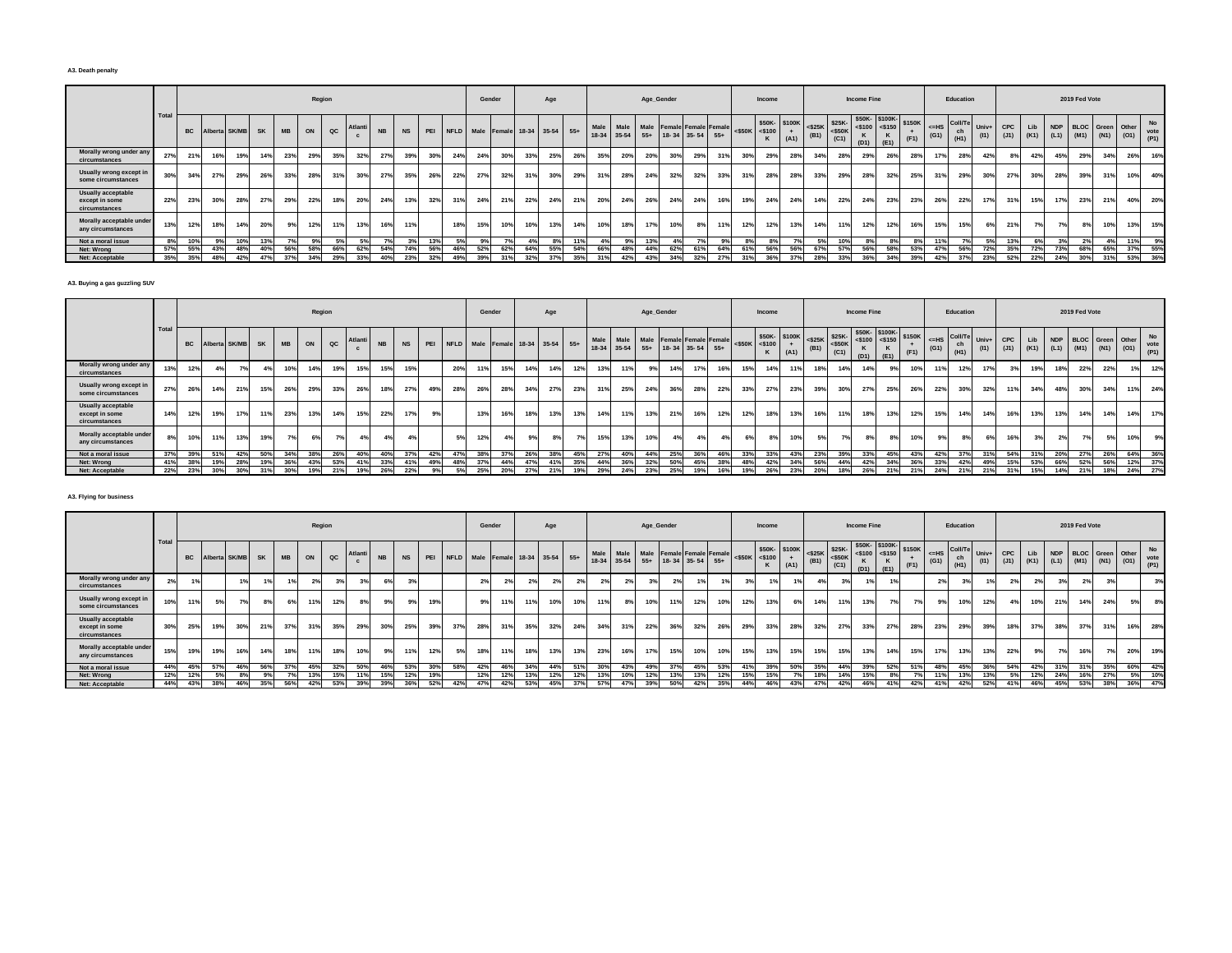#### **A3. Flying for recreation**

|                                                       |      |     |     |                     |     |     |     | Region |                 |           |           |     |     | Gender                               |     |     | Age |     |                                                                        |     | Age_Gender   |                |     |     |     | Income                               |      |      |      | <b>Income Fine</b> |                                                                                                                                                                                                                                                                                              |      |                                             | Education             |                |     |     |     | 2019 Fed Vote |                                                                |      |                           |
|-------------------------------------------------------|------|-----|-----|---------------------|-----|-----|-----|--------|-----------------|-----------|-----------|-----|-----|--------------------------------------|-----|-----|-----|-----|------------------------------------------------------------------------|-----|--------------|----------------|-----|-----|-----|--------------------------------------|------|------|------|--------------------|----------------------------------------------------------------------------------------------------------------------------------------------------------------------------------------------------------------------------------------------------------------------------------------------|------|---------------------------------------------|-----------------------|----------------|-----|-----|-----|---------------|----------------------------------------------------------------|------|---------------------------|
|                                                       | Tota |     |     | BC Alberta SK/MB SK |     | MB  | ON  | QC     | Atlanti         | <b>NB</b> | <b>NS</b> |     |     | PEI NFLD Male Female 18-34 35-54 55+ |     |     |     |     | Male Male Male Female Female Female<br>18-34 35-54 55+ 18-34 35-54 55+ |     |              |                |     |     |     | \$50K- \$100K<br>$<$ \$50K $<$ \$100 | (A1) | (B1) | (C1) | (D1)               | \$50K- \$100K- \$150K<br>$\left  \begin{array}{c} \text{350K} \\ \text{350K} \end{array} \right  \leq 25 \text{K}$<br>$\left  \begin{array}{c} \text{350K} \\ \text{350K} \end{array} \right  \leq 5100$<br>$\left  \begin{array}{c} \text{3100} \\ \text{3100} \end{array} \right $<br>(E1) | (F1) | $H = HS$<br>$\left( \text{G1} \right)$ (H1) | Coll/Te Univ+ I<br>ch | (11)           | CPC |     |     |               | Lib NDP BLOC Green Other<br>$(J1)$ $(K1)$ $(L1)$ $(M1)$ $(N1)$ | (01) | <b>No</b><br>vote<br>(P1) |
| Morally wrong under any<br>circumstances              |      | 2%  |     | 2%                  |     |     | 3%  | .5%    |                 | 6%        | 3%        | 24% |     | 39                                   | 2%  |     |     | 3%  |                                                                        |     | $n_{\alpha}$ | 2 <sup>0</sup> | 2%  |     |     | 3%                                   |      |      | 4%   | 39                 |                                                                                                                                                                                                                                                                                              |      | 20                                          | 3%                    | 2 <sup>9</sup> |     | 2%  | 3%  |               | 6%                                                             |      | 4%                        |
| Usually wrong except in<br>some circumstances         | 8%   | 10% | 5%  | 6%                  |     |     |     |        | 12%             | 11%       | 15%       | 19% |     | 70,                                  | 9%  |     |     | 8%  |                                                                        |     |              |                | 11% |     |     | 10%                                  | 8%   | 11%  | 7%   | 10%                | 6%                                                                                                                                                                                                                                                                                           | 10%  | 70/                                         | 6%                    | 13%            | 20I | 9%  |     | 70/           | 22%                                                            |      | 4%                        |
| Usually acceptable<br>except in some<br>circumstances | 30%  | 23% | 17% | 24%                 | 18% | 30% | 34% | 35%    | 27%             | 32%       | 20%       | 28% | 37% | 29%                                  | 29% | 34% | 30% | 26% | 35%                                                                    | 29% | 25%          | 34%            | 30% | 26% | 31% | 31%                                  | 27%  | 34%  | 29%  | 31%                | 27%                                                                                                                                                                                                                                                                                          | 27%  | 25%                                         | 31%                   | 35%            | 18% | 35% | 39% | 39%           | 27%                                                            | 21%  | 31%                       |
| Morally acceptable under<br>any circumstances         | 16%  | 18% | 20% | 19%                 | 15% | 23% | 12% | 20%    |                 | 4%        | 9%        |     |     | 18%                                  | 13% | 21% | 14% | 12% | 23%                                                                    | 17% | 16%          | 20%            | 12% | 9%  | 14% | 16%                                  | 15%  | 15%  | 14%  | 16%                | 15%                                                                                                                                                                                                                                                                                          | 12%  | 17%                                         | 14%                   | 15%            | 23% | 11% | 9%  | 16%           | 12%                                                            | 14%  | 17%                       |
| Not a moral issue                                     | 44%  | 47% | 57% | 48%                 | 60% | 38% | 45% | 30%    | 51%             | 47%       | 52%       | 30% | 58% | 42%                                  | 46% | 34% | 44% | 51% | 32%                                                                    | 44% | 48%          | 36%            | 45% | 54% | 41% | 40%                                  | 49%  | 34%  | 46%  | 40%                | 51%                                                                                                                                                                                                                                                                                          | 51%  | 48%                                         | 46%                   | 35%            | 54% | 42% | 31% | 31%           | 33%                                                            | 57%  | 45%                       |
| Net: Wrong                                            | 11%  | 12% | 6%  | 8%                  |     |     | 10% | 15%    | 16 <sup>°</sup> |           | 18%       | 42% |     | 10%                                  | 12% | 11% | 12% | 11% | 11%                                                                    |     |              | 10%            | 13% |     | 13% | 13%                                  | 8%   | 17%  | 11%  | 13%                |                                                                                                                                                                                                                                                                                              | 10%  | 10%                                         | 9%                    | 15%            |     | 11% | 21% | 14%           | 28%                                                            | 8%   | 8%                        |
| Net: Acceptable                                       | 45%  | 41% | 37% | 44%                 | 33% | 53% | 45% | 54%    | 34%             | 36%       | 29%       | 28% | 42% | 47%                                  | 43% | 55% | 44% | 38% | 57%                                                                    | 46% |              | 54%            | 41% | 35% | 45% | 47%                                  | 43%  | 49%  | 43%  | 47%                | 42%                                                                                                                                                                                                                                                                                          | 39%  | 42%                                         | 45%                   | 49%            | 41% | 47% | 48% | 55%           | 39%                                                            | 35%  | 47%                       |

**A3. Using single-use plastics like straws and cutlery**

|                                                              |      |     |     |                  |     |           |     | Region |        |           |           |     |     |     | Gender                               |     | Age |     |                     |      | Age_Gender |     |                                                  |     |                 | Income                              |      |     |      | <b>Income Fine</b> |                                                                                                                                                                                                 |      |                 | Education             |               |            |     |     | 2019 Fed Vote |     |                      |                                          |
|--------------------------------------------------------------|------|-----|-----|------------------|-----|-----------|-----|--------|--------|-----------|-----------|-----|-----|-----|--------------------------------------|-----|-----|-----|---------------------|------|------------|-----|--------------------------------------------------|-----|-----------------|-------------------------------------|------|-----|------|--------------------|-------------------------------------------------------------------------------------------------------------------------------------------------------------------------------------------------|------|-----------------|-----------------------|---------------|------------|-----|-----|---------------|-----|----------------------|------------------------------------------|
|                                                              | Tota |     |     | Alberta SK/MB SK |     | <b>MB</b> | ON  | QC     | Atlant | <b>NB</b> | <b>NS</b> |     |     |     | PEI NFLD Male Female 18-34 35-54 55+ |     |     |     | Male<br>18-34 35-54 | Male |            |     | Male Female Female Female<br>55+ 18-34 35-54 55+ |     |                 | \$50K-\$100K<br>$<$ \$50K $<$ \$100 | (A1) |     | (C1) | (D1)               | $\left \begin{array}{c c}\n\text{S25K} & \text{S25K} \\ \text{S25K} & \text{S50K} \\ \text{S50K} & \text{S100} & \text{S150} \\ \text{S150} & \text{S150K}\n\end{array}\right $<br>$\cdot$ (E1) | (F1) | $<=$ HS<br>(G1) | Coll/Te<br>ch<br>(H1) | Univ+<br>(11) | <b>CPC</b> | Lib |     |               |     | NDP BLOC Green Other | No<br>(J1) (K1) (L1) (M1) (N1) (O1) vote |
| Morally wrong under any<br>circumstances                     | 17%  | 13% |     | 12%              | 13% | 11%       | 16% | 28%    | 12%    | 24%       | 6%        |     |     | 17% | 18%                                  | 13% | 16% | 22% | 13%                 | 13%  | 22%        |     | 18%                                              | 22% | 22%             | 17%                                 |      | 24% | 20%  | 17%                | 12%                                                                                                                                                                                             | 10%  | 18%             | 19%                   |               |            | 18% | 22% | 36%           | 40% |                      | 20%                                      |
| Usually wrong except in<br>some circumstances                | 34%  |     | 25% | 28%              | 21% | 34%       | 34% | 36%    | 33%    | 30%       | 37%       | 36% | 23% | 31% | 36%                                  | 42% | 33% | 28% | 39%                 | 32%  | 25%        | 46% | 34%                                              | 30% | 35%             | 36%                                 | 33%  | 38% | 32%  | 36%                | 33%                                                                                                                                                                                             | 30%  | 28%             | 33%                   | 43%           | 22%        | 42% | 46% | 32%           | 34% | 23%                  | 31%                                      |
| <b>Usually acceptable</b><br>except in some<br>circumstances | 13%  | 13% | 13% | 13%              | 11% | 15%       | 14% | 13%    | 11%    | 14%       | 11%       |     | 8%  | 15% | 11%                                  | 16% | 15% | 10% | 15%                 | 17%  | 13%        | 16% | 12%                                              |     | 12 <sup>9</sup> | 17 <sup>9</sup>                     | 12%  | 11% | 12%  | 17%                | 12%                                                                                                                                                                                             | 11%  | 16%             | 12%                   | 10%           | 16%        | 11% | 11% | 11%           | 7%  |                      | 20%                                      |
| Morally acceptable under<br>any circumstances                |      | 20I | 8%  | 10%              | 12% | 9%        | 4%  | 5%     | 7%     | 7%        | 4%        | 31% | 10% | 7%  | 4%                                   |     | 5%  | 5%  |                     |      | 5%         | 5%  |                                                  |     |                 | 3%                                  |      |     | 5%   |                    |                                                                                                                                                                                                 | 00   | E0I             |                       |               |            | 2%  |     | 3%            | 2%  |                      | 3%                                       |
| Not a moral issue                                            |      |     | 44% | 36%              | 43% | 31%       | 32% | 18%    | 270/   | 25%       | 41%       | 33% | 48% | 31% | 31%                                  | 22% | 31% | 36% | 23%                 | 32%  | 35%        | 20% | 32%                                              |     | 27%             | 27%                                 | 36%  | 20% | 30%  | 27%                | 36%                                                                                                                                                                                             | 39%  | 33%             | 28%                   |               | 44%        | 27% | 18% | 18%           | 17% | 60%                  | 26%                                      |
| Net: Wrong                                                   | 51%  | 53% | 36% | 40%              | 34% | 45%       | 50% | 64%    |        | 54%       | 44%       |     |     | 48% | 54%                                  | 56% | 49% | 49% | 52%                 | 45%  | 47%        | 59% | 52%                                              |     |                 | 53%                                 | 44%  |     | 53%  | 53%                |                                                                                                                                                                                                 |      | 45°             | 52%                   |               |            | 60% | 68% |               | 74% | 28%                  | 51%                                      |
| Net: Acceptable                                              |      |     | 21% | 23%              | 23% | 24%       | 18% | 18%    | 18%    | 21%       | 15%       |     |     | 22% | 15%                                  | 23% | 20% | 14% | 25%                 | 23%  | 18%        | 21% |                                                  |     |                 | 20%                                 | 19%  |     | 17%  | 20%                | 19%                                                                                                                                                                                             | 20%  | 21%             | <b>20%</b>            |               | 28%        | 13% | 14% | 14%           | 9%  | 12%                  | 23%                                      |

## **A3. Genetic engineering**

|                                                              |              |           |     |               |     |           |     | Region |         |           |           |     |                                      |     | Gender |     | Age |     |               |     |     | Age_Gender |     |                                                             |     |                     | Income |                                                                                                                                                                                                                       |      |      | <b>Income Fine</b> |           |                |               | Education                                                                |      |     |                 |     | 2019 Fed Vote |     |                                                                    |     |
|--------------------------------------------------------------|--------------|-----------|-----|---------------|-----|-----------|-----|--------|---------|-----------|-----------|-----|--------------------------------------|-----|--------|-----|-----|-----|---------------|-----|-----|------------|-----|-------------------------------------------------------------|-----|---------------------|--------|-----------------------------------------------------------------------------------------------------------------------------------------------------------------------------------------------------------------------|------|------|--------------------|-----------|----------------|---------------|--------------------------------------------------------------------------|------|-----|-----------------|-----|---------------|-----|--------------------------------------------------------------------|-----|
|                                                              | <b>Total</b> | <b>BC</b> |     | Alberta SK/MB | SK  | <b>MB</b> | ON  | QC     | Atlanti | <b>NB</b> | <b>NS</b> |     | PEI NFLD Male Female 18-34 35-54 55+ |     |        |     |     |     | Male<br>18-34 |     |     |            |     | Male Male Female Female Female<br>35-54 55+ 18-34 35-54 55+ |     | $<$ \$50K $<$ \$100 |        | $\begin{array}{ c c c c c c c c c } \hline & $50K$ & $50K$ & $50K$ & $50K$ \\ \hline & $5100$ & $+$ & $50K$ & $50K$ & $5100$ & $51$ \\ & $+$ & $101$ & $+$ & $50K$ & $+$ & $510$ & $+$ \\ \hline \end{array}$<br>(A1) | (B1) | (C1) | (D1)               | ĸ<br>(E1) | \$150K<br>(F1) | $=HS$<br>(G1) | Coll/Te Univ+<br>$\begin{array}{c} \text{ch} \\ \text{(H1)} \end{array}$ | (11) |     |                 |     |               |     | CPC Lib NDP BLOC Green Other<br>(J1) (K1) (L1) (M1) (N1) (O1) vote | No  |
| Morally wrong under any<br>circumstances                     | 25%          | 18%       |     | 19%           | 17% | 21%       | 23% | 35%    | 28%     | 37%       | 22%       | 38% | 25%                                  | 24% | 26%    | 14% | 23% | 35% |               | 14% | 20% | 34%        | 14% | 25%                                                         | 36% | 28%                 | 28%    | 15%                                                                                                                                                                                                                   | 27%  | 28%  | 28%                | 16%       | 14%            | 30%           | 25%                                                                      | 18%  | 24% | 24%             | 19% | 47%           | 16% | 20%                                                                | 27% |
| Usually wrong except in<br>some circumstances                | 32%          | 29%       | 37% | 29%           | 32% | 26%       | 31% | 34%    | 25%     | 21%       | 29%       | 17% | 21%                                  | 30% | 33%    | 34% | 32% | 30% | 37%           |     | 25% | 29%        | 32% | 37%                                                         | 31% | 29%                 | 34%    | 33%                                                                                                                                                                                                                   | 33%  | 26%  | 34%                | 36%       | 29%            | 30%           | 33%                                                                      | 33%  | 33% | 27%             | 34% | 30%           | 43% | 36%                                                                | 32% |
| <b>Usually acceptable</b><br>except in some<br>circumstances | 29%          | 36%       | 31% | 35%           | 32% | 38%       | 31% | 20%    | 27%     | 29%       | 27%       | 25% | 26%                                  | 30% | 28%    | 34% | 33% | 21% | 29%           |     | 39% | 23%        | 38% | 28%                                                         | 20% | 25%                 | 29%    | 35%                                                                                                                                                                                                                   | 22%  | 26%  | 29%                | 30%       | 42%            | 24%           | 28%                                                                      | 37%  | 28% | 31%             | 34% | 14%           | 27% | 27%                                                                | 30% |
| Morally acceptable under<br>any circumstances                | 4%           |           | 6%  | 6%            |     | 4%        | 4%  | 4%     |         |           | 6%        |     |                                      | 7%  | 2%     |     | 3%  | 4%  |               |     | 5%  | 6%         |     |                                                             | 2%  | 6%                  | 2%     |                                                                                                                                                                                                                       | 5%   | 7%   | 2%                 |           | 4%             | 5%            | 4%                                                                       |      | 5%  | 5%              | 4%  | 3%            | 4%  | 5%                                                                 | 4%  |
| Not a moral issue                                            | 10%          | 10%       |     | 11%           | 10% | 11%       | 12% | 6%     | 16%     | 13%       | 15%       | 20% | 20%                                  | 10% | 11%    | 11% |     | 10% |               | 9%  | 10% |            | 12% | 10%                                                         | 10% | 12%                 | 8%     |                                                                                                                                                                                                                       |      | 12%  | 8%                 |           |                | 11%           | 10%                                                                      | 9%   | 10% | 13%             | 9%  | 6%            | 10% | 13%                                                                | 7%  |
| Net: Wrong                                                   | 57%          | 48%       | 55% | 48%           | 49% | 47%       | 54% |        | 53%     | 58%       | 52%       | 55% | 46%                                  | 53% | 60%    | 48% | 54% | 65% |               | 50% | 46% |            | 46% | 62%                                                         | 67% | 57%                 | 61%    |                                                                                                                                                                                                                       | 60%  | 55%  | 61%                |           | 43%            | 60%           | 58%                                                                      | 50%  | 58% |                 | 53% |               | 59% | 55%                                                                | 59% |
| Net: Acceptable                                              | 33%          | 42%       | 37% | 42%           | 41% | 42%       | 35% | 24%    |         | 29%       | 33%       | 25% |                                      | 37% | 30%    |     |     |     |               | 40% |     | 29%        | 42% | 28%                                                         | 22% | 210/                | 31%    |                                                                                                                                                                                                                       |      | 33%  | 31%                | 38%       | 46%            | 29%           | 32%                                                                      |      | 33% | 36 <sup>°</sup> | 38% | 17%           | 31% | 31%                                                                | 34% |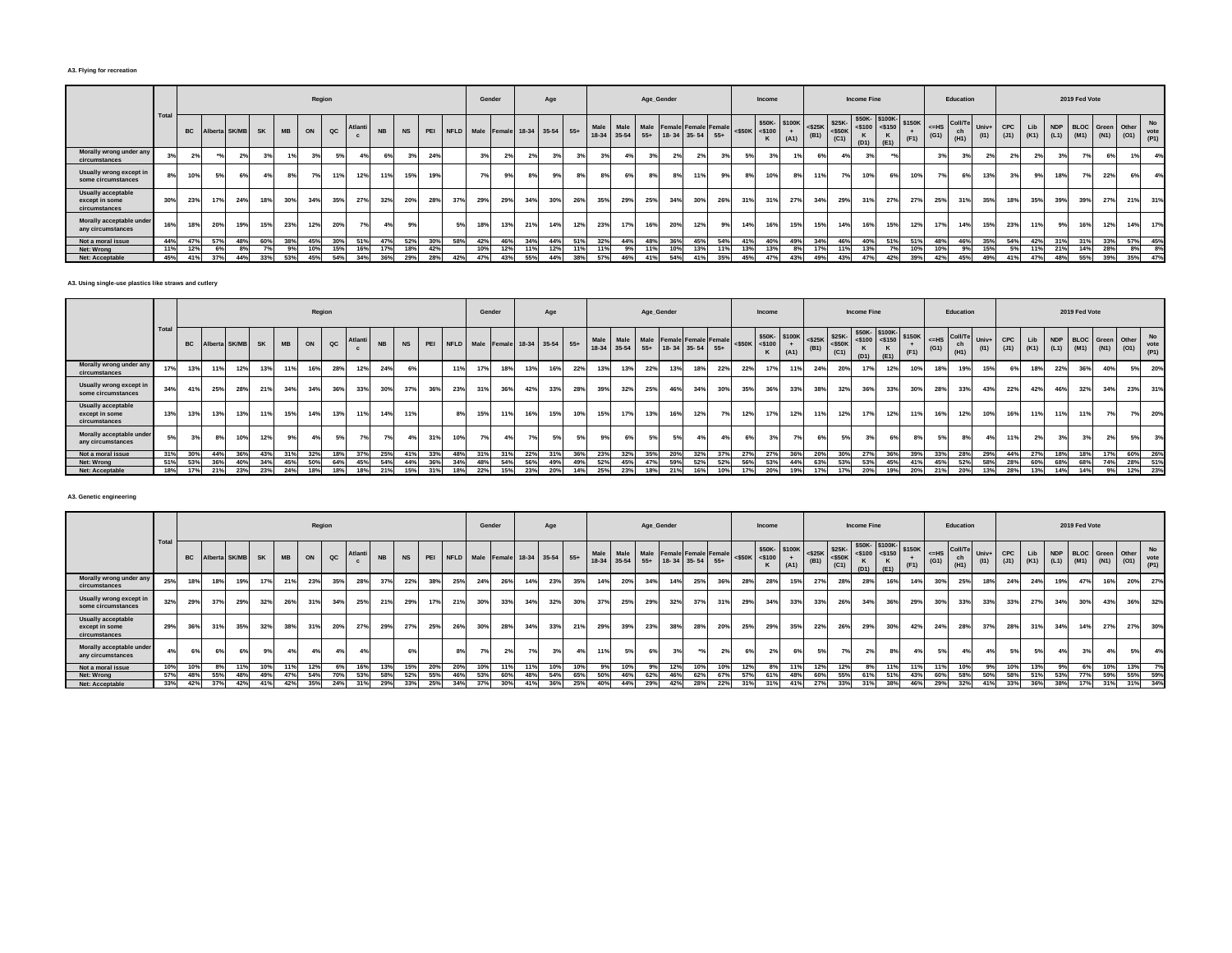#### **A3. Not declaring income to avoid paying taxes**

|                                                       |       |           |     |               |     |           |     | Region |       |           |                |     |                                      | Gender |     |     | Age |     |     |            |     | Age_Gender |                                                                        |     |                     | Income |                             |      |                                                | <b>Income Fine</b> |                                                |                |                 | Education                         |               |             |     |     | 2019 Fed Vote |                                                  |     |                           |
|-------------------------------------------------------|-------|-----------|-----|---------------|-----|-----------|-----|--------|-------|-----------|----------------|-----|--------------------------------------|--------|-----|-----|-----|-----|-----|------------|-----|------------|------------------------------------------------------------------------|-----|---------------------|--------|-----------------------------|------|------------------------------------------------|--------------------|------------------------------------------------|----------------|-----------------|-----------------------------------|---------------|-------------|-----|-----|---------------|--------------------------------------------------|-----|---------------------------|
|                                                       | Total | <b>BC</b> |     | Alberta SK/MB | SK  | <b>MB</b> | ON  | QC     | Atlan | <b>NB</b> | <b>NS</b>      |     | PEI NFLD Male Female 18-34 35-54 55+ |        |     |     |     |     |     |            |     |            | Male Male Male Female Female Female<br>18-34 35-54 55+ 18-34 35-54 55+ |     | $<$ \$50K $<$ \$100 |        | \$50K-\$100K<br>$+$<br>(A1) | (B1) | $\sim$ $ $ <\$25K \$25K -<br>$<$ \$50K<br>(C1) | (D1)               | \$50K-\$100K-<br>$<$ \$100 <\$150<br>ĸ<br>(E1) | \$150K<br>(F1) | $<=$ HS<br>(G1) | $\sim$ Coll/ $\tau$<br>ch<br>(H1) | Univ+<br>(11) | CPC<br>(J1) | Lib |     |               | NDP BLOC Green Other<br>(K1) (L1) (M1) (N1) (O1) |     | <b>No</b><br>vote<br>(P1) |
| Morally wrong under any<br>circumstances              | 61%   | 56%       |     | 57%           | 46% | 66%       | 61% | 62%    | 63%   | 68%       | 65%            | 36% | 61%                                  | 57%    | 64% | 57% | 60% | 64% | 56% | 55%        | 60% | 58%        | 64%                                                                    | 68% | 59%                 | 62%    | 59%                         | 54%  | 62%                                            | 62%                | 56%                                            | 64%            | 60%             | 59%                               | 63%           | 57%         | 67% | 56% | 65%           | 59%                                              | 50% | 60%                       |
| Usually wrong except in<br>some circumstances         | 23%   | 26%       | 23% | 26%           | 31% | 22%       | 23% | 23%    | 20%   | 25%       | 18%            | 38% |                                      | 24%    | 23% | 28% | 24% | 19% | 27% | 23%        | 22% | 30%        | 24%                                                                    | 17% | 22%                 | 25%    | 25%                         | 27%  | 20%                                            | <b>25%</b>         | 30%                                            | 18%            | 21%             | 24%                               | 26%           | 24%         | 21% | 31% | 16%           | 28%                                              | 28% | 21%                       |
| Usually acceptable<br>except in some<br>circumstances | 3%    |           | 5%  | 3%            |     | 1%        | 4%  | $\sim$ |       |           | 4%             |     |                                      | 4%     | 3%  | 3%  |     | 3%  | 4%  | 6%         |     | 2%         | 3%                                                                     | 3%  | 2%                  | 4%     |                             |      |                                                |                    | 4%                                             |                | 4%              | 4%                                |               | 4%          | 3%  | 1%1 | 3%            |                                                  | 11% | 5%                        |
| Morally acceptable under<br>any circumstances         | 3%    |           |     | 3%            |     |           | 3%  |        |       |           | 2 <sup>9</sup> |     |                                      | 4%     | 1%  | 4%  |     | 2%  | 6%  |            |     | 2%         | 2%                                                                     |     |                     | 2%     |                             |      |                                                |                    |                                                |                | 3%              | 3%                                |               |             | 1%  |     | 2%            |                                                  | 3%  | 4%                        |
| Not a moral issue                                     | 10%   | 13%       |     | 11%           | 16% | 7%        | 10% |        |       |           | 12%            | 26% | 22%                                  |        | 9%  | 70/ | 10% | 11% | 7°/ | 13%        | 11% |            | 8%                                                                     | 12% | 12%                 | 7%     | 10%                         | 10%  | 13%                                            |                    | 9%                                             | 8%             | 11%             | 11%                               | 8%            | 12%         | 8%  | 9%  | 14%           |                                                  | 8%  | 10%                       |
| Net: Wrong                                            | 84%   | 82%       | 87% | 83%           | 77% | 88%       | 84% | 85%    | 84%   | 93%       | 83%            | 74% | 73%                                  | 81%    | 87% | 86% | 83% | 84% | 83% | <b>78%</b> | 82% | 88%        | 88%                                                                    | 85% | 82%                 | 87%    | 84%                         | 81%  | 82%                                            | 87%                | 86%                                            | 82%            | 82%             | 83%                               | 89%           | 81%         | 88% | 87% | 81%           | 87%                                              | 78% | 81%                       |
| Net: Acceptable                                       | 6%    |           | 6%  | 6%            |     | 5%        | 6%  |        | 3%    |           | 5%             |     |                                      | 8%     |     |     |     |     | 9%  |            |     | 4%         |                                                                        | 3%  |                     |        | 6%                          |      |                                                |                    |                                                | 10%            | 8%              |                                   | 3%            |             | 4%  | 4%  |               | 6%                                               | 14% | 9%                        |

**A3. Sharing someone's streaming account without paying (e.g. Netflix, Hulu, Disney+, etc.)**

|                                                              |      |     |     |                  |     |           |     | Region |        |           |     |     |                                  | Gender     |                 |     | Age |     |      |     | Age_Gender |     |                                                                   |     |                     | Income |                      |     |      | <b>Income Fine</b> |                                                                                                                                                                                                                                                                                                                                          |      |               | Education  |                         |            |                                    |     | 2019 Fed Vote |     |                          |     |
|--------------------------------------------------------------|------|-----|-----|------------------|-----|-----------|-----|--------|--------|-----------|-----|-----|----------------------------------|------------|-----------------|-----|-----|-----|------|-----|------------|-----|-------------------------------------------------------------------|-----|---------------------|--------|----------------------|-----|------|--------------------|------------------------------------------------------------------------------------------------------------------------------------------------------------------------------------------------------------------------------------------------------------------------------------------------------------------------------------------|------|---------------|------------|-------------------------|------------|------------------------------------|-----|---------------|-----|--------------------------|-----|
|                                                              | Tota |     |     | Alberta SK/MB SK |     | <b>MB</b> | ON  | QC     | Atlant | <b>NB</b> |     | PEI | NFLD Male Female 18-34 35-54 55+ |            |                 |     |     |     | Male |     |            |     | Male Male Female Female Female<br>18-34 35-54 55+ 18-34 35-54 55+ |     | $<$ \$50K $<$ \$100 |        | \$50K-\$100K<br>(A1) |     | (C1) | (D1)               | $\left \begin{array}{c c}\n\text{-}300\text{K} \\ \text{-}525\text{K} \\ \text{-}525\text{K} \\ \text{-}510\text{K}\n\end{array}\right $ = \$150 $\left \begin{array}{c c}\n\text{5100K} \\ \text{5150K} \\ \text{K}\n\end{array}\right $ = \$150 $\left \begin{array}{c}\n\text{5150K} \\ \text{5150K}\n\end{array}\right $<br>$ $ (E1) | (F1) | $=HS$<br>(G1) | ch<br>(H1) | Coll/Te Univ+ I<br>(11) | <b>CPC</b> | (J1) (K1) (L1) (M1) (N1) (O1) (P1) |     |               |     | Lib NDP BLOC Green Other | No  |
| Morally wrong under any<br>circumstances                     | 24%  | 22% | 18% | 20%              | 21% | 19%       | 23% | 29%    | 29%    | 37%       | 27% | 12% | 24%                              | <b>20%</b> | 27%             |     | 21% | 40% | 6%   | 17% | 34%        | 7°/ | 25%                                                               | 45% | 24%                 | 26%    | 18%                  | 24% | 24%  | 26%                | 15%                                                                                                                                                                                                                                                                                                                                      | 20%  | 30%           | 22%        |                         | 26%        | 25%                                | 15% | 36%           | 20% | 15%                      | 23% |
| Usually wrong except in<br>some circumstances                | 22%  | 21% | 20% | 21%              | 16% | 25%       | 21% | 22%    | 24%    | 20%       | 22% | 38% | 35%                              | 24%        | 20%             | 17% | 24% | 23% | 17%  | 24% | 29%        | 17% | 24%                                                               | 18% | 17%                 | 23%    | 26%                  | 16% | 17%  | 23%                | 23%                                                                                                                                                                                                                                                                                                                                      | 32%  | 20%           | 20%        | 25%                     | 22%        | 23%                                | 16% | 24%           | 23% | 31%                      | 20% |
| <b>Usually acceptable</b><br>except in some<br>circumstances | 17%  | 13% | 17% | 20%              | 16% | 24%       | 18% | 18%    | 11%    | 16%       | 14% |     |                                  | 16%        | 18%             | 24% | 16% | 12% | 25%  | 13% | 12%        | 24% | 19%                                                               | 12% | 18%                 | 17%    | 17%                  | 24% | 15%  | 17%                | 19%                                                                                                                                                                                                                                                                                                                                      |      | 14%           | 17%        | 20%                     | 15%        | 18%                                | 22% | 13%           | 17% | 19%                      | 16% |
| Morally acceptable under<br>any circumstances                | 12%  | 14% | 12% | 9%               | 9%  | 8%        | 13% | 10%    | 10%    | 7%        | 10% | 11% | 15%                              | 14%        | 10%             | 25% | 10% | 4%  | 27%  | 13% | 6%         | 23% |                                                                   | 2%  | 13%                 | 13%    | 10%                  | 17% | 11%  | 13%                | 12%                                                                                                                                                                                                                                                                                                                                      |      | 10%           | 12%        | 14%                     | 9%         | 12%                                | 22% | 8%            | 17% | 15%                      | 8%  |
| Not a moral issue                                            | 26%  | 29% | 34% |                  | 38% | 24%       | 24% | 20%    | 26%    | 20%       | 27% | 39% | 26%                              | 25%        | 26%             |     | 29% | 20% | 25%  | 33% |            | 30% | 26%                                                               | 22% |                     | 21%    | 28%                  | 20% | 33%  | 21%                |                                                                                                                                                                                                                                                                                                                                          |      | <b>26%</b>    | 28%        | 23%                     | 29%        | 22%                                | 26% | 19%           | 23% | 21%                      | 33% |
| Net: Wrong                                                   | 46%  | 44% | 38% | 41%              |     | 44%       | 44% | 51%    | 53%    | 57%       | 49% | 50% | 59%                              | 44%        | 47%             | 23% | 45% | 63% | 23%  |     |            | 24% | 49%                                                               | 63% | 41%                 | 49%    | 45%                  | 40% | 41%  | 49%                |                                                                                                                                                                                                                                                                                                                                          |      |               | 43%        | 42%                     | 48%        | 49%                                | 30% | 60%           | 43% | 46%                      | 43% |
| Net: Acceptable                                              | 29%  | 27% | 28% | 29%              | 25% | 32%       | 31% | 29%    | 21%    | 23%       | 24% |     |                                  | 30%        | 27 <sup>°</sup> | 49% | 26% | 16% | 52%  | 26% |            | 46% | 25%                                                               |     | 31%                 | 30%    | 27%                  | 40% | 26%  | 30%                |                                                                                                                                                                                                                                                                                                                                          |      | 24%           | 30%        | 35%                     | 24%        | 30%                                | 44% | 21%           | 34% | 33%                      | 24% |

#### **A4. [Net: Agree] Agreement with statements**

|                                                                                         |       |           |     |                  |     |           |     | Region        |         |           |           |      |             | Gender                      |     |     | Age |     |      |     |     | Age_Gender |                                                                   |     |           | Income        |                      |      |                                                                                                                                                                                                                                                                                                                                                            | <b>Income Fine</b> |           |                |                 | Education             |               |            |     |     | 2019 Fed Vote            |     |                                    |     |
|-----------------------------------------------------------------------------------------|-------|-----------|-----|------------------|-----|-----------|-----|---------------|---------|-----------|-----------|------|-------------|-----------------------------|-----|-----|-----|-----|------|-----|-----|------------|-------------------------------------------------------------------|-----|-----------|---------------|----------------------|------|------------------------------------------------------------------------------------------------------------------------------------------------------------------------------------------------------------------------------------------------------------------------------------------------------------------------------------------------------------|--------------------|-----------|----------------|-----------------|-----------------------|---------------|------------|-----|-----|--------------------------|-----|------------------------------------|-----|
|                                                                                         | Total | <b>BC</b> |     | Alberta SK/MB SK |     | <b>MB</b> | ON  | $_{\alpha c}$ | Atlanti | <b>NE</b> | <b>NS</b> | PEI  | <b>NFLD</b> | Male Female 18-34 35-54 55+ |     |     |     |     | Male |     |     |            | Male Male Female Female Female<br>18-34 35-54 55+ 18-34 35-54 55+ |     | $<$ \$50K | $\sim$ <\$100 | \$50K-\$100K<br>(A1) | (B1) | $\begin{array}{ c c c c c c } \hline \text{2525K} & \text{2525K} & \text{250K} & \text{25100} & \text{25150} & \text{25150} \ \hline \text{250K} & \text{250K} & \text{25150} & \text{25150} & \text{25150} & \text{25150} & \text{25150} & \text{25150} & \text{25150} & \text{25150} & \text{25150} & \text{25150} & \text{25150} & \text{25150$<br>(C1) | $\kappa$<br>(D1)   | K<br>(E1) | \$150K<br>(F1) | $<=$ HS<br>(G1) | Coll/Te<br>ch<br>(H1) | Univ+<br>(11) | <b>CPC</b> |     |     | Lib NDP BLOC Green Other |     | (J1) (K1) (L1) (M1) (N1) (O1) (P1) | No  |
| There is more and more<br>evil in the world                                             | 66%   | 61%       | 66% | 65%              | 68% | 62%       | 67% | 70%           | 64%     | 69%       | 55%       | 81%  | 79%         | 64%                         | 70% | 56% | 63% | 78% | 52%  | 56% | 79% | 60%        | 70%                                                               | 77% | 72%       | 66%           | 57%                  | 72%  | 72%                                                                                                                                                                                                                                                                                                                                                        | 66%                | 58%       | 52%            | 77%             | 65%                   | 54%           | 71%        | 60% | 57% | 76%                      | 57% | 79%                                | 78% |
| Most people can't be<br>trusted                                                         | 44%   | 35%       | 48% | 47%              | 52% | 43%       | 42% | 50%           | 44%     | 44%       | 40%       | 42%  | 58%         | 47%                         | 42% | 49% | 44% | 41% | 50%  | 46% | 44% | 49%        | 42%                                                               | 38% | 50%       | 43%           | 35%                  | 53%  | 48%                                                                                                                                                                                                                                                                                                                                                        | 43%                | 35%       | 40%            | 54%             | 41%                   | 34%           | 52%        | 34% | 33% | 52%                      | 40% | 53%                                | 59% |
| <b>Believing in God makes</b><br>it easier to have a strong<br>moral code               | 38%   | 32%       | 45% | 45%              | 47% | 44%       | 41% | 31%           | 34%     | 34%       | 26%       | 36%  | 54%         | 38%                         | 37% | 29% | 34% | 47% | 35%  | 32% | 46% | 24%        | 36%                                                               | 49% | 37%       | 37%           | 34%                  | 39%  | 37%                                                                                                                                                                                                                                                                                                                                                        | 37%                | 31%       | 35%            | 43%             | 34%                   | 34%           | 54%        | 35% | 16% | 20%                      | 27% | 62%                                | 38% |
| Living by a strong moral<br>code makes life easier                                      | 70%   | 55%       | 73% | 71%              | 74% | 69%       | 69% | 79%           | 71%     | 74%       | 63%       | 74%  | 90%         | 70%                         | 71% | 59% | 70% | 79% | 57%  | 72% | 77% | 62%        | 69%                                                               | 80% | 68%       | 71%           | 70%                  | 72%  | 65%                                                                                                                                                                                                                                                                                                                                                        | 71%                | 66%       | 70%            | 74%             | 70%                   | 66%           | 72%        | 70% | 64% | 86%                      | 57% | 69%                                | 71% |
| I often have feelings of                                                                | 41%   | 44%       | 39% | 37%              | 30% | 43%       | 36% | 45%           | 50%     | 49%       | 51%       | 88%  | 39%         | 37%                         | 44% | 52% | 43% | 30% | 48%  | 38% | 28% | 56%        | 48%                                                               | 31% | 45%       | 41%           | 37%                  | 54%  | 40%                                                                                                                                                                                                                                                                                                                                                        | 41%                | 42%       | 30%            | 39%             | 40%                   | 43%           | 32%        | 44% | 49% | 42%                      | 48% | 47%                                | 41% |
| <b>Public education should</b><br>put more emphasis on<br>teaching morals and<br>values | 72%   | 64%       | 69% | 65%              | 68% | 63%       | 71% | 78%           | 77%     | 81%       | 71%       | 100% | 79%         | 71%                         | 72% | 70% | 67% | 77% | 64%  | 67% | 81% | 75%        | 68%                                                               | 74% | 75%       | 69%           | 67%                  | 76%  | 74%                                                                                                                                                                                                                                                                                                                                                        | 69%                | 67%       | 69%            | 78%             | 72%                   | 63%           | 72%        | 70% | 66% | 85%                      | 70% | 60%                                | 78% |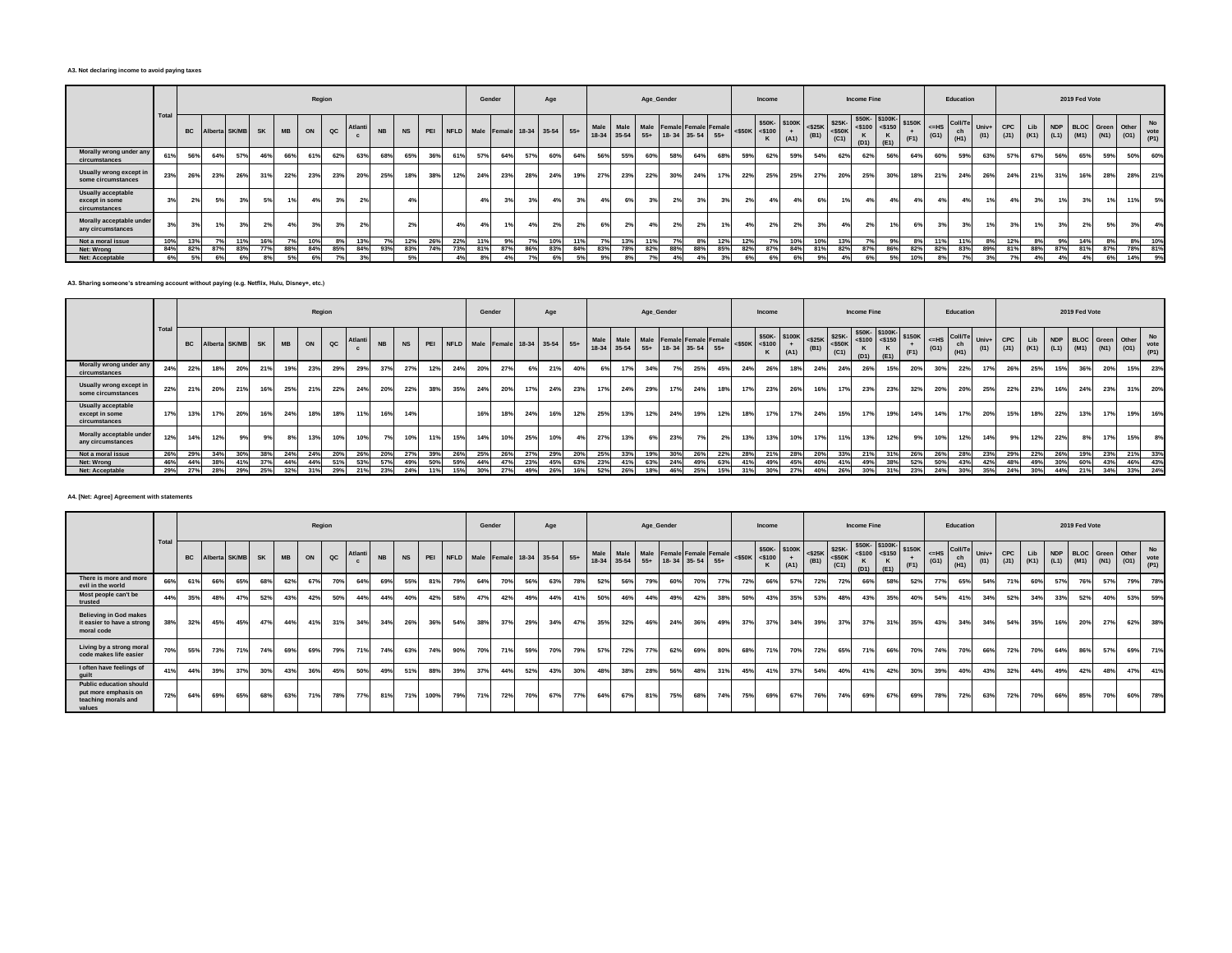#### **A4. [Net: Disagree] Agreement with statements**

|                                                                                         |       |           |     |               |           |           |     | Region      |         |           |           |     |     | Gender                               |     |     | Age |     |     |     |     | Age_Gender                      |     |                                     |                     | Income       |             |      |                                       | <b>Income Fine</b> |                                                                        |      |      | Education  |                                 |                    |     |               | 2019 Fed Vote |                                                  |     |                    |
|-----------------------------------------------------------------------------------------|-------|-----------|-----|---------------|-----------|-----------|-----|-------------|---------|-----------|-----------|-----|-----|--------------------------------------|-----|-----|-----|-----|-----|-----|-----|---------------------------------|-----|-------------------------------------|---------------------|--------------|-------------|------|---------------------------------------|--------------------|------------------------------------------------------------------------|------|------|------------|---------------------------------|--------------------|-----|---------------|---------------|--------------------------------------------------|-----|--------------------|
|                                                                                         | Total | <b>BC</b> |     | Alberta SK/MB | <b>SK</b> | <b>MB</b> | ON  | $_{\rm QC}$ | Atlanti | <b>NB</b> | <b>NS</b> |     |     | PEI NFLD Male Female 18-34 35-54 55+ |     |     |     |     |     |     |     | 18-34 35-54 55+ 18-34 35-54 55+ |     | Male Male Male Female Female Female | $<$ \$50K $<$ \$100 | \$50K-\$100K | $+$<br>(A1) | (B1) | $<$ \$25K \$25K-<br>$<$ \$50K<br>(C1) | $\kappa$<br>(D1)   | $\frac{1}{250K}$ \$50K-<br>$\frac{1}{2500}$ \$150K<br>$\kappa$<br>(E1) | (F1) | (G1) | ch<br>(H1) | $\leq$ HS Coll/Te Univ+<br>(11) | <b>CPC</b><br>(J1) |     | $(K1)$ $(L1)$ |               | Lib NDP BLOC Green Other<br>$(M1)$ $(N1)$ $(O1)$ |     | No<br>vote<br>(P1) |
| There is more and more<br>evil in the world                                             | 34%   | 39%       | 34% | 35%           | 32%       | 38%       | 33% | 30%         | 36%     | 31%       | 45%       | 19% | 21% | 36%                                  | 30% | 44% | 37% | 22% | 48% | 44% | 21% | 40%                             | 30% | 23%                                 | 28%                 | 34%          | 43%         | 28%  | 28%                                   | 34%                | 42%                                                                    | 48%  | 23%  | 35%        | 46%                             | 29%                | 40% | 43%           | 24%           | 43%                                              | 21% | 22%                |
| Most people can't be<br>trusted                                                         | 56%   | 65%       | 52% | 53%           | 48%       | 57%       | 58% | 50%         | 56%     | 56%       | 60%       | 58% | 42% | 53%                                  | 58% | 51% | 56% | 59% | 50% | 54% | 56% | 51%                             | 58% | 62%                                 | 50%                 | 57%          | 65%         | 47%  | 52%                                   | 57%                | 65%                                                                    | 60%  | 46%  | 59%        | 66%                             | 48%                | 66% | 67%           | 48%           | 60%                                              | 47% | 41%                |
| <b>Believing in God makes</b><br>it easier to have a strong<br>moral code               | 62%   | 68%       | 55% | 55%           | 53%       | 56%       | 59% | 69%         | 66%     | 66%       | 74%       | 64% | 46% | 62%                                  | 63% | 71% | 66% | 53% | 65% | 68% | 54% | 76%                             | 64% | 51%                                 | 63%                 | 63%          | 66%         | 61%  | 63%                                   | 63%                | 69%                                                                    | 65%  | 57%  | 66%        | 66%                             | 46%                | 65% | 84%           | 80%           | 73%                                              | 38% | 62%                |
| Living by a strong moral<br>code makes life easier                                      | 30%   | 45%       | 27% | 29%           | 26%       | 31%       | 31% | 21%         | 29%     | 26%       | 37%       | 26% | 10% | 30%                                  | 29% | 41% | 30% | 21% | 43% | 28% | 23% | 38%                             | 31% | 20%                                 | 32%                 | 29%          | 30%         | 28%  | 35%                                   | 29%                | 34%                                                                    | 30%  | 26%  | 30%        | 34%                             | 28%                | 30% | 36%           | 14%           | 43%                                              | 31% | 29%                |
| I often have feelings of<br>quilt                                                       | 59%   | 56%       | 61% | 63%           | 70%       | 57%       | 64% | 55%         | 50%     | 51%       | 49%       | 12% | 61% | 63%                                  | 56% | 48% | 57% | 70% | 52% | 62% | 72% | 44%                             | 52% | 69%                                 | 55%                 | 59%          | 63%         | 46%  | 60%                                   | 59%                | 58%                                                                    | 70%  | 61%  | 60%        | 57%                             | 68%                | 56% | 51%           | 58%           | 52%                                              | 53% | 59%                |
| <b>Public education should</b><br>put more emphasis on<br>teaching morals and<br>values | 28%   | 36%       | 31% | 35%           | 32%       | 37%       | 29% | 22%         | 23%     | 19%       | 29%       |     | 21% | 29%                                  | 28% | 30% | 33% | 23% | 36% | 33% | 19% | 25%                             | 32% | 26%                                 | 25%                 | 31%          | 33%         | 24%  | 26%                                   | 31%                | 33%                                                                    | 31%  | 22%  | 28%        | 37%                             | 28%                | 30% | 34%           | 15%           | 30%                                              | 40% | 22%                |

#### **A4. Agreement- There is more and more evil in the world**

|                          |      |     |     |                         |           |           |     | Region      |        |      |     |                | Gender |     |     | Age                              |  |           | Age_Gender                                                   |     |                     | Income       |      |      |                       | Income Fine |                                    |        |                             | Education |               |     |     |                                    | 2019 Fed Vote |                     |             |           |
|--------------------------|------|-----|-----|-------------------------|-----------|-----------|-----|-------------|--------|------|-----|----------------|--------|-----|-----|----------------------------------|--|-----------|--------------------------------------------------------------|-----|---------------------|--------------|------|------|-----------------------|-------------|------------------------------------|--------|-----------------------------|-----------|---------------|-----|-----|------------------------------------|---------------|---------------------|-------------|-----------|
|                          | Tota |     |     | <b>BC</b> Alberta SK/MB | <b>SK</b> | <b>MB</b> | ON  | $_{\alpha}$ | Atlant |      |     | I PEI          |        |     |     | NFLD Male Female 18-34 35-54 55+ |  | Male Male | Male Female Female Female<br>18-34 35-54 55+ 18-34 35-54 55+ |     | $<$ \$50K $<$ \$100 | \$50K-\$100K | (A1) | (B1) | $525K - 525K$<br>(C1) |             | \$50K-\$100K-<br>$ $ <\$100 <\$150 | \$150K | $I \leq HS$ Coll/Te<br>(G1) | (H1)      | Univ+<br>(11) | CPC | Lib | <b>NDP</b><br>$(K1)$ $(L1)$ $(M1)$ | <b>BLOC</b>   | Green Other<br>(N1) | $(01)$ vote | <b>No</b> |
| Strongly agree           | 33%  |     |     | 34%                     | 42%       |           |     |             |        |      |     |                |        |     |     |                                  |  |           |                                                              |     |                     |              |      |      |                       |             | 25%                                |        |                             |           | 20%           | 41% |     |                                    |               | 25%                 | 35%         | 45%       |
| Moderately agree         | 34%  |     |     |                         |           |           |     |             | 27%    |      | 22% | 56%            |        |     |     |                                  |  |           |                                                              |     |                     |              |      |      |                       |             |                                    | 26%    |                             |           |               |     |     |                                    |               |                     | 44%         | 32%       |
| Moderately disagree      | 23%  | 26% | 25% | 28%                     | 26%       | 29%       | 22% | 21%         | 24%    | 2201 | 28% |                | 24%    | 22% |     | 25%                              |  | 29%       |                                                              |     | 18%                 |              | 29%  | 20%  | 18%                   | 24%         | 30%                                | 34%    | 17%                         | 25%       | 30%           | 21% | 28% | 31%                                | 14%           | 28%                 | 12%         | 15%       |
| <b>Strongly disagree</b> | 10%  | 13% |     | 7%                      |           |           | 11% |             | 11%    |      | 18% |                |        |     |     |                                  |  | 15%       |                                                              |     |                     |              | 14%  | 8%   |                       | 10%         | 12%                                | 14%    |                             | 10%       | 17%           |     | 12% | 12%                                | 10%           | 16%                 |             |           |
| Net: Agree               | 66%  |     |     | 65%                     | 68%       | 62%       | 67% | 70%         | 64%    | 69%  | 55% | R <sub>1</sub> | 64%    |     | 56% |                                  |  | 56        |                                                              |     |                     |              |      | 72%  |                       |             | 59%                                | 52%    |                             |           | 54%           | 71% | 60% | 57%                                | 76%           | 57%                 | 79%         | 78%       |
| Net: Disagree            | 34%  | 39% | 34% | 35%                     | 32%       | 38%       |     | 200         | 200    |      |     |                |        |     |     |                                  |  |           |                                                              | 23% |                     |              |      | 28%  | 28%                   | 34%         | 42%                                | 48%    | 23%                         | 35%       | 46%           | 29% | 40% |                                    | 24%           | 43%                 | 21%         | 22%       |

## **A4. Agreement- Most people can't be trusted**

|                          |      |           |               |           |           | Region |               |                |           |     |     |     | Gender |     |     | Age                              |  |     |     | Age_Gender |                                                                        |     |                     | Income |      |      |                                                                                                                                          | <b>Income Fine</b> |                                              |     |            | Education             |      |      |             |     | 2019 Fed Vote                                |     |                                      |
|--------------------------|------|-----------|---------------|-----------|-----------|--------|---------------|----------------|-----------|-----|-----|-----|--------|-----|-----|----------------------------------|--|-----|-----|------------|------------------------------------------------------------------------|-----|---------------------|--------|------|------|------------------------------------------------------------------------------------------------------------------------------------------|--------------------|----------------------------------------------|-----|------------|-----------------------|------|------|-------------|-----|----------------------------------------------|-----|--------------------------------------|
|                          | Tota | <b>BC</b> | Alberta SK/MB | <b>SK</b> | <b>MB</b> |        | $_{\alpha c}$ | <b>Atlanti</b> | <b>NB</b> |     | PEI |     |        |     |     | NFLD Male Female 18-34 35-54 55+ |  |     |     |            | Male Male Male Female Female Female<br>18-34 35-54 55+ 18-34 35-54 55+ |     | $<$ \$50K $<$ \$100 |        | (A1) | (DA) | $\begin{array}{ c c c c c c } \hline & $50K$ & $100K$ & & $25K$ \\ \hline & $&$5100 & + & $610$ & & $50K$ \\ \hline \end{array}$<br>(C1) | (D1)               | $550K - 15100K - 15150K$<br>$<$ \$100 <\$150 |     | $\leq$ =HS | Coll/Te<br>ch<br>(H1) | (11) | (J1) | Lib<br>(K1) |     | NDP BLOC Green Other<br>$(L1)$ $(M1)$ $(N1)$ |     | <b>No</b><br>$-41$ (01) vote<br>(P1) |
| <b>Strongly agree</b>    | 10%  |           |               |           |           |        |               |                |           |     | 12% | 14% |        |     |     |                                  |  |     |     |            |                                                                        |     |                     |        |      |      |                                                                                                                                          |                    | 8%                                           |     |            |                       |      |      |             |     |                                              |     | 13%                                  |
| <b>Moderately agree</b>  | 34%  |           |               |           |           |        | 34%           |                |           |     |     | 44% |        |     |     |                                  |  |     |     |            |                                                                        |     |                     |        |      |      |                                                                                                                                          |                    |                                              |     |            | 33%                   | 27%  | 40%  |             | 26% |                                              |     | 46%                                  |
| Moderately disagree      | 41%  | 51%       |               |           | 43%       | 40%    | 40%           | 34%            |           |     | 39% | 26% | 40%    |     |     |                                  |  | 40% | 42% | 42%        | 41%                                                                    | 43% |                     |        |      |      |                                                                                                                                          |                    |                                              |     | 35%        | 46%                   | 45%  | 36%  | 47%         | 45% | 43%                                          | 41% | 35%                                  |
| <b>Strongly disagree</b> | 14%  | 139       |               |           |           |        | 10%           | 22%            |           | 27% | 19% | 16% | 13%    |     |     |                                  |  | 13% |     |            | 18%                                                                    | 19% | 13%                 | 14%    |      | 449  |                                                                                                                                          |                    |                                              |     | 12%        | 13%                   | 20%  | 12%  | 19%         | 22% |                                              |     | 6%                                   |
| Net: Agree               | 44%  | 35%       |               | 52%       | 43%       | 42%    | 50%           | 44%            | 44%       | 40% | 42% | 58% | 47%    | 42% | 49% |                                  |  | 46% | 44% | 49%        | 42%                                                                    | 38% | 50%                 |        | 35%  | 539  |                                                                                                                                          | 43%                | 35%                                          | 40% | 54%        | 41%                   | 34%  | 52%  | 34%         |     | 52%                                          | 53% | 59%                                  |
| Net: Disagree            | 56%  | 65%       |               |           |           |        | 50%           | 56%            |           |     | 58% | 42% | 53%    |     |     |                                  |  | 54% |     |            | 58%                                                                    | 62% | 50%                 | 57%    | 65%  |      |                                                                                                                                          | 57%                | 65%                                          |     |            | 59%                   | 66%  |      |             | 67% |                                              | 47% | 41%                                  |

#### **A4. Agreement- Believing in God makes it easier to have a strong moral code**

|                          |       |     |                     |     |           |     | Region        |     |           |     |                                         | Gender |     |     | Age |     |     | Age_Gender                                                                                                                                                                                                                     |     |     |     | Income |     |     | <b>Income Fine</b> |  |               | Education |                                          |       |     |     | 2019 Fed Vote                                                                                               |      |     |     |
|--------------------------|-------|-----|---------------------|-----|-----------|-----|---------------|-----|-----------|-----|-----------------------------------------|--------|-----|-----|-----|-----|-----|--------------------------------------------------------------------------------------------------------------------------------------------------------------------------------------------------------------------------------|-----|-----|-----|--------|-----|-----|--------------------|--|---------------|-----------|------------------------------------------|-------|-----|-----|-------------------------------------------------------------------------------------------------------------|------|-----|-----|
|                          | Total |     | BC Alberta SK/MB SK |     | <b>MB</b> | ON  | $_{\alpha c}$ |     | <b>NB</b> |     | NS PEI NFLD Male Female 18-34 35-54 55+ |        |     |     |     |     |     | Maio Maio Maio Female Female Female 450K 30K 310K 325K 325K 360K 3100K 3150K 3150K 4150 45150 4 4 550 1 4 4 550 1 4 550 1 4 550 1 4 550 1 4 550 1 4 550 1 4 550 1 4 550 1 4 550 1 4 550 1 4 550 1 4 550 1 4 550 1 4 550 1 4 55 |     |     |     |        |     |     | (D1)               |  | $(G1)$ $(H1)$ |           | $\sqrt[3]{K}$ <=HS Coll/Te Univ+<br>(11) | CPC I |     |     | Lib NDP BLOC Green Other vote<br>(K1) (L1) (M1) (N1) (O1) vote<br>$(J1)$ $(K1)$ $(L1)$ $(M1)$ $(N1)$ $(O1)$ |      |     | No  |
| Strongly agree           | 16%   |     |                     | 25% |           |     | 13%           | 14% |           |     |                                         |        |     |     |     | 10% | 14% |                                                                                                                                                                                                                                |     |     |     |        |     |     |                    |  |               |           |                                          |       |     |     |                                                                                                             |      |     | 13% |
| Moderately agree         | 22%   |     |                     | 22% |           | 23% | 18%           | 20% |           |     |                                         |        | 21% |     | 20% | 25% | 18% |                                                                                                                                                                                                                                | 22% | 26% | 20% |        | 22% | 19% |                    |  |               |           |                                          |       | 22% | 10% | 12%                                                                                                         |      |     | 24% |
| Moderately disagree      | 20%   |     |                     |     | 19%       |     | 18%           | 25% |           | 27% | 55%                                     | 20%    | 20% | 22% |     | 22% | 20% |                                                                                                                                                                                                                                |     |     |     | 18%1   | 21% | 24% |                    |  |               |           |                                          | 19%   | 19% | 24% | 18%                                                                                                         |      | 20% | 22% |
| <b>Strongly disagree</b> |       |     |                     |     |           |     | 50%           | 41% |           |     |                                         |        |     | 49% |     |     |     |                                                                                                                                                                                                                                |     |     |     | 45%    |     |     |                    |  |               |           |                                          |       | 46% | 60% | 62%                                                                                                         |      |     | 40% |
| Net: Agree               | 38%   | 32% |                     | 47% | -44%      |     |               |     |           |     |                                         |        |     |     |     |     |     |                                                                                                                                                                                                                                |     |     |     |        |     |     |                    |  |               |           |                                          |       | 35% | 16% | 20%                                                                                                         | -27% | 62% | 38% |
| Net: Disagree            | 62%   | 68% |                     |     |           |     | 69%           | 66% | 66%       |     |                                         |        |     |     | 66% | 65% |     |                                                                                                                                                                                                                                |     |     |     |        |     |     |                    |  |               |           |                                          |       | 65% | 84% | 80%                                                                                                         |      | 38% | 62% |

## **A4. Agreement- Living by a strong moral code makes life easier**

|                          |       |           |                  |     |           |     | Region |         |     |     |     |     | Gender                           |     | Age |     |     |     | Age_Gender                                                                           |      |  | Income |      |      |     | <b>Income Fine</b> |                                                                                                                                                                                                                                        |      |                                                                | Education |      |  |     | 2019 Fed Vote |                                                                |     |                          |
|--------------------------|-------|-----------|------------------|-----|-----------|-----|--------|---------|-----|-----|-----|-----|----------------------------------|-----|-----|-----|-----|-----|--------------------------------------------------------------------------------------|------|--|--------|------|------|-----|--------------------|----------------------------------------------------------------------------------------------------------------------------------------------------------------------------------------------------------------------------------------|------|----------------------------------------------------------------|-----------|------|--|-----|---------------|----------------------------------------------------------------|-----|--------------------------|
|                          | Total | <b>BC</b> | Alberta SK/MB SK |     | <b>MB</b> |     |        | Atlanti |     |     |     |     | NFLD Male Female 18-34 35-54 55+ |     |     |     |     |     | Male Male Male Female Female Female <\$50K <\$100<br>18-34 35-54 55+ 18-34 35-54 55+ |      |  |        | (A1) | (B1) |     |                    | $\left  \begin{array}{cc} $50K$ & $100K$ \end{array} \right  \le $25K$$ $\left  \begin{array}{cc} $25K$ & $50K$ & $100K$ \end{array} \right $ $\le $150K$$ $\left  \begin{array}{cc} $150K$ & $150K$ \end{array} \right $ $\le $150K$$ |      | $\left\{\right $ <=HS Coll/Te Univ+<br>(G1) $\frac{C_1}{(H1)}$ | ch        | (11) |  |     |               | Lib NDP BLOC Green Other<br>$(J1)$ $(K1)$ $(L1)$ $(M1)$ $(N1)$ |     | <b>No</b><br>$(01)$ vote |
| <b>Strongly agree</b>    | 25%   |           |                  |     |           |     |        |         |     |     |     |     |                                  |     |     |     |     |     |                                                                                      |      |  |        |      |      |     |                    |                                                                                                                                                                                                                                        |      |                                                                |           |      |  |     |               |                                                                |     | 21%                      |
| Moderately agree         | 45%   |           |                  | 44% | 509       |     |        | 46%     |     |     | 55% | 63% |                                  | 42% | 49% |     |     | 53% |                                                                                      |      |  |        | 52%  |      |     |                    |                                                                                                                                                                                                                                        |      |                                                                |           |      |  |     |               |                                                                | 45% | 50%                      |
| Moderately disagree      | 22%   | 34%       |                  | 20% | 26%       | 24% | 14%    | 17%     | 20% |     |     |     |                                  | 32% | 23% | 14% | 34% | 23% |                                                                                      | 2476 |  |        | 25%  | 20%  | 25% | 22%                | 28%                                                                                                                                                                                                                                    | 22%  | 21%                                                            | 22%       | 25%  |  | 28% | 11%           | 27%                                                            | 27% | 20%                      |
| <b>Strongly disagree</b> | 7%    |           |                  |     |           |     |        | 11%     |     |     | 26% |     |                                  |     |     |     |     |     |                                                                                      |      |  |        |      |      |     |                    |                                                                                                                                                                                                                                        |      |                                                                |           |      |  |     |               |                                                                |     | 9%                       |
| Net: Agree               | 70%   | 55%       |                  |     | 69%       |     | 79%    | 71%     | 74% | 63% | 74% | 90% |                                  | 59% | 70% |     | 57% | 72% | 62%                                                                                  | 69%  |  |        | 70%  |      | 65% | 71%                | 66%                                                                                                                                                                                                                                    |      | 74%                                                            | 70%       | 66°  |  | 64% |               |                                                                | 69% | 71%                      |
| Net: Disagree            | 30%   | 45%       |                  |     |           |     |        |         |     |     |     |     |                                  |     |     |     | 43% |     |                                                                                      |      |  |        |      |      |     | 29%                |                                                                                                                                                                                                                                        | 0.08 |                                                                |           |      |  |     |               |                                                                |     | 29%                      |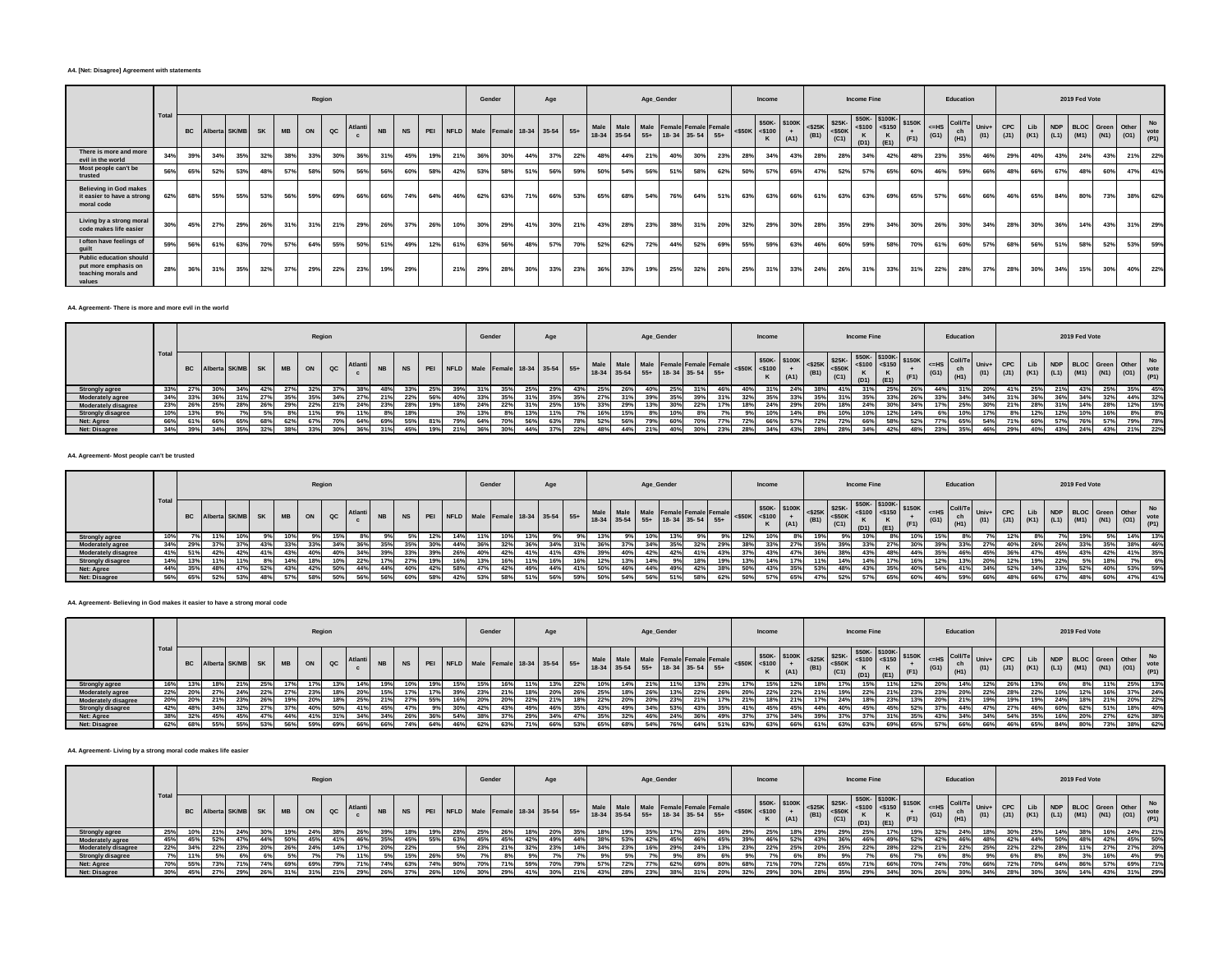#### **A4. Agreement- I often have feelings of guilt**

|                          |      |           |               |     |           |           |     | Region |        |     |     |     | Gender                           |     |     | Age  |     |     |      |     | Age_Gender                                                   |       |                         | Income |      |     |      | <b>Income Fine</b> |                                                                                                                                                                                                                                                                                                                  |      |                                                                                                                                                                 | Education |     |            |     |     | 2019 Fed Vote                                                       |     |     |           |
|--------------------------|------|-----------|---------------|-----|-----------|-----------|-----|--------|--------|-----|-----|-----|----------------------------------|-----|-----|------|-----|-----|------|-----|--------------------------------------------------------------|-------|-------------------------|--------|------|-----|------|--------------------|------------------------------------------------------------------------------------------------------------------------------------------------------------------------------------------------------------------------------------------------------------------------------------------------------------------|------|-----------------------------------------------------------------------------------------------------------------------------------------------------------------|-----------|-----|------------|-----|-----|---------------------------------------------------------------------|-----|-----|-----------|
|                          | Tota | <b>BC</b> | Alberta SK/MI |     | <b>SK</b> | <b>MB</b> | ON  | QC     | Atlant |     |     |     | NFLD Male Female 18-34 35-54 55+ |     |     |      |     |     | Male |     | Male Female Female Female<br>18-34 35-54 55+ 18-34 35-54 55+ |       | $\frac{B}{550K}$ <\$100 |        | (A1) |     | (C1) | (D1)               | \$50K-<br>$\times$ \$100K $\left  \begin{array}{cc} \text{5100K} \\ \text{525K} \end{array} \right $ $\times$ \$25K-<br>$\times$ \$150K $\left  \begin{array}{cc} \text{530K-} \\ \text{540K-} \end{array} \right $ $\times$ \$150K $\left  \begin{array}{cc} \text{5100K-} \\ \text{540K-} \end{array} \right $ |      | $\begin{array}{c c}\n\leftarrow & \text{CS} & \text{Coll/Te} \\ \leftarrow & \text{ch} & \text{Uni/Fe} \\ \text{(G1)} & \text{(H1)} & \text{(I1)}\n\end{array}$ |           |     | <b>CPC</b> |     |     | Lib NDP BLOC Green Other<br>(I1) (J1) (K1) (L1) (M1) (N1) (O1) (P1) |     |     | <b>No</b> |
| Strongly agree           |      |           |               |     |           |           |     | 12%    | 14%    |     |     |     |                                  |     |     |      |     | 12% |      |     |                                                              |       |                         |        |      |     |      |                    |                                                                                                                                                                                                                                                                                                                  |      |                                                                                                                                                                 |           |     |            |     |     |                                                                     |     |     | 9%        |
| <b>Moderately agree</b>  |      |           |               | 28% | 24%       |           | 26% |        |        |     |     |     |                                  |     |     |      |     |     | 29%  |     | 35%                                                          | 35%   |                         |        | 28%  |     | 29%  |                    |                                                                                                                                                                                                                                                                                                                  |      | 29%                                                                                                                                                             |           |     |            |     | 29% |                                                                     |     | 32% | 32%       |
| Moderately disagree      |      |           |               |     |           |           |     |        |        |     |     |     |                                  | 34% |     |      |     | 200 |      |     |                                                              |       |                         |        | 38%  |     | 33%  |                    |                                                                                                                                                                                                                                                                                                                  |      |                                                                                                                                                                 |           |     |            |     | 34% | 32%                                                                 | 33% | 32% | 36%       |
| <b>Strongly disagree</b> | 24%  |           |               | 24% | 31%       | 17%       | 26% | 24%    | 18%    |     |     | 44% | 26%                              | 22% | 12% | 25%  | 32% | 13% | 30%  | 33% | 11%                                                          | 21%   |                         | 22%    | 25%  | 19% | 26%  | 22%                | 24%                                                                                                                                                                                                                                                                                                              | 28%  | 27%                                                                                                                                                             | 22%       | 23% |            | 24% |     | 26%                                                                 | 19% | 20% | 23%       |
| Net: Agree               | 41%  | 44%       | 39%           | 37% | 30%       | 43%       | 36% | 45%    | 50%    | 51% | 88% |     | 37%                              | 44% | 52% | 43%  | 30% | 48% | 38%  | 28% | 56%                                                          |       | 45%                     | 41%    | 37%  | 54% | 40%  | 41%                | 42%                                                                                                                                                                                                                                                                                                              | 200I | 39%                                                                                                                                                             |           | 43% |            | 44% | 49% | 42%                                                                 | 48% | 47% | 41%       |
| Net: Disagree            | 59%  | 56%       |               | 63% |           | 57%       | 64% | 55%    | 509    |     |     |     |                                  | 56% | 48% | 570/ |     | 52% | 62%  | 72% |                                                              | 5.29% |                         |        | 63%  | 46% |      | 59%                | 58%                                                                                                                                                                                                                                                                                                              | 700/ |                                                                                                                                                                 |           |     |            |     |     | 5.9%                                                                |     | 53% | 59%       |

#### **A4. Agreement- Public education should put more emphasis on teaching morals and values**

|                          |      |     |     |                     |      |                | Region       |       |           |           |      |                                      | Gender |     |     | Age  |                    |     |  | Age_Gender                                                                         |     |     |     | Income |      |     |      | <b>Income Fine</b> |                                                                                                                                |      |                                          | Education |                 |         |     |            | 2019 Fed Vote                                            |      |      |              |
|--------------------------|------|-----|-----|---------------------|------|----------------|--------------|-------|-----------|-----------|------|--------------------------------------|--------|-----|-----|------|--------------------|-----|--|------------------------------------------------------------------------------------|-----|-----|-----|--------|------|-----|------|--------------------|--------------------------------------------------------------------------------------------------------------------------------|------|------------------------------------------|-----------|-----------------|---------|-----|------------|----------------------------------------------------------|------|------|--------------|
|                          | Tota |     |     | BC Alberta SK/MB SK |      | $\overline{a}$ | $_{\rm QC}$  | Atlan | <b>NB</b> | <b>NS</b> |      | PEI NFLD Male Female 18-34 35-54 55+ |        |     |     |      |                    |     |  | Je Male Male Female Female Female <\$50K <\$100<br>18-34 35-54 55+ 18-34 35-54 55+ |     |     |     |        | (A1) |     | (C1) | (D1)               | $\begin{array}{ c c c c c c c c c } \hline & $500 \text{K} & $525 \text{K} & $50 \text{K} & $5100 & $5150 & $3100 \end{array}$ |      | $\leq$ HS Coll/Te Univ+<br>$(G1)$ $(H1)$ |           | (11)            | CPC Lib |     |            | NDP BLOC Green Other<br>(J1) $(K1)$ $(L1)$ $(M1)$ $(N1)$ |      | (01) | vote<br>(P1) |
| <b>Strongly agree</b>    | 34%  | 22% | 27% | 28%                 |      |                |              |       |           |           |      |                                      |        |     | 29% |      |                    |     |  |                                                                                    |     |     |     |        | 24%  | 40% |      |                    |                                                                                                                                |      |                                          |           |                 |         |     |            |                                                          |      |      | 40%          |
| Moderately agree         | 38%  | 41% | 42% |                     |      |                | 32%          | 43%   | 52%       | 42%       | 40%  |                                      |        | 37% | 41% | 200  |                    |     |  |                                                                                    | 39% |     |     | 37%    | 43%  | 36% |      | 37%                | 44%                                                                                                                            |      |                                          | 41%       | 42 <sup>0</sup> |         |     | 43%        |                                                          |      | 32%  | 38%          |
| Moderately disagree      | 19%  | 26% | 20% | 22%                 |      |                |              |       |           |           |      | 17%                                  | 18%    | 19% | 22% | 21%  | 15%                |     |  |                                                                                    | 22% |     |     | 23%    | 21%  |     | 14%  | 23%                | 24%                                                                                                                            | 17%  | 14%                                      | 18%       |                 |         | 22% | $22^\circ$ |                                                          | 22%  | 23%  | 15%          |
| <b>Strongly disagree</b> | 10%  | 10% | 11% | 12%                 |      |                | -6%          | 10    | 13%       | 12%       |      |                                      | 10%    | 9%  | 8%  | 12%  |                    | 449 |  |                                                                                    |     |     |     |        | 12%  |     | 12%  | 8%                 | 9%                                                                                                                             | 13%  |                                          | 10%       | 11%             |         |     |            |                                                          |      | 170/ |              |
| Net: Agree               | 72%  | 64% | 69% | 65%                 | -68% |                |              |       |           | 71%       | 100% |                                      |        | 72% | 70% | 67%  | $T\gamma_{\alpha}$ | 64% |  |                                                                                    | 68% |     |     |        |      |     |      | 69%                | 67%                                                                                                                            | -69% |                                          | 72%       | -631            |         |     | -66%       | 85%                                                      |      | 60%  | 78%          |
| Net: Disagree            | 28%  | 36% | 31% | 35%                 | 32%  |                | $22^{\circ}$ | 23%   |           | 29%       |      | 21%                                  | 29%    | 28% | 30% | 2201 | 220/               | 200 |  |                                                                                    | 32% | 26% | 25% | 219/   | 33%  | 24% | 26%  | 240/               | 220                                                                                                                            | 240  | 22%                                      | 28%       | 37%             | 200/    |     |            |                                                          | 2001 | 40%  | 22%          |

#### **A5. All things considered, do you think Canadian society's moral values are generally getting stronger or getting weaker?**

|                                          |             |     |                     |     |  | Region |       |      |     | Gender |     |     | Aae                                  |  |  | Age_Gender                      |  |                                                                                                                                                                                                                                                          | Income |      |     | <b>Income Fine</b> |     |        | Education                            |      |     |               | 2019 Fed Vote |                      |     |                    |
|------------------------------------------|-------------|-----|---------------------|-----|--|--------|-------|------|-----|--------|-----|-----|--------------------------------------|--|--|---------------------------------|--|----------------------------------------------------------------------------------------------------------------------------------------------------------------------------------------------------------------------------------------------------------|--------|------|-----|--------------------|-----|--------|--------------------------------------|------|-----|---------------|---------------|----------------------|-----|--------------------|
|                                          | <b>Tota</b> |     | BC Alberta SK/MB SK |     |  |        | Atlan | NS I |     |        |     |     | PEI NFLD Male Female 18-34 35-54 55+ |  |  | 18-34 35-54 55+ 18-34 35-54 55+ |  | $\left \frac{$50K}{60}\right $ <\$50K \end{brac{\$100}} \end{brac{\$25K}{\end{brac{\$25K}}} \end{brac{\$25K}} \end{brac{\$25K}} \end{brac{\$25K}} \end{brac{\$25K}} \end{brac{\$25K}} \end{brac{\$25K}} \end{brac{\$25K}} \end{brac{\$25K}} \end{brac{\$ |        | (A1) |     |                    |     | \$150K | <= HS Coll/Te Univ+<br>$(G1)$ $(H1)$ | (J1) | Lib | $(K1)$ $(L1)$ |               | NDP BLOC Green Other |     | No<br>vote<br>(P1) |
| Stronger                                 |             |     |                     |     |  |        |       |      |     |        |     |     |                                      |  |  |                                 |  |                                                                                                                                                                                                                                                          |        |      |     |                    |     |        |                                      |      |     |               |               |                      |     |                    |
| Overall morals aren't<br>really changing | 39%         | 42% | 28%                 | 38% |  |        |       | 38%  | 49% |        | 41% | 44% | nnn                                  |  |  |                                 |  |                                                                                                                                                                                                                                                          |        | 41%  | 44% | 39%                | 43% | 0.08   | 40%                                  |      | 54% | 53°           |               |                      |     | 34%                |
| Weaker                                   | 51%         | 50% | 64%                 | 57% |  |        |       |      |     | 52%    | 50% | 36% | 52%                                  |  |  |                                 |  |                                                                                                                                                                                                                                                          |        |      |     | 50%                |     |        |                                      |      |     |               |               |                      | 85% | 58%                |

## **A6. Which one of the following best describes your religious identity?**

|                               |       |           |     |               |     |           |     | Region         |            |           |           |                 |     | Gender                               |     |     | Age |                |               |      |     | Age_Gender |                                                        |     |     | Income                          |                             |      |                                                                                                                               | <b>Income Fine</b> |                                                |                       |                | Education             |               |                    |            |                                    | 2019 Fed Vote |                                        |     |                                         |
|-------------------------------|-------|-----------|-----|---------------|-----|-----------|-----|----------------|------------|-----------|-----------|-----------------|-----|--------------------------------------|-----|-----|-----|----------------|---------------|------|-----|------------|--------------------------------------------------------|-----|-----|---------------------------------|-----------------------------|------|-------------------------------------------------------------------------------------------------------------------------------|--------------------|------------------------------------------------|-----------------------|----------------|-----------------------|---------------|--------------------|------------|------------------------------------|---------------|----------------------------------------|-----|-----------------------------------------|
|                               | Total | <b>BC</b> |     | Alberta SK/MB | SK  | <b>MB</b> | ON  | $_{\alpha c}$  | Atlan<br>c | <b>NB</b> | <b>NS</b> |                 |     | PEI NFLD Male Female 18-34 35-54 55+ |     |     |     |                | Male<br>18-34 | Male |     |            | Male Female Female Female<br>35-54 55+ 18-34 35-54 55+ |     |     | $<$ \$50K $<$ \$100<br>$\kappa$ | \$50K-\$100K<br>$+$<br>(A1) | (B1) | $\left  \begin{array}{c} 1.325 \times 10^{-11} \\ 1.325 \times 10^{-11} \\ 1.325 \times 10^{-11} \end{array} \right $<br>(C1) | K<br>(D1)          | \$50K-\$100K-<br>$<$ \$100 <\$150<br>K<br>(E1) | \$150K<br>$+$<br>(F1) | $=HS$<br>(G1)  | Coll/Te<br>ch<br>(H1) | Univ+<br>(11) | <b>CPC</b><br>(J1) | <b>Lib</b> | <b>NDP</b><br>$(K1)$ $(L1)$ $(M1)$ |               | <b>BLOC</b> Green Other<br>$(N1)$ (01) |     | No<br>$\frac{\text{vote}}{\text{(P1)}}$ |
| <b>Roman Catholic</b>         | 19%   |           |     |               |     | 10%       |     |                |            |           |           |                 |     |                                      |     |     |     |                |               |      |     |            |                                                        |     |     |                                 |                             |      |                                                                                                                               |                    |                                                |                       | <b>20%</b>     |                       |               | 22%                | 19%        |                                    | 38%           |                                        |     |                                         |
| <b>United Church</b>          | 5%    |           |     |               |     | 11%       |     |                |            |           |           | $32^\circ$      |     |                                      |     |     |     |                |               |      |     | 20         |                                                        |     |     |                                 |                             |      |                                                                                                                               |                    |                                                |                       |                |                       |               |                    |            |                                    |               | 5%                                     |     |                                         |
| Anglican                      | .5%   |           |     |               |     |           |     |                |            |           |           |                 |     |                                      |     |     |     |                |               |      |     |            |                                                        |     |     |                                 |                             |      |                                                                                                                               |                    |                                                |                       |                |                       |               |                    |            |                                    |               | 11%                                    |     | 4%                                      |
| Lutheran                      |       |           |     |               |     | 291       | 10L |                |            |           |           |                 |     | 2 <sup>9</sup>                       |     |     |     | 2 <sub>0</sub> |               |      |     |            |                                                        |     |     |                                 |                             |      |                                                                                                                               |                    |                                                |                       |                |                       |               | 20                 |            |                                    |               | 19/                                    |     |                                         |
| Presbyterian                  |       |           |     |               |     |           |     |                |            |           | 2%        | 19 <sup>o</sup> |     | 2 <sup>9</sup>                       |     |     |     |                |               |      |     |            |                                                        |     |     |                                 |                             |      |                                                                                                                               |                    |                                                |                       | 2 <sup>o</sup> |                       |               |                    |            |                                    |               | CO.                                    | 2%  |                                         |
| <b>Evangelical Christian</b>  |       |           |     |               |     |           | 20  |                |            |           | 2%        |                 |     | 4 <sub>9</sub>                       |     |     |     |                |               |      |     |            |                                                        |     |     |                                 |                             |      |                                                                                                                               |                    | $\sim$                                         |                       | 53             |                       |               |                    |            |                                    | 2%            | 2%                                     | 22% | 2%                                      |
| <b>Other Christian</b>        | 8%    |           | 93  | 9%            |     | 11%       | 10% |                | 5%         |           | 9%        |                 |     | 8%                                   |     |     |     |                |               |      |     |            | 139                                                    |     |     |                                 |                             |      |                                                                                                                               |                    |                                                |                       | 9%             | 8%                    |               |                    |            |                                    |               | 2%                                     | 7%  | 16%                                     |
| Hindu                         | 80    |           |     |               |     |           | 1%  |                |            |           |           |                 |     |                                      |     |     |     |                | $-10$         |      |     |            |                                                        |     |     |                                 |                             | 10L  |                                                                                                                               |                    | 10L                                            |                       |                |                       |               |                    |            |                                    | 1%            |                                        |     | 10L                                     |
| <b>Buddhist</b>               | 19    | 2%        |     |               |     |           |     | 2%             | 19L        |           | 1%        |                 |     |                                      |     |     |     |                |               |      |     |            |                                                        |     |     |                                 |                             |      | 10 <sub>1</sub>                                                                                                               |                    |                                                |                       |                |                       |               |                    |            |                                    | 2%            | 2%                                     |     |                                         |
| Jewish                        | 2%    |           |     | 1%            |     | 19L       | 3%  | 2 <sub>0</sub> | 401        |           | 10L       |                 |     | 2%                                   | 2%  |     | 20L | 2 <sub>0</sub> |               |      |     |            |                                                        |     | 20/ |                                 |                             |      | 20.                                                                                                                           |                    |                                                |                       | 40             |                       |               |                    | 4%         | 20.                                |               |                                        |     | 40/                                     |
| Muslim                        | 1%    |           | 2%  |               |     |           |     |                |            |           |           |                 |     |                                      |     |     |     |                |               |      |     | $2^\circ$  |                                                        |     | 2%  |                                 |                             |      |                                                                                                                               |                    |                                                |                       |                |                       |               |                    | 2%         |                                    |               |                                        |     | 2%                                      |
| Spiritual                     | 5%    |           |     |               |     |           |     |                |            |           |           |                 |     |                                      |     |     |     |                |               |      |     |            |                                                        |     |     |                                 |                             |      |                                                                                                                               |                    |                                                |                       |                |                       |               |                    |            |                                    |               |                                        | 5%  | 8%                                      |
| Atheist                       | 14%   |           | 13% | 11%           |     | 12%       | 15% | 15%            |            |           | 11%       |                 | 19% |                                      | 12% | 22% | 15% |                | 24%           |      |     | 20%        |                                                        |     | 14% | 15%                             | 17%                         | 16%  | 13%                                                                                                                           | 15%                |                                                |                       | 12%            | 14%                   | 18%           | 10%                | 16%        | 24%                                | 17%           | 19%                                    | .5% | 10%                                     |
| Agnostic                      | 10%   |           |     |               |     | 29/       |     | 11%            |            |           | 9%        |                 |     |                                      |     | 149 | 10% |                | 15%           |      |     | 13%        |                                                        |     | 13% |                                 | 10%                         | 13%  | 12%                                                                                                                           |                    |                                                |                       |                |                       |               |                    | 11%        | 11%                                | 10%           | 11%                                    | 20% | 8%                                      |
| No religious identity         | 19%   | 27%       |     | 23%           | 23% | 22%       | 18% | 15%            | 18%        |           | 20%       |                 | 11% | 18%                                  | 19% | 22% | 18% | 18%            | 19%           |      |     | 24%        |                                                        | 19% |     | 19%                             | 22%                         |      | 15%                                                                                                                           | 19%                | 24%                                            |                       | 20%            | 19%                   | 18%           |                    | 18%        | 24%                                | 14%           | 22%                                    | 13% | 19%                                     |
| Other (specify):              | 4%    | 3%        | 3%  | 6%            | 29  |           | 5%  |                | 5%         |           | 6%        | 13%             |     | 5%                                   | 4%  | 4%  | 4%  | 4%             |               |      |     | 5%         |                                                        | 3%  |     |                                 |                             |      |                                                                                                                               |                    |                                                |                       | .5%            | 5%                    | 2%            | 5%                 | 2%         |                                    |               | 5%                                     | 4%  | 70/                                     |
| Net: Mainstream<br>Protestant | 13%   | 12%       |     | 18%           |     | 20%       | 15% |                | 23%        |           | 15%       | 67%             | 41% |                                      | 13% |     | 10% | 21%            |               |      |     |            | 12%                                                    | 20% |     | 12%                             |                             |      | 10%                                                                                                                           |                    | 13%                                            |                       |                |                       |               | 15%                | 14%        | 10%                                |               | 22%                                    |     | 8%                                      |
| <b>Net: Other Protestant</b>  | 12%   |           |     | 18%           | 15% | 20%       | 13% | 11%            | 8%         | 10%       | 11%       |                 |     | 11%                                  | 13% | 12% | 15% | 11%            | 14%           |      |     | 10%        | 18%                                                    |     | 14% | 12%                             | 11%                         | 14%  | 14%                                                                                                                           |                    |                                                |                       | 14%            | 13%                   | 10%           | 17%                |            |                                    |               | 4%                                     | 29% | 18%                                     |
| Net: Other Religion           | 4%    |           |     |               |     | 1%        | 6%  | E0I            | 40/        |           | 3%        |                 |     | 4%                                   |     |     |     |                |               |      |     |            |                                                        |     |     |                                 |                             |      |                                                                                                                               |                    |                                                |                       | 2 <sup>o</sup> |                       |               | 2%                 |            |                                    | 20I           | 2%                                     |     |                                         |
| Net: No Religion              | 48%   |           |     | 44%           | 49% | 40%       |     | 45%            |            | 52%       | 48%       |                 | -41 | 49%                                  |     |     |     |                | 61°           | 53%  |     | 65%        | 43%                                                    |     |     |                                 | 53%                         |      | 47%                                                                                                                           |                    | 54%                                            |                       | 43%            | 49%                   | 55%           | 38%                | 49%        | 69%                                | 46%           | 57%                                    | 43% | 46%                                     |
| Net: Has Religion             | 48%   | 34%       | 45% | 50%           | 49% |           | 50% | 52%            | 50%        |           | 46%       |                 |     |                                      | 50% | 32% |     | 59%            | 36%           | 42%  | 58% | 29%        | 54%                                                    |     | 46% | 48%                             | 45%                         |      |                                                                                                                               | 48%                | 44%                                            | 49%                   | 52%            | 46%                   | 43%           | 57%                | 49%        | 26%                                |               | 37%                                    | 53% | 48%                                     |